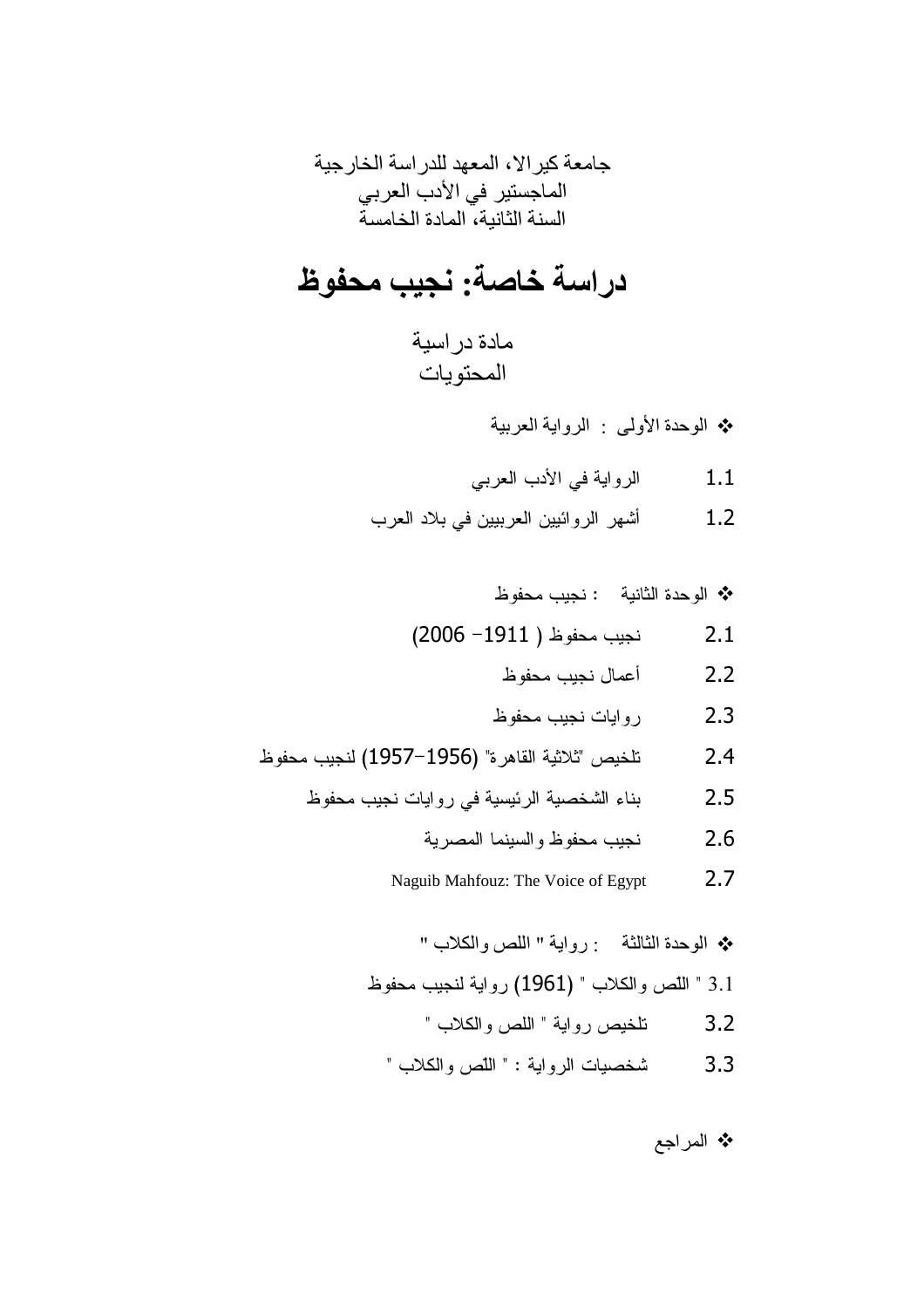\* الوحدة الأولى: الرواية العربية

### الرواية في الأدب العربي  $1.1$

كان للعرب نواتر ووراثة في القصة في العصر القديم. وكان لهم قصـــص واقعيـــة وقصـــص عاطفيـــة وقصص خرافية وقصص شعرية. قد نطورت القصة في الأدب العربي القديم والأوسط. والقصص مثل: "كليلة ودمنة" لابن المقفع (759م)، و"البخلاء" للجاحظ (868)، و"النبر المسبوك" للغزالي (1111) و"سراج الملوك" للطرطوش المؤرخ (1126) و"سلوان المطاع" لابن طفر الصقلي (1169) و"السديارات" للشابشـــي (998) ومقامات بديع الزمان المهداني (1008) والحريري (1122) و"ألف ليلة وليلة"، تشير إلى قيمة التراث القصصبي العربي.

ولكن فن الرواية الحديثة لم يوجد في الأدب العربي كما لم توجد القصة القصيرة والمسرحية. والروايـــة تدخل الأدب العربـي بتأثير مباشر من الأدب الغربـي. ولما بدأ الطلاب العرب يتعلمون اللغات الأوروبيـــة من الفرنسية والإنجليزية والروسية، وتأثروا بأدبهم الجديد، شرعوا يكتبون القصـــص بأســـلوب ســـاذج وينشر وها في المجلات والجر ائد. فلما أثمرت النهضة الحديثة اقتبس أدباء العربية فيما اقتبسوا مسن أدب الغرب القصص الإفرنجية بقواعدها ومناهجها وموضوعاتها. وكـــان أول مـــن فعـــل ذلـــك اللبنــــانيون والسوريون لسبقهم إلى مخالطة الأوروبـــــيـــين والأخذ عنهم، كفرنسيس مراش الحلبي (1872) وســــليم البستاني (1884) وجرجي زيدان (1914). ثم عالجها الكتاب المصريون بعد ذلك علاج المحاكاة. كان أول ما ظهر طائفة من الروايات المترجمة، بعضها كان أشبه بالاقتباس لبعده عن أصله مثل "غصــــن البــــان" لنجيب حداد (1899)، و"الفضيلة" لمصطفى لطفي المنفلوطي(1924)، و"البؤساء" لحافظ إبـــر اهيم (1932)، وبعضها دقيق الترجمة شديد المطابقة مثل "مرغريت" للدكتور أحمد زكي أبو شادي (1955). كان للصحافة دور في نشوء الرواية إذ كان الكثير من الصحف والمجلات يعني عناية خاصة بالرواية من خلال الترجمة والنشر مثل "حديقة الأخبار" (بيروت، 1858) لخليل الخوري (1907) و"الجنان" (بيـــروت، 1870) لبطـــرس البســــنانـي (1883) و"الأهـــرام" (مصــــر، 1875) لســـليم تقــــلا (1892) و"المهــــلال" (القاهر ة،1892) لجرجي زيدان (1914).

قد ترجمت روايات إسكندر دوماس الأب (1870) مثل "كونت دي مونت كريســــنو" و"الفرســــان الثلاثــــة" لبرنادين دي سانبير Bernadin de Saint Pierre "مثــــل بــــولس وفرجينـــــي" و"الكــــوخ الهنــــدي"، لفكتـــور هوجو (1885) مثل "البؤساء" و"تاريخ الجريمة" لارنست رينان Earnest Renan مثل "تاريخ المسيح (1892) لجول فرن Jules Verne (1905) مثل "الطواف حول الأرض في ثمانين يوما" لفينلون Fenelon (1715) مثل "مغامر ات تليماك" لفولتير Voltaire (1778) مثل "مطامع شموس السير " لفر انسو كوبية Francois Coppee (1908) مثل "الوردات الثلاث" وغير ها. ومن أشهر المترجمين: أديب إسحاق (1885) متـــرجم "الانتقـــام" ونجيب حداد (1929) مترجم "الفرسان الثلاثة" وفرح أنطون (1922) مترجم "الكسوخ الهنسدي" ونجيب غرغور (1910) مترجم "البؤساء" ومحمد عثمان جلال (1929) مترجم "بولس وفرجيني".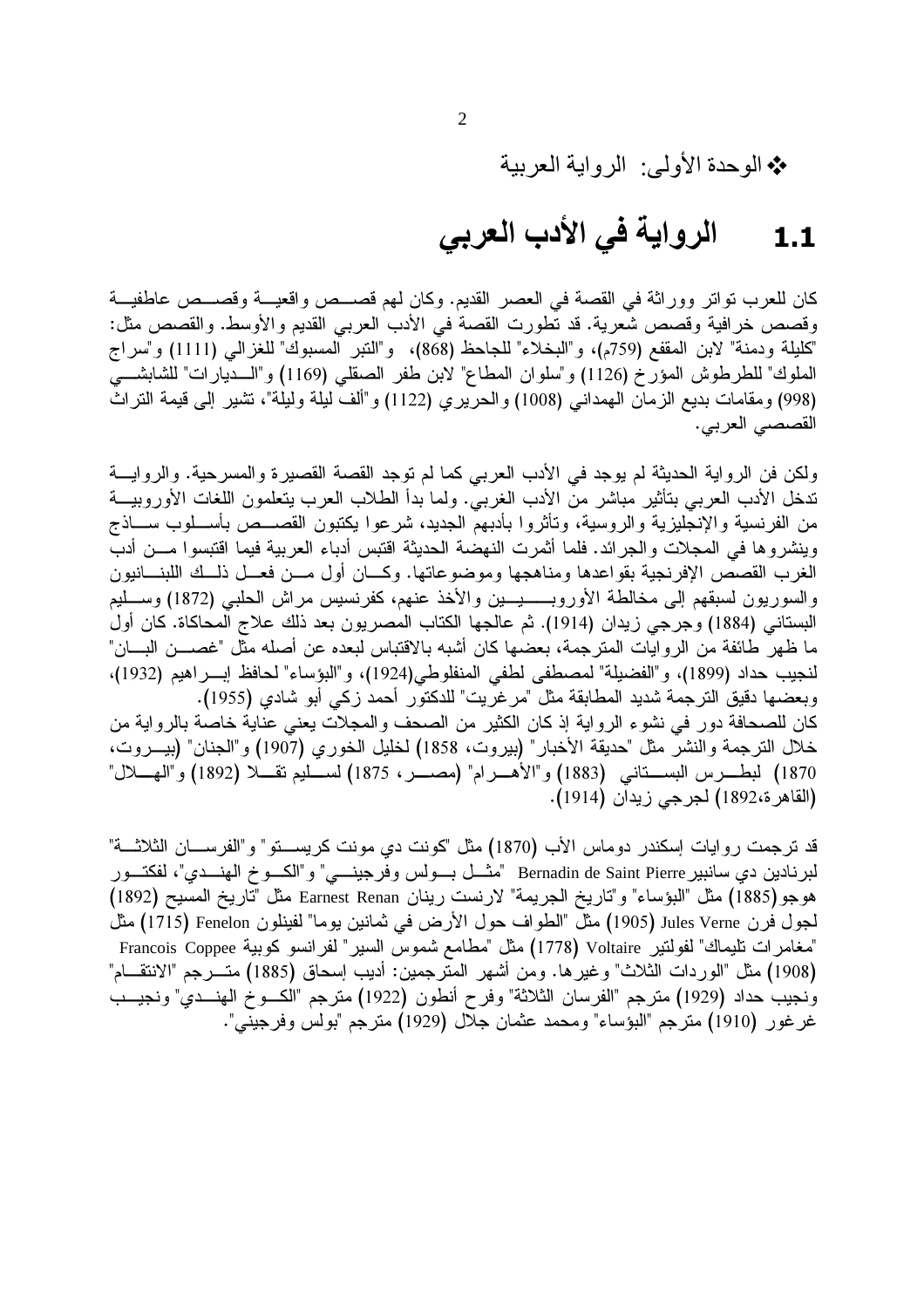#### مراحل النشأة والتطور للرواية العربية  $-1.1.1$

#### أولا : مرحلة الإرهاص والتمهيد 1.1.1.1

لم تظهر الر واية العربية تامة مكتملة الخلق مر ة واحدة، بل سبقتها محاولات مهدت لهـــا، وكانـــت هـــذه المحاولات نتخذ طابعا عربيا في شكل المقامات أو نقترب من الأشكال الغربية. وقد كان ظهور الروايـــة تلبية لحاجات اجتماعية، فكانت تقوم بمهام التسلية والتعليم بداية، ثم أصبحت تعبيرا عما أصاب المجتمـــع العربي من تحول ونطور ابان ما سمّي بعصر النهضة. وقد بدأت المحاولات الأولى فـــي هـــذا المجـــال أواخر القرن التاسع عشر وأوائل القرن العشرين الميلاديين، وظلت المحاولات الفردية الأولىي علىي مدى ما يقرب من نصف قرن أو يزيد. وقد كان للبيئتين الثقافيتين في مصر ولبنان دور رئيس في بروز هــذا الفن وذلك من خلال النرجمة والتأليف والنشر . تمتد هذه المرحلة التمهيدية حتى بداية الحـــرب العالميـــة الأولى في سنة 1914م. وأطلق البعض على هذه المرحلة بـــ"مرحلة المغامرة المبدئية"

بدأ تأليف الرواية الوضعية في لبنان وسوريا أولا. يقال إن سليم البستاني هو رائد الرواية العربية. وتعتبر روايته "الهُيام في جنان الشام" (1870) أول رواية عربية. ومن رواياتـــه المشـــهورة: "ســـلمي" (1879) و"سامية" (1884) و"زنوبيا ملكة ندمر" (1871). يعتبر أنطون الصخال (1885) أول مـــن كتـــب روايـــة وضعية في سوريا. "الأسهم النارية" هي روايته المشهورة.

أما في مصر بدأ نشوء الرواية في اللون النعليمي. كتب علي مبارك (1893)، رائد فن الرواية النعليمية، كتاب "علم الدين". واشتمل كتاب "تلخيص الإبريز في تخليص باريز" للرفاعة الطهطاوي علـــي بعــض الملامح القصصية. ونبرز أهمية "حديث عيسى بن هشام" (1907) لمحمد المويلحي (1930) فـــي كونــــه عملا ظهرت فيه عناصر روائية لافتة للانتباه وحس اجتماعي حضاري بوحي بما ألم بالحياة من تطــور بالنراث القديم. ويعتبر كتاب "ليالي سطيح" لحافظ إبراهيم عملا مشابها للرواية وإن كان قد خلـــط بــــين المقامة و المقالة.

وكانت محاولات اللبنانيين والسوريين مثل ناصيف اليازجي في "مجمع البحرين" (1856) وأحمد فـــارس الشدياق في "الساق على الساق فيما هو الفرياق" (1956) أقرب إلى حديث عيسى بن هشام ولكنها متخلفة عنها كثيراً. أما محاولات الباقين كـــنِقولا حداد في "كله نصيب" (1903) ويعقوب صروف في "فتاة مصر " (1905) تشبه محاولات السابقين، ولكن هذه الأعمال تفتقد الوحدة الفنية ووحدة الموضوع وفيهــا إغفــال لدور الزمان والمكان وخلط بين الزمان والمكان أيضا.

وكانت محاولات فرح أنطون في "الدين والعلم والمال" تعبيرا عن أثر الفكر العربي في نشأة الفن الروائي عبر الكاتب. وترجم مصطفى لطفي المنفلوطي (1924) كثيرًا من الروايات الفرنسية إلى العربيـــة مثـــل "الفضيلة" و"مجدولين" و"في سبيل التاج" و"الشآعر". والمنفلوطي أول من صنع جمهورا كبيرا للفن الروائي وصاحب الرواية التهذيبية البيانية.

ثم ظهر اتجاه ا**لرواية التعليمية التاريخية** على يد جرجي زيدان (1914) قدم سلسلة من روايات التاريخية التي تضم في ثنايا للبناء القصصي أطراف الناريخ الإسلامي في المشرق والمغرب مثل "المملوك الشارد" (1891) و"فتاة غسان" و"أرمانوسة المصرية" و"عذراء قريش" و"غادة كربلاء" و"الحجاج بــن اليوســف" وُ"عبد الرَّحمان الناصر" و"أبو المسلم الخراساني" و"الأمين والمأمون" وفناة الغسان" و"فتَّاة القيروان" و"فنح الأندلس" و"الانقلاب العثماني" و"شجرة الدر" و"فتات القيروان" و"صــــلاح الـــدين أو مكائـــد الحشاشـــين" و "17ر مضـان" و "العباسـة أخت الر شيد" و "جـهاد المـحبين". تأثر ز يدان بـالكتاب الـغر بيين مثل دو مـاس وو التر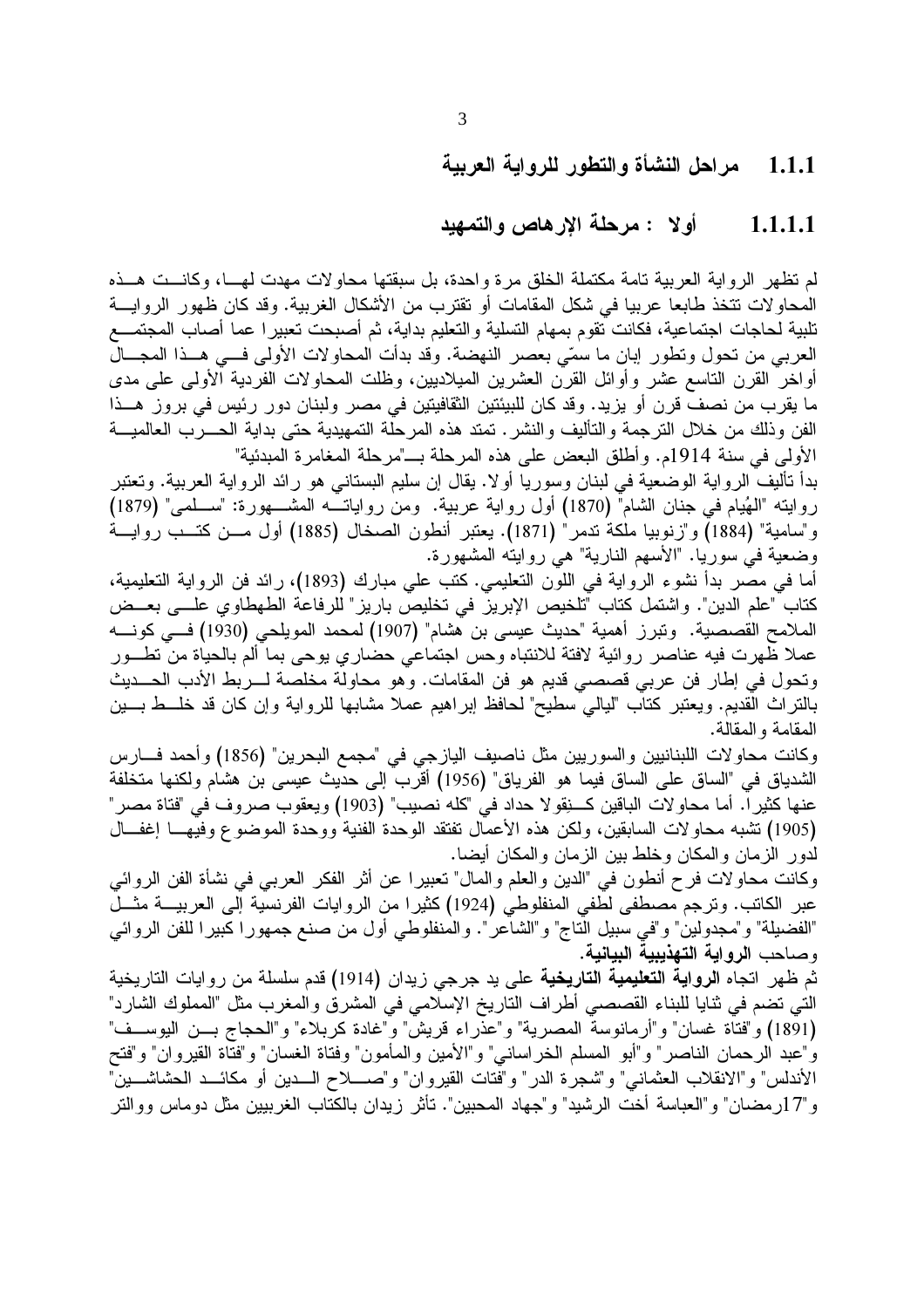سكوت. قد جعل زيدان الفن الروائي في خدمة التاريخ. تمثل رواياته المرحلة الأولى من مراحل الرواية التاريخية، وفيه عنصر تاريخي وعنصر خيالي.

## 1.1.1.2 ثانيا : مرحلة الريادة و مسيلاد الروايسة الفسنسيسة

وقبل ثورة 1919، وصلت الرواية العربية إلى مرحلة نضجها، التي تستدبر التــــراث وتحكــــى قصــــص الغرب. برى بعض النقاد أن "الفتى الريفي" (1902) لمحمود خيـــرات أول روايــــة مصـــــرية. وتعتبــــر "القصاص حياة" (1905) لعبد الحيد البوقرقاصي، و"عذر اء دنشواي" (1906) لمحمد طاهر حقي، و"الأميرة يرعاء" و"ابنتي سنية" (1910) لصالح حمدي حماد من الروايات الرائدة أيضــــا. وفـــي 1912، ظهـــرت "الأجنحة المتكسرة" لجبر ان خليل جبر ان (1931) و"زينب" لمحمد حسين هيكل (1956). يمثِّل محمد حسين هيكل في روايته "زينب : مناظر وأخلاق ريفية" الاتجاه المتجه تماما إلــــى القصــــص الغربية، نشرت الرواية سنَّة 1912. تعتبر "زينب" أول رواية فنية ناضجة في تـــاريخ الأدب المصــــري الحديث، وذلك لواقعيتها وسيرها على القواعد الفنية للرواية الغربية إلى حد كبير . تصور "زينب" واقــــع الريف المصري في تقاليده القاسية وطبيعته السمحة. وهي من أروع ما كتب عن الريف من أدب. يعتبر هيكل الرائد الأول للرواية الفنية في الأدب العربي الحديث. استحى هيكل أن يضع على "زينب" اســـمه، وأن يسميها رواية أو قصة، ثم نشرت الرواية باسمه سنة 1929.

توفرت زينب الخصائص الفنية الرئيسة التي لا ينهض الفن الروائي إلا بها كالشخصيات الحية التي عمد إلى بنائها بناء تصويري، ولكن من زاوية مثالية تجريدية. صورت هذه الرواية من جهة نظـــر مثاليـــة رومانسية طبيعة الحياة في الريف وهموم الطبقة الأرستقراطية.

## 1.1.1.3 ثالثًا : مرحلة التأصيل والانتشار

و هي المرحلة التي بدأت فيها نماذج الفن الروائي العربي ترقى إلى مستوى هذا الفن، وتعتبر أعمال توفيق الحكيم (1987) وخصوصا "عودة الروح" (1933) و"الرغيف" لتوفيق يوصف عواد (1989) نماذج تمثـــل هذه المرحلة، كما أنه يمكن إدراج أعمال نجيب محفوظ (2006) الأولى في إطارها، وروايــــات محمــــود نيمور (1973) مثل "الأطلال" (1934) و"نداء المجهول" (1939)، وروايات طه حسين (1973) مثل "الأيام" (1929) و"دعاء الكروان" (1934) و"أديب" (1935)، ورواية "حواء بلا أدم" (1933) لمحمود طاهر لاشين (1954)، و"سارة" (1938) للعقاد (1964)، وروايات المازني (1949) مثـــل "إبــــراهيم الكاتـــب" (1931) و"ابراهيم الثاني" (1943)

بعد ثورة 1919، في هذه المرحلة، نمت الرواية الفنية وتعددت ألوانها، حتى كانت كالشجرة ذات الفروع العديدة والأز هار المختلفة الألوان. ويمكن تصنيف أهم الروايات إلى خمسة ألوان:

1. **الرواية التــــحـــلــــيلية** : يبرز جانب التحليلي النفسي، حتى يكاد يطفى على بقية عناصر الرواية، ويتصدر جانب التحليلي النفسي للبطل. ومنها "ثريا" (1922) لعيســـي عبيـــد (1923) و"رجـــب أفنـــدي" و"الأطلال" (1934) لمحمود نيمور و"أديب" (1935) لطه حسين. لعل "ثريـــا" (1922) أول روايــــة فنيـــة ظهرت في مصر بعد "زينب" لهـــــيكل.

2 . ا**لرو اية التــــجــــــربـة الذاتــــيــــة** : تقوم على تجربة المؤلف، وبين التجربة الذاتية أو الاعترافات أو اليوميات، اختيار الأحداث اختيارا فنيا صالحا للتأليف الروائي. كانت "إبراهيم الكاتب" (1931) لإبراهيم عبد القادر المازني أول رواية تجربة ذاتية وفيها يجمع قلب البطل لثلاث حبيبات في وقت واحـــد. وفـــي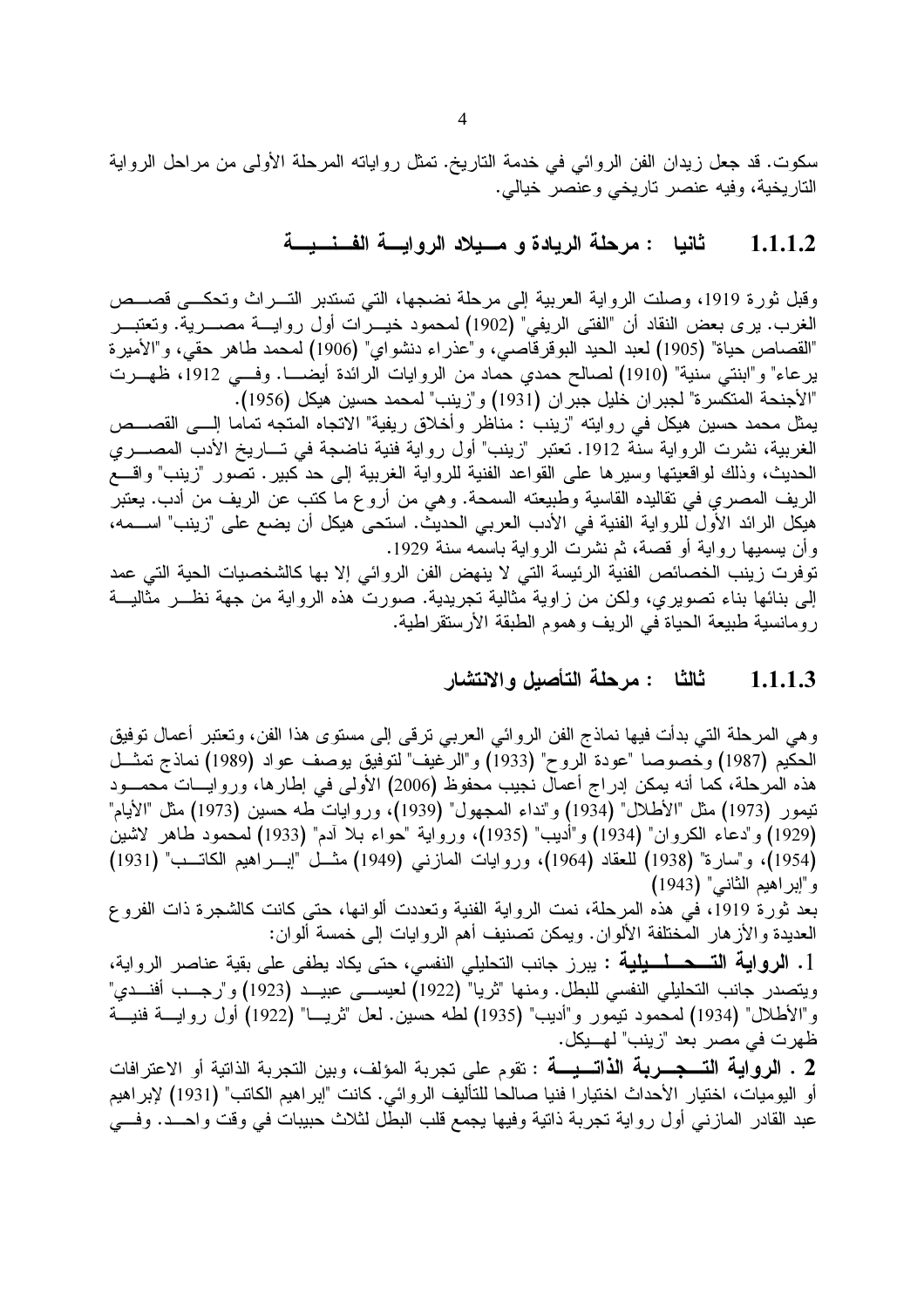"سارة" (1938) يحلل عباس محمود العقاد نفسية المرأة واتخذ "سارة" نموذجا حيا وصارخا لها. وكــذلك روايات "عودة الروح" و"عصفور من الشرق" (1938) و"يوميات نائب في الأرياف" (1937) لتوفيق الحكيم و"نداء المجهول" لمحمود نيمور .

3. ا**لروايـــــــــّ الاجتماعيــــّ :** وفيها تقدم قضية من قضايا الطبقة الفقيرة في صراعها من أجل تحســــين وضعها، أو رفع مستواها، أو صعودها إلى الطبقة الأعلى. ومنها "حواء بلا آدم" (1934) لمحمود طـــاهر لاشين و"دعاء الكروان" (1941) لطه حسين. ونبدو في "دعاء الكروان" صورة رائعة لكفاح الطبقة الفقيرة من أجل التغلب على واقعها، ولتضحيتها في سبيل الارتقاء بمستواها.

4. ا**لرواية التـــاريــــخــــية القــــومـــية** تتخذ مادتها الأساسية من التاريخ. عرفت الرواية التاريخية على يد جرجي زيدان. ومن أشهر الروايات الناريخية : "ابنة المملوك" لمحمد فريد أبي حديــد (1967). ويعتبر "عبث الأقدار" (1939) لنجيب محفوظ البداية الحقيقية للرواية الناريخية القومية. ً

5 . **الروايـــــة الذهــــــــيـــــة** ترتكز على مشاكل ذهنية مثل روايات توفيق الحكـــيم التاليــــة: "عـــودة الروح" (1933) و"عصفور من الشرق" (1938) و"حمار الحكــيم" (1940) و"الربـــاط المقــدس" (1944) و "أشعب" (1938).

كان لنشر رواية "الأيام" (1925) لطه حسين مسلسلا في جريدة "المهلال" مكانا مهما في تطـــور الروايــــة العربية. "الأيام" هي سيرة ذاتية في قالب الرواية. وفي نظر المستـــشرق جــــيب Gibb أن "الأيــــام" أروع عمل أدبي مصري. ومن روايات طه حسين الأخرى: "شجرة البؤس" و"أحلام شهرزاد" و"وعد الحق".

#### لة التطوير والتجديد ابعا $1.1.1.4$

وفي هذه المرحلة بلغت الرواية العربية ذروة رسوخها وتأصلها في التربة الأدبية، وليس من شك في أن نجيب محفوظ يمثّل هذه المرحلة خير تمثيل. نجيب محفوظ هو أكبر روائي فـــي الأدب العربـــي. نــــال محفوظ جائزة نوبل للأداب سنة 1988. تطور إنتاج محفوظ الروائي عبر مراحل متعددة. بـــدأ محفـــوظ بروايات ناريخية فرعونية مثل "عبث الأقدار" (1939) و"رادوبيس" (1943) و"كفاح طييــــة" (1944). ثـــم تحول محفوظ إلى الروايات الاجتماعية الواقعية مثل "القاهرة الجديدة" (1945) و"خان الخليلـــي" (1946) و"الزقاق المدق" (1947) وبداية ونهاية" (1949). واشتهرت "ثلاثية القاهرة" كثيرا، وهي سلســـلة ثــــلاث روايات: "بين القصرين" (1956) و"قصر الشوق" (1957) و"السكرية" (1957). وفي الستينات، بدأ محفوظ، في المرحلة الفلسفية، أن يكتب روايات ما فوق الواقعية مثل "اللص والكلاب" (1961) و"السمان والخريف" (1962) و"الطريق" و"الشحاذ". وظهرت في المرحلة الاجتماعية الجديدة روايات مثل "الثرثرة فوق النيل" (1966) و"ملحمة الحرافيش" (1977) و"رحلة ابن فطومة" (1983) و"يوم قتل الزعيم" (1985) و"أصـــداء السيرة الذاتية" (1997). وأصبحت أكثر رواياته وقصصه مادات للسينما في مصر . كان محفوظ أول أديب عربي مصري كتب السيناريو لسينما. وساهم هذا في شهرة روايات محفوظ وتطور الرواية العربية. لما نال محفوظ جائزة نوبل، اهتم العالم بالرواية العربية كثيرًا. وبعد ثورة 1952في مصر، تطورت الرواية العربية في مصر كثيرا. ومن أشهر الــــروائيين فـــي هـــذا العصر : يوسف السبائي (1978) وإحسان عبد القدوس (1990) ويوسف إدريـــس (1991). كتـــب كامـــل الكيلاني (1959) أكثر من 150 رواية طفلية.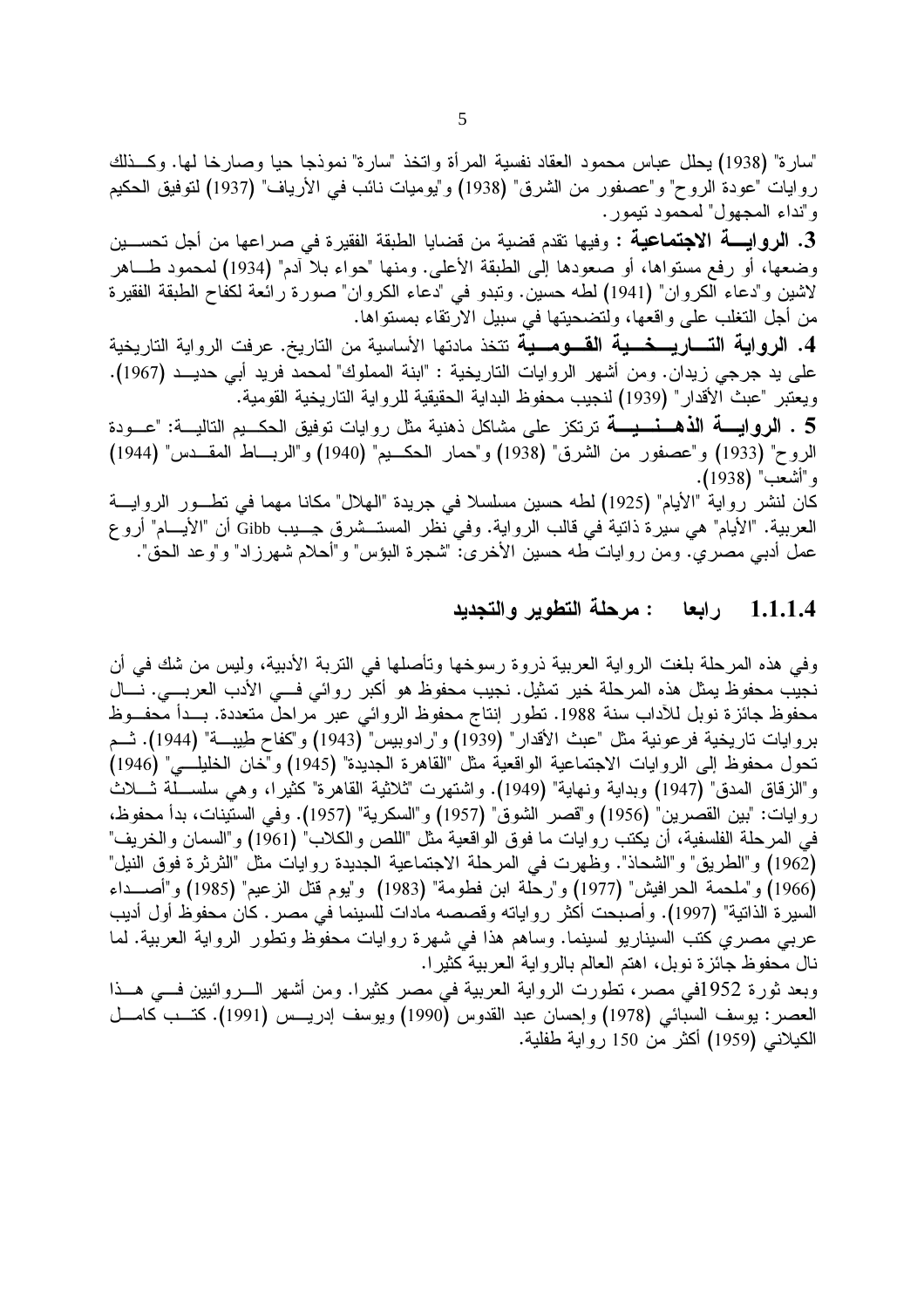## 1.1.1.5 خامسا : مرحلة التجريب والرواية العربية المعاصرة

شهدت الرواية العربية في هذه المرحلة تطورًا ملحوظًا، حيث عكف كتابها على تجاوز الأشكال الســـائدة و ابتكار تقنيات جديدة وكانت هذه المحاولات تسير باتجاهين:

ال**اتجاه الأول:** يميل إلى استغلال الأنماط التراثية والشعبية في الحكي والسرد على نحو ما يوجــد عنـــد جمال الغيطاني (و 1945)، الروائـي المصري المعاصر ، الذي استغل النصوص النراثية استغلالا واضحا في "الزيني بركات" و"بخطط الغيطاني"، كما يوجد عند إميل الحبيبي (1996)، الروائي الفلســـطيني، فـــي "الوقائع الغربية في اختفاء سعيد أبي النحس المتشائل". ساق الغيطاني روايته في نصين: نص كتبه بقلمه، ونص أخر مقتبس من حوليات المؤرخ الشهير ابن إياس "بدائع الزهور في وقائع الدهور". وهذا النوع من الروايات يستغل التراث للإفضـاء برؤية حادة للواقع المشحون بالسلبيات من خلال تقنيات روائية بالغـــة التعقبد .

وقد ظهر نيار نجريبي موغل في النجديد يمثله الروائي المصري المعاصر إدوارد الخـــراط (و 1926)، وإبراهيم أصـلان (و 1939)، الروَّائي المصـري، وإبراهيّم عبد المجيد ومحمد جبريل وعبده جبير وغيرهم. أصدر إدوارد الخراط العديد من الروايات منها "رامة والنتين" (1980) و"محطة السكة الحديدية" (1985). وفلسفة الخر اط الفنية تقوم على أنه ليس هناك شكل محدد للأعمال الفنية، فهو يكتب بالشكل الذي يرتضيه ويقتضيه الموضوع: فلا حدث ولا بداية ولا نهاية. والشخصيات الرئيسية في "رامة والنتـــين" ميخائيـــل ورامه يصورهما تصويرا ميتافيزيقيا لا تصويرا واقعيا، ويقسم روايته إلى أبواب، في كل بـــاب قصــــة مكتملة لكنها لا نتفصل عن المجموعة، ولكن لا يوجد رابط منطقي يربط بين أبواب الرواية. تهتم الرواية بالوصف التسجيلي إلى جانب اهتمامها بالحوار الداخلي والخارجي. أما اللغة فتقترب من الشعر فهي لغة إشارية، وتخرج عن المألوف في أساليب الربط وتكوين العلاقات، ويقدم مستويات متعددة من اللغة، فهو يقص بمستوى من اللغة الفصحى قد تصل إلى حد الألغاز وأحيانا أخرى يقترب من لغة المتصوفة، أما في الحوار العادي فيستخدم العامية، والكلمات السوقية والكلمات الإنجليزية.

ال**اتجاه الثاني**: يتمثّل هذا الاتجاه في استعمال تقنيات جديدة مختلفة كما هي الحـــال بالنســـبة لصــــنـع الله إبر اهيم (و 1937)، الروائي المصري، في "تلك الرائحة" و"نجمة أغسطس" و"اللجنة"، حيث استخدم أسلوب الرصد البطيء المحايد المستفز في الرواية الأولى، فتبدو الشخصية بلا ملامح، ويعتمــد الكاتـــب فـــي تصوير ها علي ما يسمى بأسلوب المعارضات الداخلية، كما يعمد إلى أسلوب التهيؤات والخيالات لإبراز الـهو اجس التي تنتاب الشخصية. يمز ج صنع الله في "اللجنة" بين النص الواقعي والتصوير ي الكاريكاتير ي الذي يصل إلى مشارف اللامعقول والسخرية الناجمة عن المفارقة. وقد يلجـــأ الكاتـــب إلـــي الأســـلوب التسجيلي الموظف توظيفا فنيا كما في رواية الروائي المصري المعاصر يوسف القعيد (و 1944) "يحدث في مصر الأن" التي تحكي حادثة مقتل عامل زراعي في قرية مصرية وقد ساوى يوسف القعيـــد بــــين التحقيق الصحفي والعمل الروائي ذي الشكل الواضح، وكشف أمام قارئه لعبته الروائية محاولا الوصول إلى تأكيد شعبية الأدب.

وظهرت في العصر الحديث كثيرة من ا**لكاتبات الروائيات** مثل عائشة بنـــت الشـــاطئ صــــاحبة روايــــة "الأرض" (1954) وليلي البعلبكي (و 1926) صاحبة "أنا أحيى" (1958) ولطيفة الزيات (1965) صــــاحبة "الباب المفتوح" (1961) وغادة السمان (و 1942.) صـــاحبة "بيــــروت− 75" (1975) ونــــوال الســــعداوي (و .1931) صاحبة "امر أة عند نقطة صفر" (1975) و إملي نصر الله (و .1938) صاحبة "تلك الذكريات". أصبحت الرواية العربية الأن مقروءة كثيرة ومشهورة من الشعر . ونعمل الرواية جانبا للنشر والإذاعـــة والسينما والمسلسلات النلفزيونية. وقد نطورت الرواية العربية في بلاد العرب كثيرا.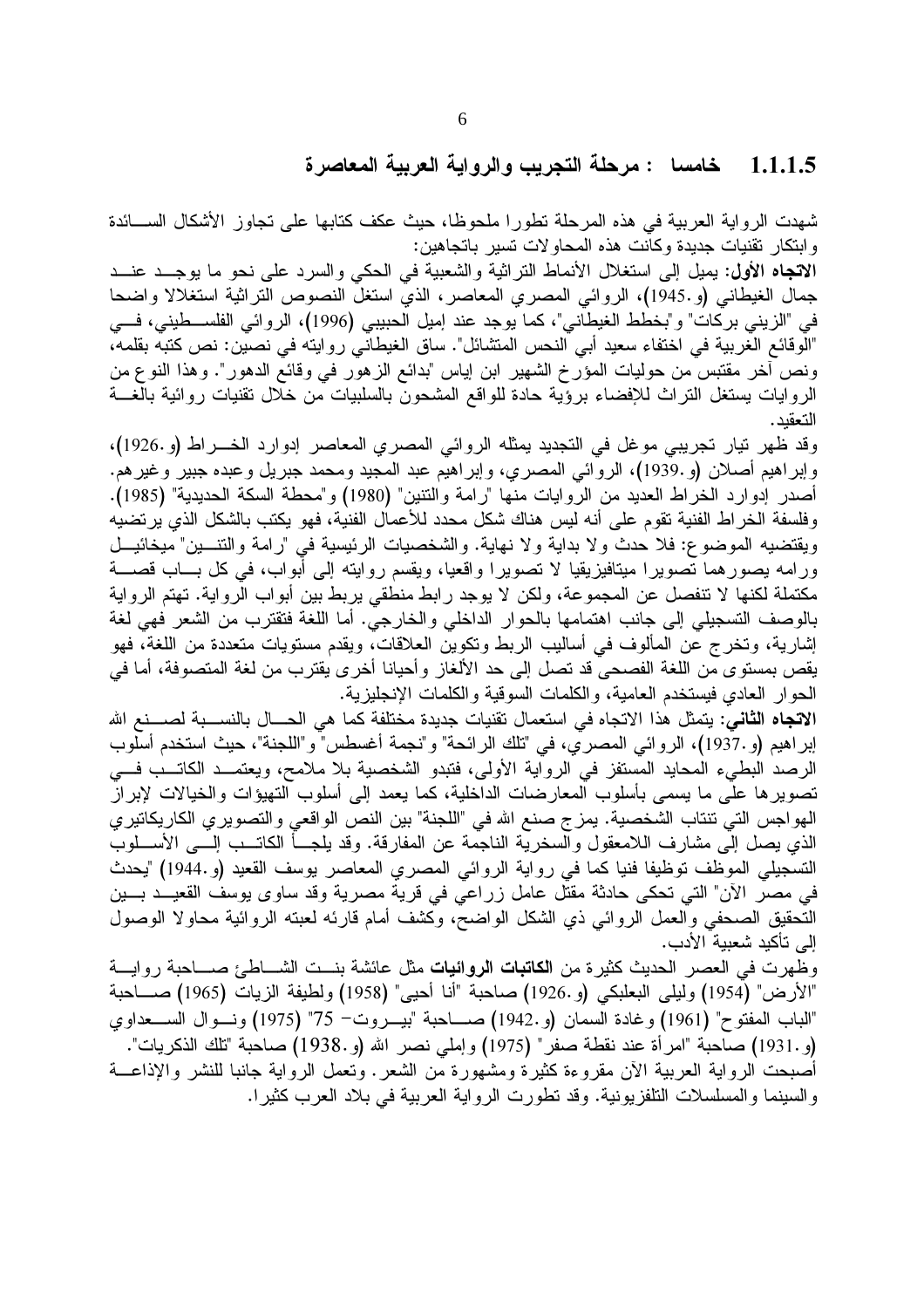#### أشهر الروائيين العربيين في بلاد العرب 1.2

#### 1.2.1 مصر

ومن أشهر الروائيين المعاصرين في مصر: إدوارد الخراط (و 1926) صاحب "رامسة والتنسين" (1980) و"محطة السكة الحديدية" (1985) و"ترابها زغفران" (1985)،– وجمــال الغيطــاني (و .1945) صـــاحب "الزيني بركات" و"بخطط الغيطاني"،– ويوسف القعيد (و .1944) صاحب "يحدث في مصر الآن" و"أخبار غزبة المنيسي" (1971)، – وبحاء طاهر (و 1935) صاحب "شرق النخل" (1985)، – ولطيف& الزيـــات (و.1925) صاحبة "الباب المفتوح" (1960)،– ومجيد طوبيا (و.1938) صاحب "أبناء الصمت" (1974)، – وصبري موسى (و 1932) صاحب "فساد الأمكنة" (1973)، – وعادل كامـــل (و 1916.) صــــاحب "مُلــــبع الأكبر" (1944)، – وصنع الله إبراهيم (و 1937) صاحب "تلك الرائحة" و"نجمة أغسطس" و"اللجنـــة"، – وإبراهيم أصلان (و 1939).

## 1.2.2 لبنان

ومن أشهر الروائيين في **لبنان:** فرح أنطون (1922) صاحب "أورشليم الجديدة"، – وجميل جبر صاحب "بعد العاصفة"، – وكرم ملهم كرم، – وتوفيق يوسف عواد (1989) صاحب "طواحين بيروت" (1972)، – وحنان الشيخ (و 1945.) صاحب "حكاية ز هرة" (1980)، – وإلياس الخوري (و 1948.) صــــاحب "رحلــــة غاندي الصغير" (1989)، – وخليل نقى الدين (1987) صاحب "العائـــد" (1968)، – وإملــــي نصـــــر الله (و.1938) صاحبة "تلك الذكريات" (1980)، – وسهيل إدريس (2008) صاحب "الحي اللاتيني".

### 1.2.3 سوريا

ومن أشهر الروائيين في **سوريا** : عبد السلام العجيلي (و 1918) صاحب "المغمورون" (1979)، – وغادة السمان (و 1942) صاحبة "كوابس بيروت" (1976)، – وهاني الراهب (و 1939) صاحب "ألف ليلة وليلة" (1977)، - وحنا مينة (و 1924) صاحب "الشراع والفاصلة" (1966).

## $1.2.4$  العراق

ومن أشهر الروائيين في ا**لـعراق:** عبد الملك نوري (و.1921) صاحب "نشـــيد الأرض"، – وذو النـــون أيوب (1988)، –ومحمود أحمد السيد (1937)، – وصفاء خلوصبي.

### 1.2.5 فلسطين

ومن أشهر الروائيين في **فلسطين:** غسان الكنفاني (1972) صاحب "رجال في الشمس" (1962)، – وإملي<br>حبيبي (1996) صاحب "الوقائع الغربية" (1977)، – وجبرا إبراهيم جبـــرا (1994) صــــاحب "الســــفينة" (1970)، – وسحر خليفة (و .1941) صاحب "الصبار" (1972)، – وخليل بيدس (1949).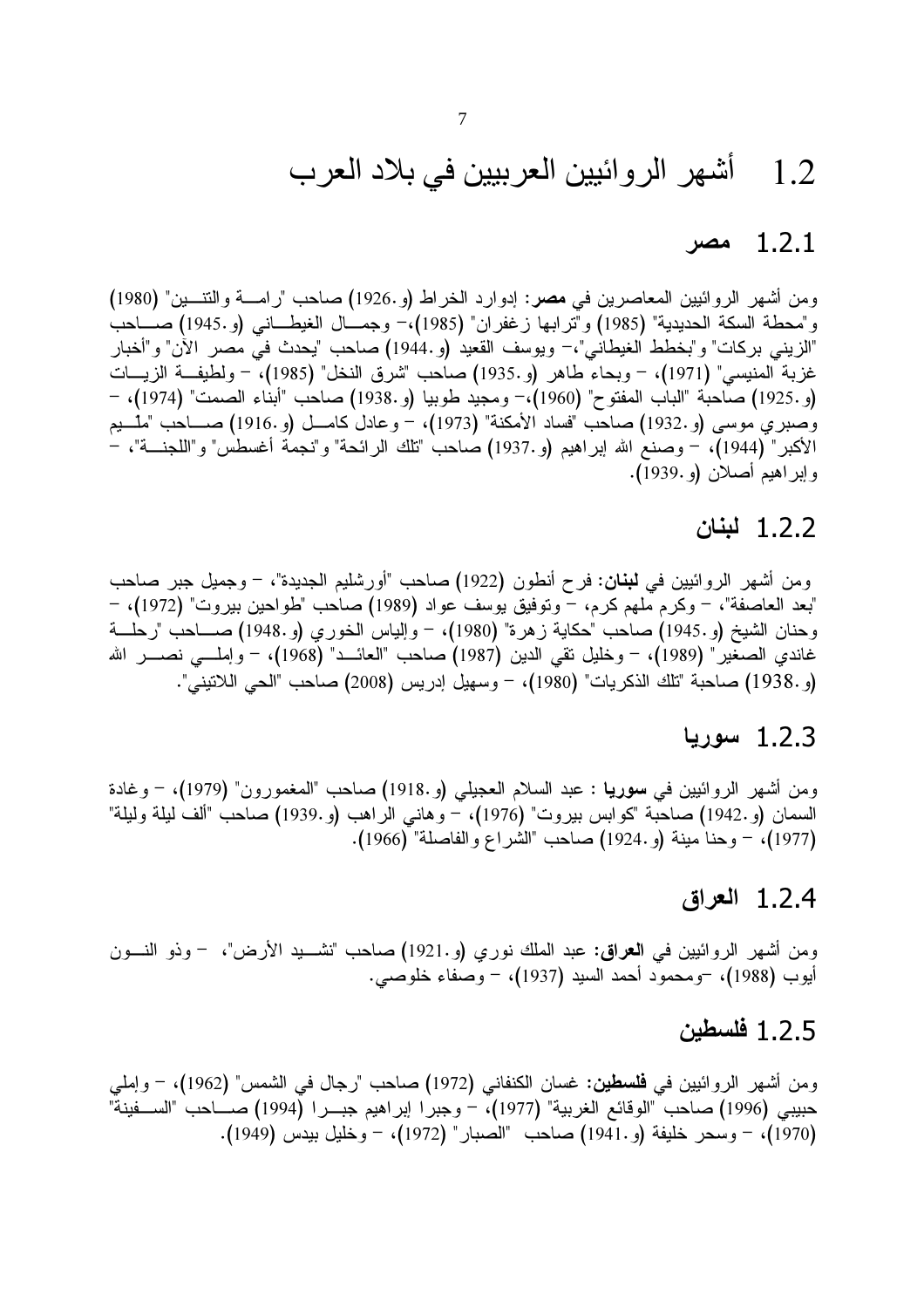## 1.2.6 اب

ومن أشهر الروائيين في ا**لمغرب :** محمد زفزاف (و 1945) صاحب "الشجرة المقدسة" (1974)، – ومحمد شكري (و 1935) صاحب "الخبز الحافي" (1973)، – ومبـــارك ربيـــع (و 1935) صــــاحب "الطيبـــون" (1972)، – وأحمد المدني (و 1948) صـاحب "الجنازة" (1987)، – وعبد السرحيني (و 1950).

## 1.2.7 الجزائر

ومن أشهر الروائيين في ا**لجزائر** : عبد الحميد بن هدوقة (و .1925) صاحب "روح الجنـــون" (1971)، وراشد أبو جدرة (و.1941) صاحب "التطليق" (1982)، – طاهر وطـــار (و.1936) صـــاحب "الزلـــزال" (1974)، – ومحمد مفلاح (و .1953) صاحب "الانفجار" (1984)، – والأغرج واسيني (و .1954).

## 1.2.8

ومن أشهر الروائبين في **تونس :** ومحمد العروس المطوى (و .1920) صاحب "حليمة" (1956)، – وعـــز الدين المدني (و 1938) صاحب "الإنسان الصفر" (1971)، – والبشير خرّيف (1983) صاحب "برق الليل"  $. (1961)$ 

كذلك اشتهر بالرواية الطيب صالح (و 1929) صاحب "موسم الهجرة إلى الشمال" (1966) في ســـودان، وليلـى العثمان صاحبة "المرأة والقطة" في الكويت، وعبد الرحمن منيف (و 1933) صاحب الثلاثية "مـــدن الملح" (1984) في المملكة العربية السعودية.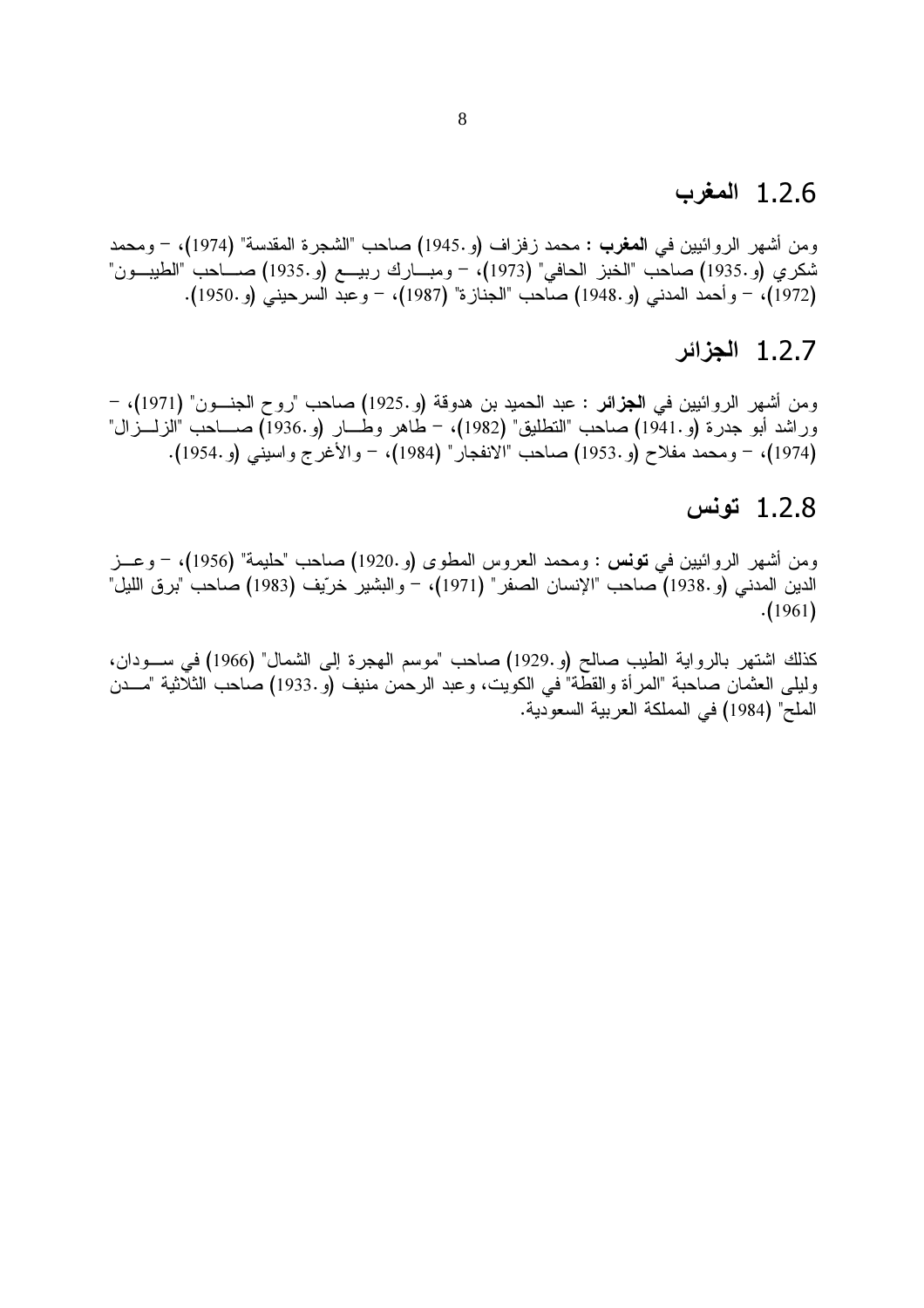\* الوحدة الثانية: نجيب محفوظ

# 2.1 نجيب محفوظ ( 1911- 2006 م )

قد غدا نجيب محفوظ في بلاد العرب "مؤسسة" أدبية أو فنية مستقرة تشبه تلك المؤسسات الكثيـــرة فـــي العالم. ولا يعرف كانب رضي عنه اليمين والوسط واليسار ورضي عنه القديم والحـــديث مثـــل نجيـــب محفوظ. يمثل محفوظ في خريطة الأدب العربي قامة متفردة لا يطاولها أحد غيره ليس علـــى مســـتوى السبق وفضل الريادة في إرساء فن الإبداع الحكي والقصبي، خاصة أن هناك تجارب عربية سابقة عليـــه في هذا الفن ولكن محفوظ نفرد في إرساء القواعد الفنية والفكرية العريقة في كتابة الرواية العربية، كمـــا استحق بالجدار ة نفسها جائز ة نوبل العالمية في الأدب عام 1988.

من هو نجيب محفوظ ؟

هو سيد الرواية العربية وفارس السينما المصرية الذي لقب ب" بـــلـــزاك مصر". نزيد مؤلفاته على 70 مؤلفًا، ونرجمت معظم أعماله إلى جميع اللغات العالمية المهمة، نحو 33 لغة، وحصل على جائزة الدولة نجيب محفوظ بن عبد العزيز بن إبراهيم بن أحمد باشا، (11 ديسمبر 1911–30 أغســـطس 2006). ولـــد بحيِّ الجمالية الذي هو أحد أحياء منطقة الحسين بمدينة القاهرة الفاطمية. نشأ محفوظ في الطبقة الوسطى الصغيرة، وعاش فردا من أفراد هذه الطبقة.

كان والده موظفا بسيطا بإحدى الجهات الحكومية ثم استقال واشتغل بالتجارة وكان نجيب محفوظ له أربعة إخوة وأخوات وعندما بلغ الرابعة من عمره ذهب إلى كتاب الشيخ بحيري وكان يقع في حارة الكبـــابجي بالقرب من درب قرمز ثم النحق بمدرسة بين القصرين الابتدائية. وبعد اندلاع ثورة 1919، انتقل الأسرة إلى العباسية. أنهى دراسته الثانوية وعمره 18 سنة، والنحق بجامعة القاهرة سنة 1930 وحصـــل علــــي ليسانس الأداب من قسم الفلسفة عام 1934، ونترج بالوظائف الحكومية.

عمل في بداية حياته العملية كاتبا بإدارة الجامعة 1934 ثم سكرتيرا برلمانيا لوزير الأوقاف عام 1939 ثم مدير مكتب بمصلحة الفنون عام 1955 ثم مدير عام الرقابة على المصنفات الفنية عام 1959 وتولي رئاسة مجلس إدارة مؤسسة السينما عسام 1966 ثسم عمسل مستشسارا لسوزير الثقافسة عسام1968 وهو عضو بالمجلس الأعلى للثقافة وبنادى القصة وجمعية الأدباء.

وهو أول كاتب مصري الذي تكلَّم العربية وحصل على جائزة نوبل في الأدب في نوفمبر عـــام 1988م وقد جاء في حيثيات استحقاقه لجائزة نوبل أن إنتاجه أُعطي دفعة كبرى للقصة كَمذهب يتخذ من الحيساة اليومية مادة له كما أسهم في تطوير اللغة العربية كلغة أدبية. حصل نجيب محفوظ علـــي جـــائز ة قـــوت القلوب عن رواية "رادوبيس" وجائزة وزارة التربية والنعليم عن رواية "كفاح طيبة" وجائزة مجمع اللغـــة العربية عن قصة "خان الخليلي" وجائزة الدولة التقديرية في الأدب عام 1968 ووسام الجمهوريــــة مـــن الدرجة الأول عام 1972 ثم قلادة النيل عام 1988 وهي أرفع الأوسمة المصرية. قدمت عـــن حياتــــه وأعماله عشرات الرسائل الجامعية لنيل رسالتي الماجستير والدكتوراة في مصر والعالم العربي. وكتــب عنه العديد من الكتب وسجلت أعماله في مكتبة الكونجرس الأمريكي باعتباره أحد الكتاب البارزين فـــي العالم وصدرت عن حياته وأعماله الأدبية مع تحليل لأدبه الروائي موسوعة باللغة الألمانية بعنوان "نجيب محفوظ حياته و أدبه" عام 1978.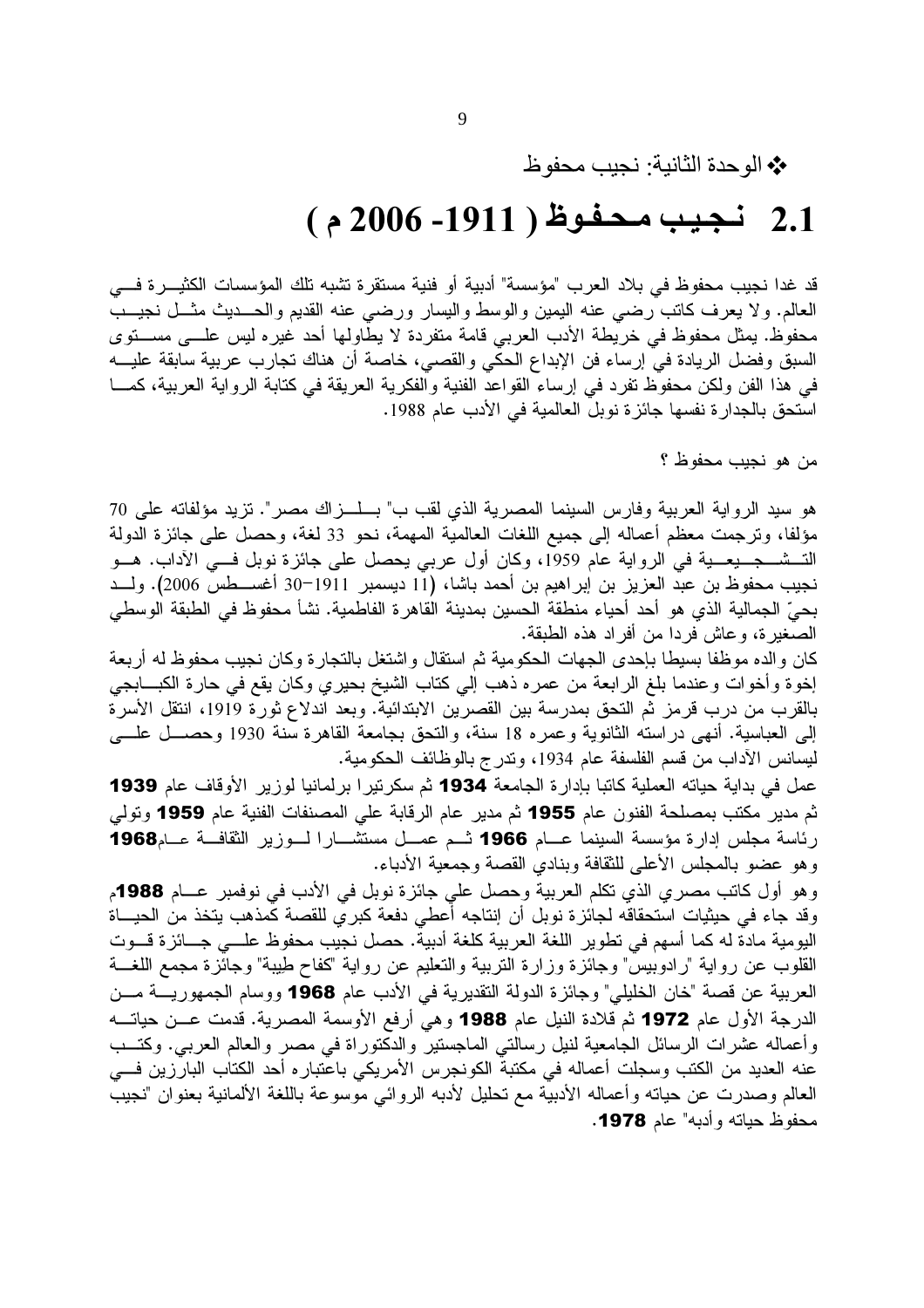كانت ثورة 1919 من وجهة نظر الطبقة الوسطى ناجحة، فقد فتحــت هــذه الثـــورة أبـــواب الوظـــائف والمناصب الحكومية أمام أبناء الطبقة الوسطى، ولكن الحكومة أغلقت أبوابهـــا علـــيهم بســـبب الأزمــــة الاقتصادية التي واجهتها بين 1930 و1934. أحس محفوظ هذه الأزمة وصورها في رواياته.

وكان نجيب محفوظ قد بدأ نشاطه الفكرى عندما كان طالبا، وشجعه أستاذان كبيران له، وهما: الأســـتاذ الشيخ مصطفى عبد الرزاق أستاذ الفلسفة الإسلامية في كلية الأداب، والأستاذ ســـلامة موســـي (1958) الصحفي والمفكر الكبير . وقد سار نجيب محفوظ في طريق أستاذه سلامة موسى حيــث التـــزم بنزعتـــه التجديدية ونهله للحضارة الحديثة وحماسه الفكري للعدالة الاجتماعية في المجتمع المصـــــري، واهتمامـــــه بالبحث عن أصول الشخصية المصرية في جذورها الفر عونية والقومية, معبراً عن الشخصية المصـــرية التي جسدها في كتبه في نماذج شخصياته بملامحها الخاصة. إن أول عمل يقدمه نجيب محفوظ للقـــار ئ العربي هو ترجمة كتاب "جيمس بيكي": "مصر القديمة"، بتوجيه أستاذه وتأثيره سلامة موسى. منذ ســـنة 1937 كرس نفسه للفن الروائي.

كان نجيب محفوظ متأثرًا بتاريخ مصر القديم وقرر أن يكتب عن مصر الفرعونية. بدأ محفوظ تاريخـــه الأدبي بمجموعة قصصية : " همس الجنون " (1938) و هي مجموعة 28 قصة، وبروايات تاريخية مثل " عبث الأقدار "(1939)، و" رادوبيس " (1943) ، و" كفاح طيبة " (1944). ولكن محفوظ يرى أن الواقع في مصر في ذلك الوقت كان خافت الضوء حالك الظلام، في ظل الاحتلال الإنجليزي والوالي التركي. وفي النهاية قرر محفوظ أن يتخلَّى عن كتابة التاريخ القديم من خلال الأدب، وأن يحفر أكثر فأكثر في عمـــق الحاضر المعاصر . كذلك أصبحت مشروع كتابة تاريخ مصر القديم غير مكملة، وإن عاد إليه فيما بعد في " العائش في الحقيقية " (1985).

ظل محفوظ يكتب حوالي عشرين عاما (ما بين 1929 إلى 1949) دون أن يذكره أحد، وقد كانـــت أولــــى المقالات التي كتبت عنه تلك التي كتبها سيد قطب وأنور المعداوي، وقد كان ذلك كفيلا بدفعه إلى الأمام لا إلى الخلف.

بعد تخرجه من الجامعة التحق محفوظ بوظيفة في الجامعة. وظل يعمل طوال 37 عاما من حياته أعطتـــه مادة إنسانية عظيمة، وأمدته بنماذج بشرية لمها أكثر من أثر في كتاباته. كانت الوظيفة والمقهي والحــــارة مصادر رئيسية في إبداع محفوظ. قد تأثر محفوظ بـــسعد زعلول والحزب الوطني كثيرا.

يعد محفوظ من الأدباء العباقرة في مجال الرواية، وقد وهب حياته كلها لهذا الفن، كما أنه يتميز بالقـــدرة الكبيرة على التفاعل مع القضايا المحيطة به، وإعادة إنتاجها على شكل أدب يربط الناس بما يحصل فـــي المراحل العامة التي عاشتها مصر . يتميز أسلوب محفوظ بالبساطة، والقرب من الناس لكهم، لذلك أصبح بحق الروائي العربي الأكثر شعبية، على رغم أن محفوظ قد انخرط في عدة أعمال إلا أن العمل الـــذي النَّهم حياته هو الكتابة. عاش محفوظ وسط أحياء الجمالية والحسين وباب الشعرية الشعبية معظم سنوات حياته، ومن هناك استقى شخصيات روايات الخالدة مثل السيد أحمد عبد الجواد والست أمينة في "الثلاثية" وحميدة في "زقاق المدق" ونور وسعيد مهران في "اللص والكلاب" ونفيسة وحسنين في "بدايــــة ونهايــــة" وإحسان ومحجوب عبد الدايم في "القاهرة الجديدة".

قد أدرك نجيب محفوظ أن الرواية يمكن أن يكون لمها دور مؤثر في معالجة قضايا المجتمع والتعبير عن هموم النَّاس ومشاكلهم، ومن هنا اتَّجه الكاتب إلى الرواية الواقعية. تبدأ مرحلة الواقعية في حياة محفَّــوظ الأدبية موضوعًا وإطارًا. فقد كانت أولى روايات هذه المرحلة هي " القاهرة الجديــدة " (1945). يقــول محفوظ فيها عن الطبقة الوسطى التي أخذت تبحث لها عن طريق، والتي تحمل معهـــا فكـــرة النضــــال الاجتماعي والسياسي. وفي روَّاية "خان الخليلي " (1946)، يركز عدسَّة الرؤية، مختارا من المدينـــة الكبيرة: القاهرة، أحد أشهر أحيائها القديمة، ومن نماذجها أحمد عاكــف ابن الطبقة الوسطى وحبه للفتاة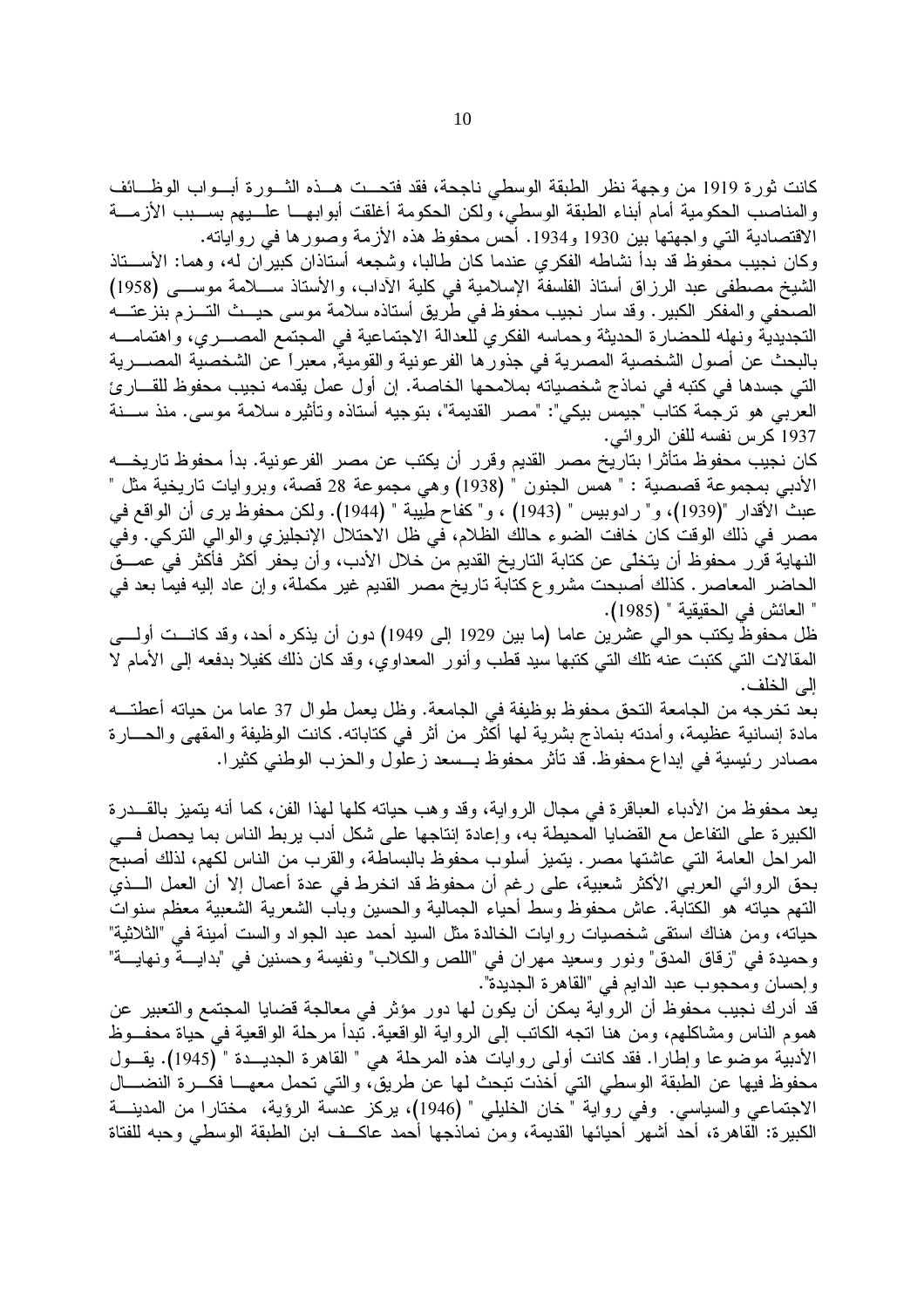نوال. وفي أشهر روايته " زقاق المدق " (1947) ، يلقى نظرة على مجتمع زقاق كامل ويقول عن سقوط فتاة الزقاق حميدة. ثم جاءت رواية " السراب " (1948).

ظل محفوظ يكتب حوالى عشرين عاما (ما بين 1929 و 1949) دون أن يذكره أحد، وقـــد كانـــت أولــــى المقالات التي كتبت عنه تلك التي كتبها سيد قطب (1906 – 1966). وتقدم " بداية ونهاية " (1949) حلقة من حلقات معالجة الواقع ونشخيص علله وأمراضه. نبدأ الرواية بموت كامل أفسنسدى ونتتهى بسسقوط أسرته وتشير الرواية إلى أن الروائي ناقد الطبقة الوسطى ووسائلها، مؤكدا أن الفرد الضــــائع لا يصــــنع محتمعا متماسكا.

ويختم خط الروايات الواقعة الأولى بثلاثية القاهرة : " بين القرين " (1956)، و" قصر الشوق" (1957)، و" السكرية " (1957)، التي تعرض لثلاثة أجيال من حياة أحمد عبد الجواد التاجر بالنحاسين، تاريخ ثلاثــــة قرون ، فالرَّواية نابعة أحداث المجتمع العامة. إن ثلاثية القاهرة عالم زاخر، أنها حياة تتحـــرك وتمـــش ونؤثر . كانت الثلاثية ناريخا في الروآية والرواية أصبحت ناريخا لمصر . وقد بلغت الثلاثية أوج عظمته الروائية حيث تعتبر أن نكون أعظم عمل قام به نجيب محفوظ، وبل أعظم عمل روائــــي عرفــــه الأدب العربي في العصر الحديث. فالثلاثية تصور هموم ثلاثة أجيال في مصر : جيل ما قبـــل ثـــورة 1919، وجيل الثورة، وجيل ما بعد الثورة. فصوَّر محفوظ أفكار هذه الأجيال وحلل شخصياتها ومواقفهـــا مـــن المرأة ومزجها بالعدالة الاجتماعية وخلطها بالقضية الوطنية. كما صوَّر محفوظ عادات وأزياء وثقافة هذه الأحيال.

لما تغير طبيعة الحياة السياسية في مصر ، بعد ثورة 23 يوليو 1952، توقف محفوظ الكتابة لمـــدة خمــس سنوات. وفي سنة 1954 نزوج محفوظ، وكان قد تجاوز الأربعين. وظل ملازما لزوجته حتى وفاتها كما ظل يعيش معها بالعباسية.

وفي سنة 1959، بدأ أن ينشر روايته الشهيرة: " أولاد حارتنا " في جريدة "الأهرام" مسلســــلا. فأثــــارت السلسلة ضجة بين الأوساط، فنهيت الرواية في مصر . ولم تصدر الرواية في مصر في صورة كتاب إلا في سنة 2007. ولكن الرواية نشرت في بيروت سنة 1967. وصعد نجم محفوظ بعد كتابة هـــذه الروايـــة الشَّهيرة "أو لاد حارتنا"، وجلبت عليه الَّهامات بالكفر من الجماعات الإسلامية، ومن ثم تم منعها في مصر وأهدرت جماعة الجهاد في مصر دم محفوظ في الثمانينيات بسبب هذه الرواية. كذلك أصبحت الروايــــة أشهر رواية ممنوعة في الأدب المصري.

وفي الستينات، بدأ نجيب محفوظ أن يكتب روايات ما فوق الواقعية. كانت " اللَّــص والكــــلاب " (1961) الأولى من هذه السلسلة. ثم نشرت " السمان والخريــف " (1962)، و" الطريـــق " (1964)، و" الشـــحاذ" (1965)، و" الثرثرة فسوق النيل " (1966)، و" مسيرامار " (1967)، و" المسرايا " (1972)، و"الحب تحت المطر " (1973)، و" الكـــرناك " (1974)، و" حكايات حارننا " (1975)، و" قــــــلب الليـــل " (1975)، و" ملحمة الحر افسيش " (1977)، و" عصر الحب " (1980)، و" أفراح القبة " (1981)، و"ليالي ألف ليلة وليلة " (1982)، و" الباقي من الزمن ساعة " (1982) و" رحلة ابن فطوَّمــــة " (1983) و" النتظُّـــيم الســــري " (1984)، و" العائــشْ في الحقـــبِقة " (1985) و" يوم قـــتل الزعيم " (1985)، و"حديث الصباح والمساء " (1987) و" صباح الورد " (1987)، و" قــــثنتـــمر " (1988)، و" أصداء السيرة الذاتية " (1997).

كان لنجيب محفوظ كثير من مجموعات الأقصوصة مثل : " همـــس الجنـــون " (1938)، و" دنيـــا الله " (1963)، و" بيت سيئ السمعة " (1965)، و" خمارة القط الأسود " (1969)، و"تحت المظلة " (1969)، و" حكاية بلا بداية ولا نهاية " (1971)، و" شهر العسل " (1971)، و"الجريمة " (1973)، و" الحــب فــوق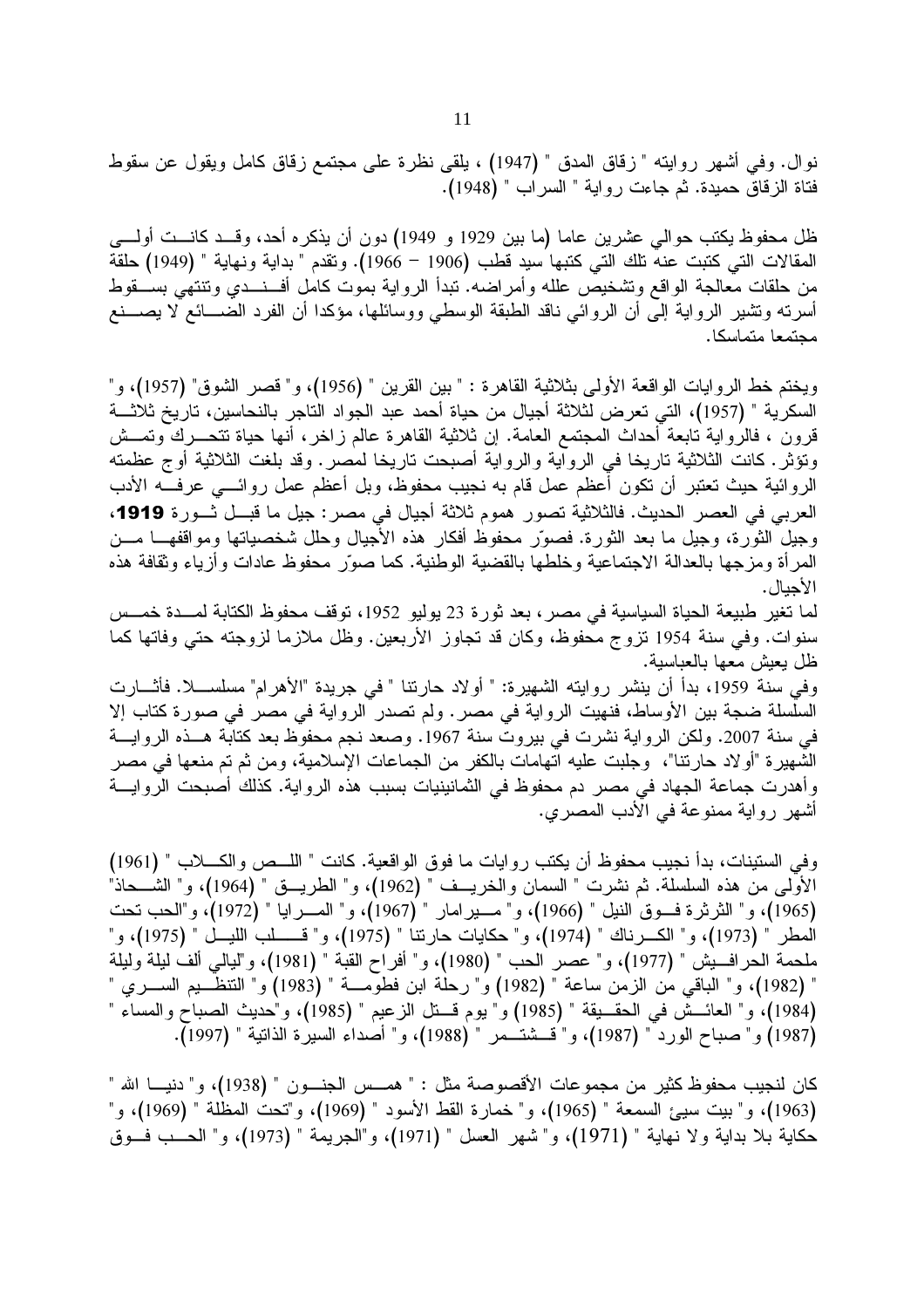هضبة الهرم " (1979)، و" الشيطان يعــظ " (1979)، و"ر أيت فيما يرى النائم " (1982)، و" الفجر الكاذب  $.$ (1989)  $"$ 

أثرى محفوظ السينما المصرية بحوالي 46 فيلما، كتب لبعضها السيناريو والحوار أو الســـيناريو فقـــط، و أحيانا اكتفي بكتابة الرؤية السينمائية، صنف 17 منها في قائمة أفضل 100 فيلم فــي تـــاريخ الســـينما المصرية. واشتهر منها: " زقاق المدق " (1967) و" القاهرة 30 " (1966)، و" بدايسة ونهايسة " (1960) و"المطارد " (1985). لا شك في أن محفوظ هو أشهر الروائيين العرب على الإطلاق، وقد حظــــي بـهـــذه المكانة قبل حصوله على جائزة نوبل، و لا شك في أن السينما المصرية كان لها أيضا دور في هذا. فلقـــد أصبحت أسماء أعماله وأبطاله بفضل السينما معروفة في مختلف البيوت العربية، إذ يندر أن يجد من لا يعرف شخصية السيد بطل "الثلاثية"، ولا يدرك المعنى المقصود من عبارة "اللص والكلاب" عنوان إحدى رواياته، أو حتى بالدلالات الرمزية لأسماء أبطاله مثل نور والسيد الرحيمي. على رغــم قلـــة عـــددها ومحاولاتها للخروج من عباءة السينما علامة في الدراما المصرية، كانت السينما هي الطريقـــة الأمنـــة والذكية التي هرب إليها مـــحـــفـــوظ بعيدا عن المعارك السياسية والنقدية الطاحنة التي كانت تموج بهــــا مصر قبل وبعد ثورة يوليو 1952، حتى يصل إلى الجماهير، خاصة وهو يعرف أن عدَّد القراء لا يُتجاوز عدة ألاف وهو يريد الوصل إلى الملايين. وعمل محفوظ وراء بعض من المسلسلات النلفزيونيـــة مثـــل "الأقدار" و"الثلاثية" و"الخر افيش" و"حضرة المحترم" و"حديث الصباح والمساء".

وعرف عن محفوظ كونه أديبا ليبراليا، ومناصرا لحقوق المرأة، وسبب تأييده لاتفاقية السلام التي وقعتها مصر وإسرائيل في سبعينيات القرن الماضي خلافا مع بعض كبار الأدباء المصريين في ذلـــك الوقـــت. لا يمكن لأي كاتب أو ناقد أن يرصد جميع المحطات الإبداعية والإنسانية والسياسية التي توقف عنـــدها نجيب محفوظ، فحياته الحافلة بالعطاء شهدت منذ بدايتها عام 1911 حتى نهايتها أحداثا جساما: حـــربين عالميتين، ثورة يوليو 1952، تأميم قنـــاة السويس 1956، هزيمة العرب 1967، انتصار أكتـــوبر 1973، جائزة نوبل، 70 رواية ومجموعة قصصية، خمس مسرحيات، 46 فيلما سينمائيا، والمسلسلات النلفزيونية والإذاعية. في 14 أكتوبر 1994، حاول شاب لاغتيال نجيب محفوظ. وفي الفجر الأربعـــاء 30 أغطـــس 2006 مات مُحفوظ بمستشفى الشرطة بالعجوزة وسط القاهرة : المدينة التّي أحبها محفوظ برواياته الخالدة ، ولمه 95 سنة من العمر .

وصف كارل ماركس Marx (1883) الروائيَ الفرنسيَ بلزاك H.d. Balzak (1850) بأنه مـــؤرخ الشـــورة الفرنسية من خلال رواياته التي رصدت الصراعات التي عصفت بالمجتمع الفرنسي. كذلك يؤرخ محفوظ لبيئته المصرية في رواياته طوال سيرته الإبداعية ومن خلال كل ما كتبه. بقي محفــوظ أمينــــا لبيئتــــه المصرية…ر اصدا ومصور ا وعاكسا ومحاور ا حر اكها الاجتماعي، بما يؤهله..بلا مناز ع..ليكون مؤرخها الأول. تتبدى عبقرية محفوظ في بعث شخصياته الروائية حية نابضة فاعلة في سير الأحداث، ضمن بيئة قاهرية حية نابضة بالمثل. "خان الخليلي. زقاق المدق. بين القصرين. قصر الشوق...السكرية" عنــــاوين لروايات..هي في واقع الحال أسماء لحواري وأزقة قاهرية ضاجة بالحركة والناس.

نقل محفوظ في أعماله حياة الطبقة الوسطي في أحياء القاهرة، فعبر عن همومها وأحلامها، وعكس قلقـــها وتوجساتها خيال القضايا المصرية، كما صور حياة الأسرة المصرية في علاقاتها الداخلية وامتداد هــذه العلاقات في المجتمع. ولكن هذه الأعمال التي اتسمت بالواقعية الحية لم تلبث أن اتخذت طابعا رمزيا كما في رواياته: " أو لاد حارتنا " و" الحرافيش " و" رحلة ابن فطومة ". أمن محفوظ بالديمقراطية إيمانا مطلقا، وانتقد الانتهاكات التي جرت بعد ثورة يوليو 1952 في أعماله الأدبية. استعمل محفوظ الروايــــة كمــــرأة للتفكك الاجتماعي. وهو لا يصور الحياة بمنظار المؤرخ، ولكنه مؤرخ وفنان في نفس الوقت، المؤرخ فيه يتأثَّر ويهتم بتطور المجتمع وانتقاله من أوضاع قديمة إلى أوضاع جديدة. ولو اكتفى محفوظ بهذه النظرة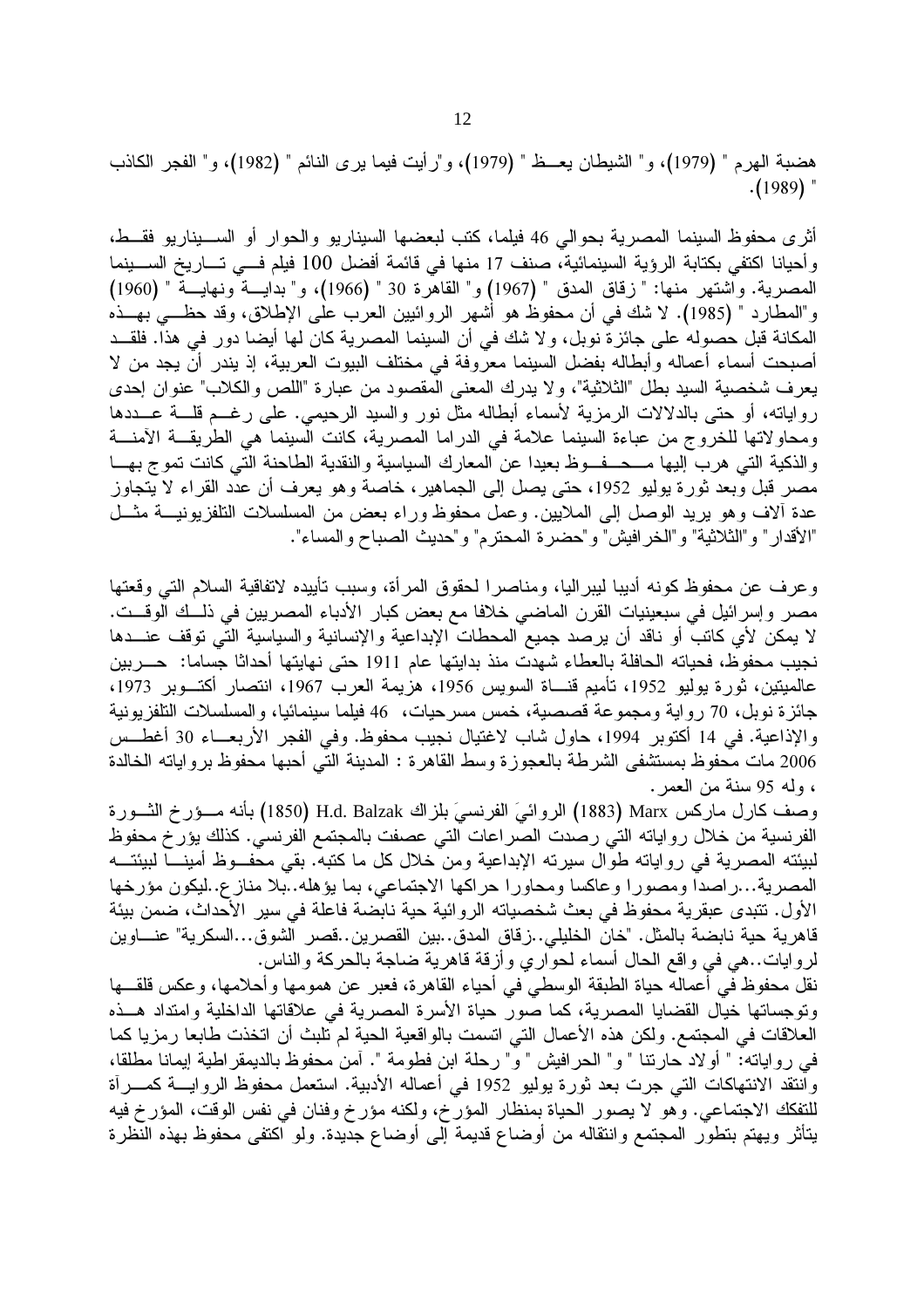لما كان هناك دافع للحزن أو الإحساس بمأساة ما، ولكن الفنان فيه وهو الأقوى يهتم بآلام "الإنسان الفرد". إنه يحسب حسابا كبيرا للثمن الذي يتحقق به التطور وهو ثمن يدفعه الإنسان وخاصة هؤلاء الذين يسبقون غير هم في الطريق إلى المستقبل وإلى مواقف جديدة وتقاليد جديدة. وهؤلاء المثقفون بالذات هـــم الــــذين يشقون الطريق إلى المستقبل، وهم نباتات شاذة وحيدة تظهر ثم تبذل وتموت. إنهم يمثلون التجربة الأولى للتطور وهم يدفعون ثمن هذه التجربة المريرة وهذه هي المأساة كما صورها محفوظ في حياة هذا النسوع من المثقفين، إنها مأساة التناقض وبين نطور المجتمع والثمن المرير الذي يدفعه الفرد لهذا التطور . وعلى المستوى الأكاديمي حظيت أعماله بالعديد من الدراسات والأبحاث الأكاديمية في الوطن العربي وأوربــا وجميع أنحاء العالم. وجرى تحليل هذه الأعمال من مختلف الجوانب تاريخيا وأدبيـــا وفلســـفيا وسياســـيا واجتماعيا، ومن حيث بناؤها الأدبي أو لغتها ورموزها.

وقد ترجمت العديد من أعماله لمعظَّم اللغات العالمية ومنها الإنجليزية والفرنسية والأســبانية والإيطاليـــة والألمانية والهولندية. ولا غرابة في ذلك لأن قلم محفوظ خلال مسيرته الأدبية الممتدة لأكثر من نصــف قرن من الزمان، كان أشبه بالكاميرًا التي تلتقط التفاصيل الصغيرة والعميقة ليقدم من خلال إبداعه أشكالا شتى من النقد الاجتماعي البناء. فخلال أكثر من خمسة وثلاثين رواية بجانب ما يزيد عن أربعمائة قصة عبر فيها محفوظ عن روايته للحياة بعقل الفيلسوف ووجدان الأديب شديد الصدق. وهي رؤية تنتقد الزيف والنفاق السياسي والاجتماعي والديني وتحارب الدجل والشعوذة فتسقط الأقنعة المزيفة وتنتصـــر لقيمـــة أساسية و هي إنسانية الإنسان عبر العالم الروائي الخصب الذي خلفه محفوظ نابضا بالحياة.

كتب محفوظٌ في خطابه الذي أرسله إلى لجنة الأكاديمية السويدية ردا على منحه جائزة نوبل : " ..... أنا ابن حضارتين تزوجتا في عصر من عصور التاريخ زواجا موفقًا، أولاهما عمرها سبعة ألاف سنة وهي الحضارة الفرعونية وثانيتها عمرها ألف وأربعمائة سنة وهي الحضارة الإسلامية …….".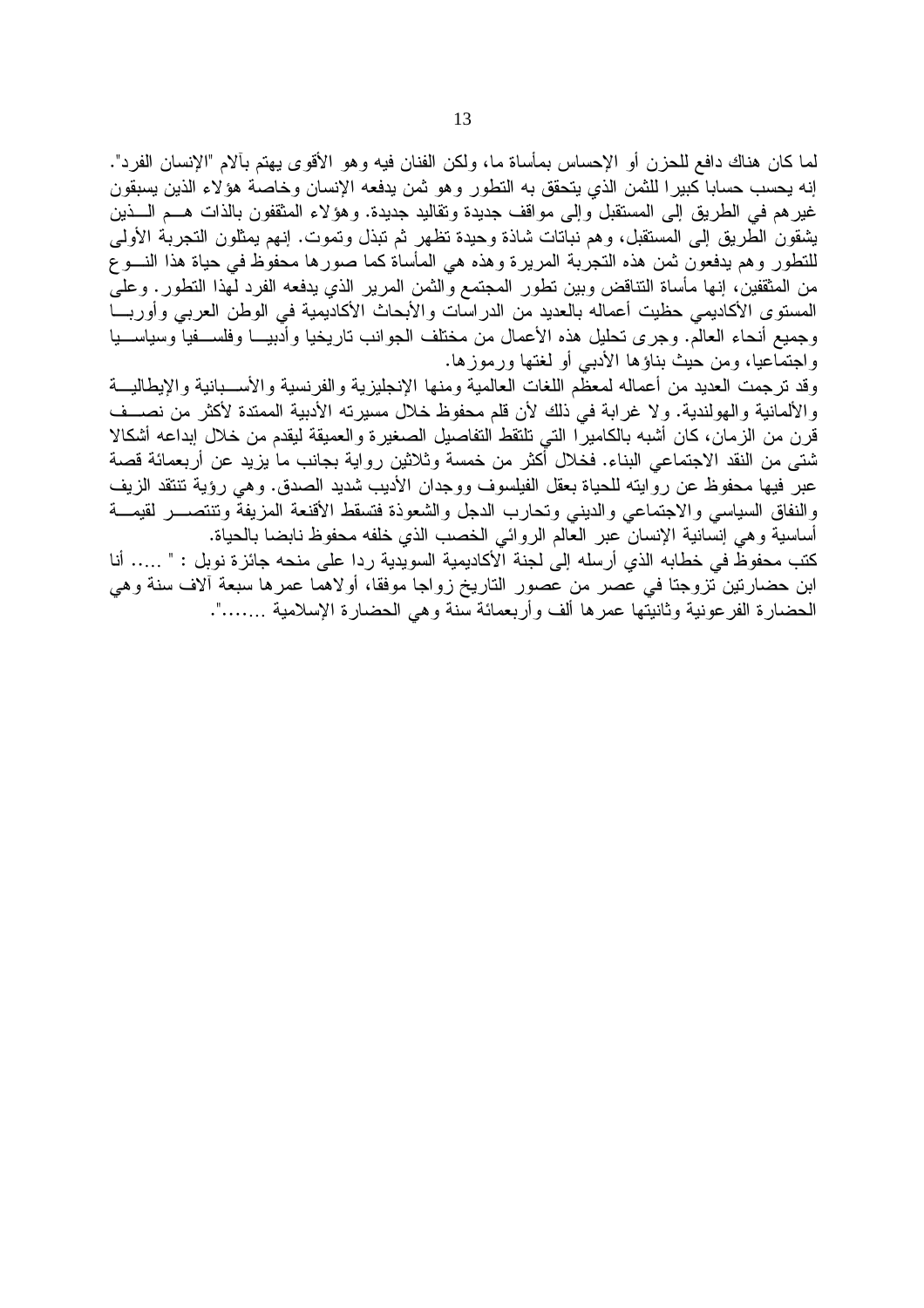# 2.2 أعمال نجيب محفوظ

● 2.2.1 الروايات

| 1982 | The Games of Fate                  | 1939 | 1.   عبث الأقدار         |
|------|------------------------------------|------|--------------------------|
| 1947 | Rhodopis                           | 1943 | 2. رادوبيس               |
|      | The Struggle of Thebes             | 1944 | 3. كفاح طِيبة            |
| 1960 | Khan al-Khalili                    | 1945 | خان الخليلي<br>.4        |
| 1974 | New Cairo                          | 1946 | 5. القاهرة الجديدة       |
| 1972 | Midaq Ali                          | 1947 | 6. زقاق المدق            |
| 1982 | Mirage                             | 1949 | 7. السراب                |
| 1973 | The Beginning and the End          | 1951 | 8. بداية ونهاية          |
|      | The Cairo Trilogy:                 |      | 9. ثلاثية القاهرة:       |
| 1970 | 1. Palace Walk                     | 1956 | .10بين القصرين           |
|      | 2. Palace of Desire                | 1957 | 11.قصر الشوق             |
| 1971 | 3. Sugar Street                    | 1957 | 12.السكر ية              |
| 1972 | Children of Gebelawi               | 1959 | 13. أولاد حارتنا         |
|      | The Thief and the Dogs             | 1961 | 14. اللص والكلاب         |
|      | Autumn Quail                       | 1962 | 15. السمان والخريف       |
| 1965 | The Search                         | 1964 | 16. الطريق               |
| 1978 | The Beggar                         | 1965 | 17. الشحاذ               |
| 1973 | Chatter on the Nile                | 1966 | 18. ثرثرة فوف النيل      |
| 1976 | Miramar                            | 1967 | 19. میر امار             |
|      | <b>Mirrors</b>                     | 1971 | 20. المرايا              |
|      | Love in the Rain                   | 1973 | .21 الحب تحت المطر       |
|      | Karnak                             | 1974 | 22. الكرنك               |
|      | The Fountain and the Tomb          | 1975 | 23. حكايات حارتنا        |
|      | Heart of the Night                 | 1975 | 24. قلب الليل            |
| 1977 | Respected Sir                      | 1975 | 25. حضرة المحترم         |
|      | Epic of the Harafish               | 1977 | 26. ملحمة الحر افيش      |
|      | The Age of Love                    | 1980 | 27. عصر الحب             |
|      | <b>Wedding Song</b>                | 1981 | 28. أفراح القبة          |
|      | Nights of the Thousand Nights 1982 |      | 29. ليالي ألف ليلة وليلة |
|      | There only remains one hour        | 1982 | 30. الباقي من الزمن ساعة |
|      | Before the throne                  | 1983 | 31. أمام العرش           |
|      | The Journey of Ibn Fattouma        | 1983 | 32. رحلة ابن فطومة       |
|      | The secret organization            | 1984 | 33. التنظيم السري        |
|      |                                    |      |                          |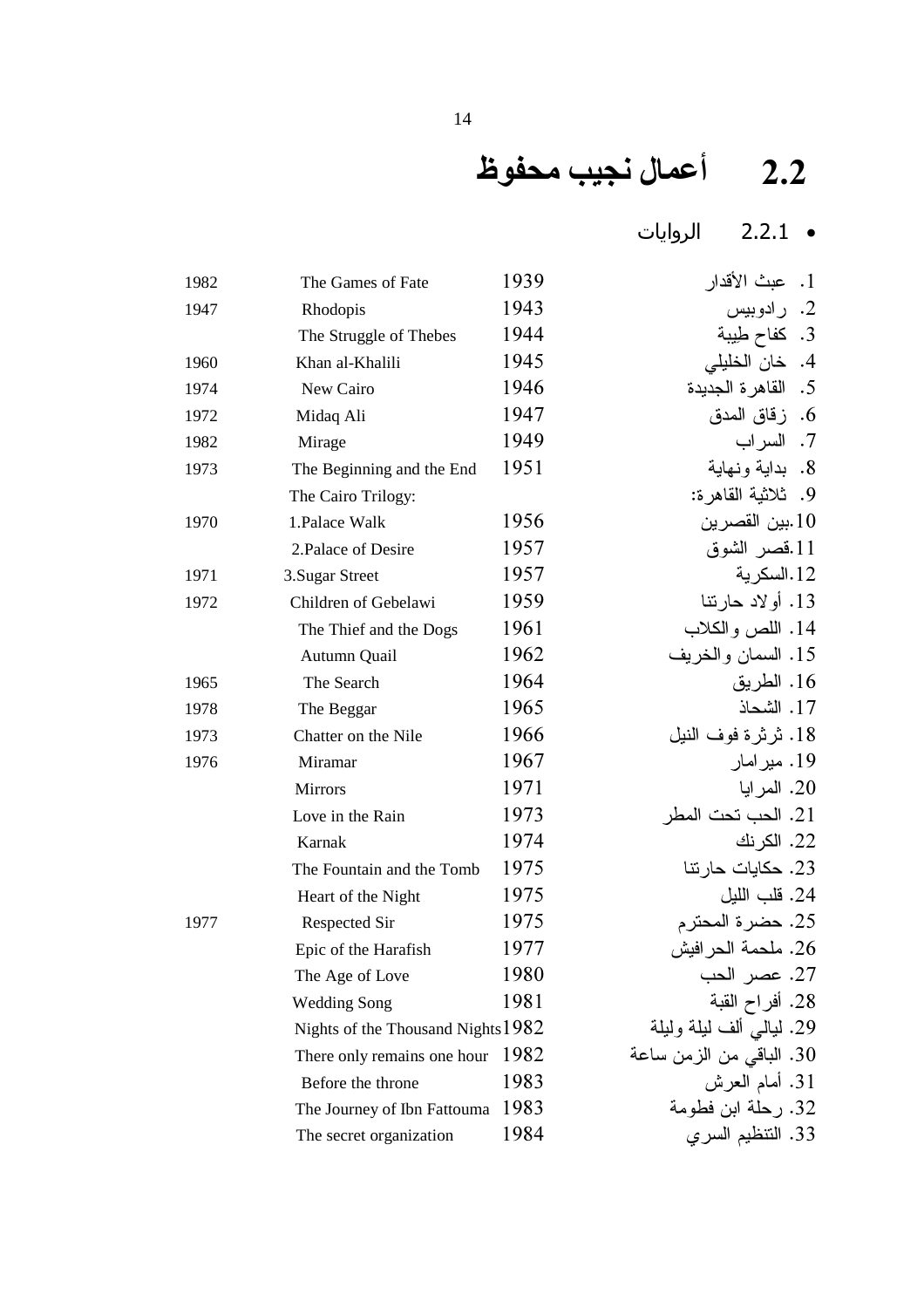| He who lives in the truth            | 1985 | 34. العائش في الحقيقة     |
|--------------------------------------|------|---------------------------|
| The Day the Leader was killed $1985$ |      | 35. يوم قتل فيه الزعيم    |
| Tales of Mornings & Evenings $1987$  |      | 36. حديث الصباح والمساء   |
| Good Morning to you                  | 1987 | 37. صباح الورد            |
| Qushtumur                            | 1988 | 38. قشتمر                 |
|                                      | 1997 | 39. أصداء السير ة الذاتية |
|                                      |      |                           |

القصة القصيرة  $2.2.2 \bullet$ 

| 1973 | Whispers of Madness                       | 1938 | 1. همس الجنون                 |  |
|------|-------------------------------------------|------|-------------------------------|--|
| 1973 | God's World                               | 1963 | 2. دنيا الله                  |  |
| 1974 | A House of Ill Repute                     | 1965 | 3. بيت سيئ السمعة             |  |
| 1974 | The Black cat Tavern                      | 1969 | 4. خمارة القط الأسود          |  |
| 1974 | Under the Bus shelter                     | 1969 | 5. تحت المظلة                 |  |
|      | 1973 A Tale without beginning or end 1971 |      | 6. حكاية بلا بداية و لا نهاية |  |
| 1973 | The Honeymoon                             | 1971 | 7. شهر العسل                  |  |
|      | The Crime                                 | 1973 | 8. الجريمة                    |  |
|      | Love under the Pyramids                   | 1979 | 9. الحب فوق هضبة الهرم        |  |
|      | The Devil preaches                        | 1979 | 10. الشيطان يعظ               |  |
|      |                                           | 1980 | .11 أفراح القبة               |  |
|      | I saw in a dream                          | 1982 | 12. رأيت فيما يرى النائم      |  |
|      |                                           |      | 13. أهل البهوى                |  |
|      | The false dawn                            | 1988 | 14. الفجر الكاذب              |  |
|      |                                           |      |                               |  |

- 2.2.3 الترجمة
- 1. مصر القديمة 1931 Ancient Egypt 1988
	- 2.2.4 المقابلات المجموعة
	- 1. أتحدث إليكم (تحرير : صبري حافظ) 1977
		- 2.2.5 المذكرات
- 1. نجيب محفوظ يتذكر (تحرير : جمال الغيطاني) 1987 **Naguib Mahfouz Remembers**

I Say to You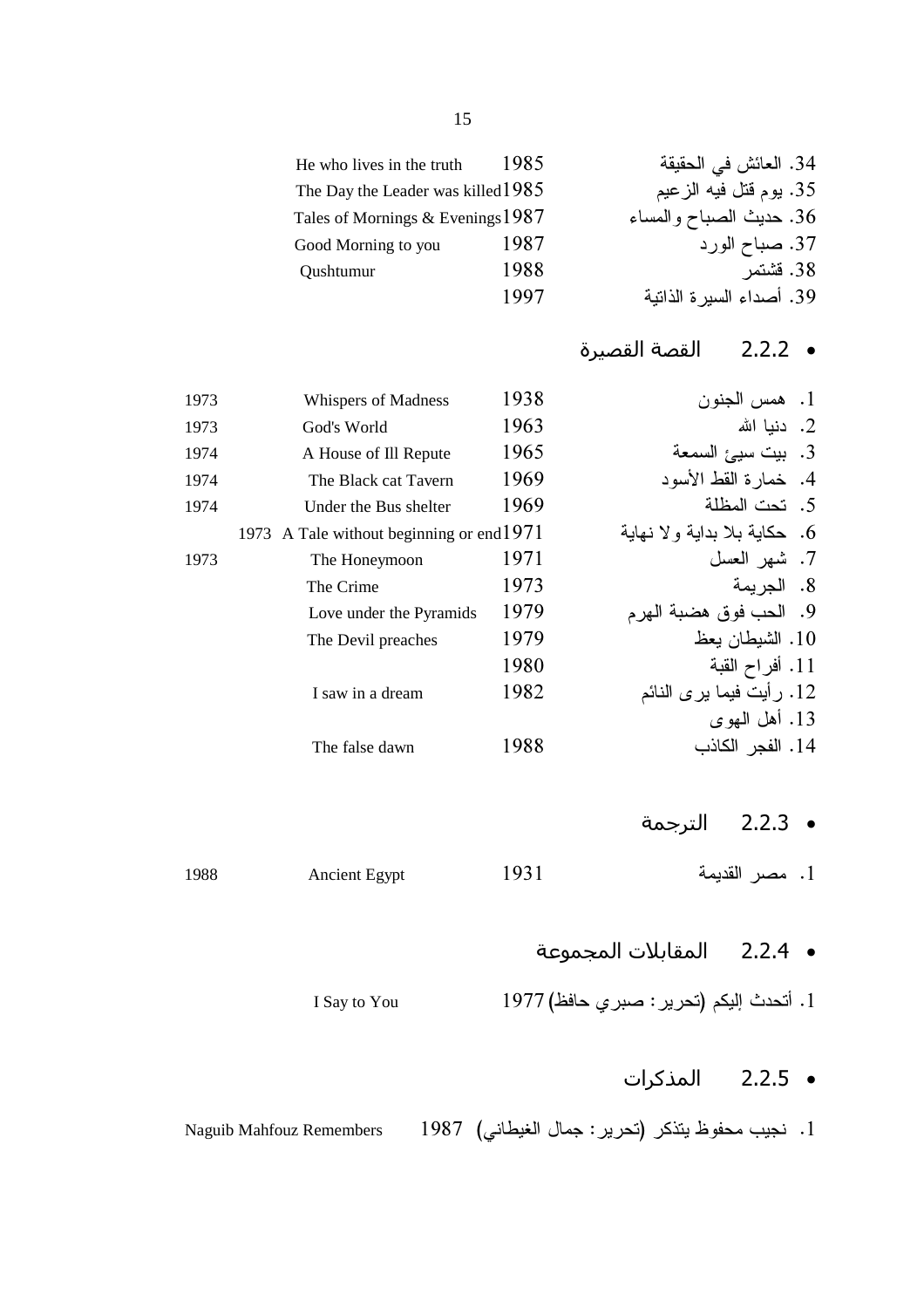# • 2.2.6 الصحافة (تحرير : فتحي الأنصاري)

| On Religion and Democracy | 1990 | 1. حول الدين والديمقر اطية |
|---------------------------|------|----------------------------|
| On Culture and Education  | 1990 | 2. حول الثقافة والتعليم    |
| On Youth and Freedom      | 1990 | 3. حول الشباب والحرية      |

# • 2.2.7 الأفلام

| 1947 | المنتقم<br>$\cdot$ .1  |
|------|------------------------|
| 1948 | 2. مغامرات عنترة وعبلة |
| 1951 | 3. لك يوم يا ظالم      |
| 1953 | 4. ريا وسكينة          |
| 1954 | 5. الوحش               |
| 1954 | 6. فتوات الحسينية      |
| 1954 | 7. جعلوني مجرما        |
| 1955 | 8. درب المهابيل        |
| 1956 | 9. شباب المرأة         |
| 1956 | 10. النمرود            |
| 1957 | 11. الفتو ة            |
| 1958 | 12. جميلة              |
| 1958 | 13. الطريق المسدود     |
| 1958 | 14. الهاربة            |
| 1959 | 15. إحنا التلامذة      |
| 1959 | 16. بين السماء والأرض  |
| 1959 | 17. أنا حر ة           |
| 1960 | 18. بداية ونهاية       |
| 1962 | 19. اللص والكلاب       |
| 1963 | 20. ز قاق المدق        |
| 1964 | 21. الطريق             |
| 1964 | 22. بين القصر ين       |
| 1966 | 23. القاهر ة 30        |
| 1966 | 24. خان الخليلي        |
|      |                        |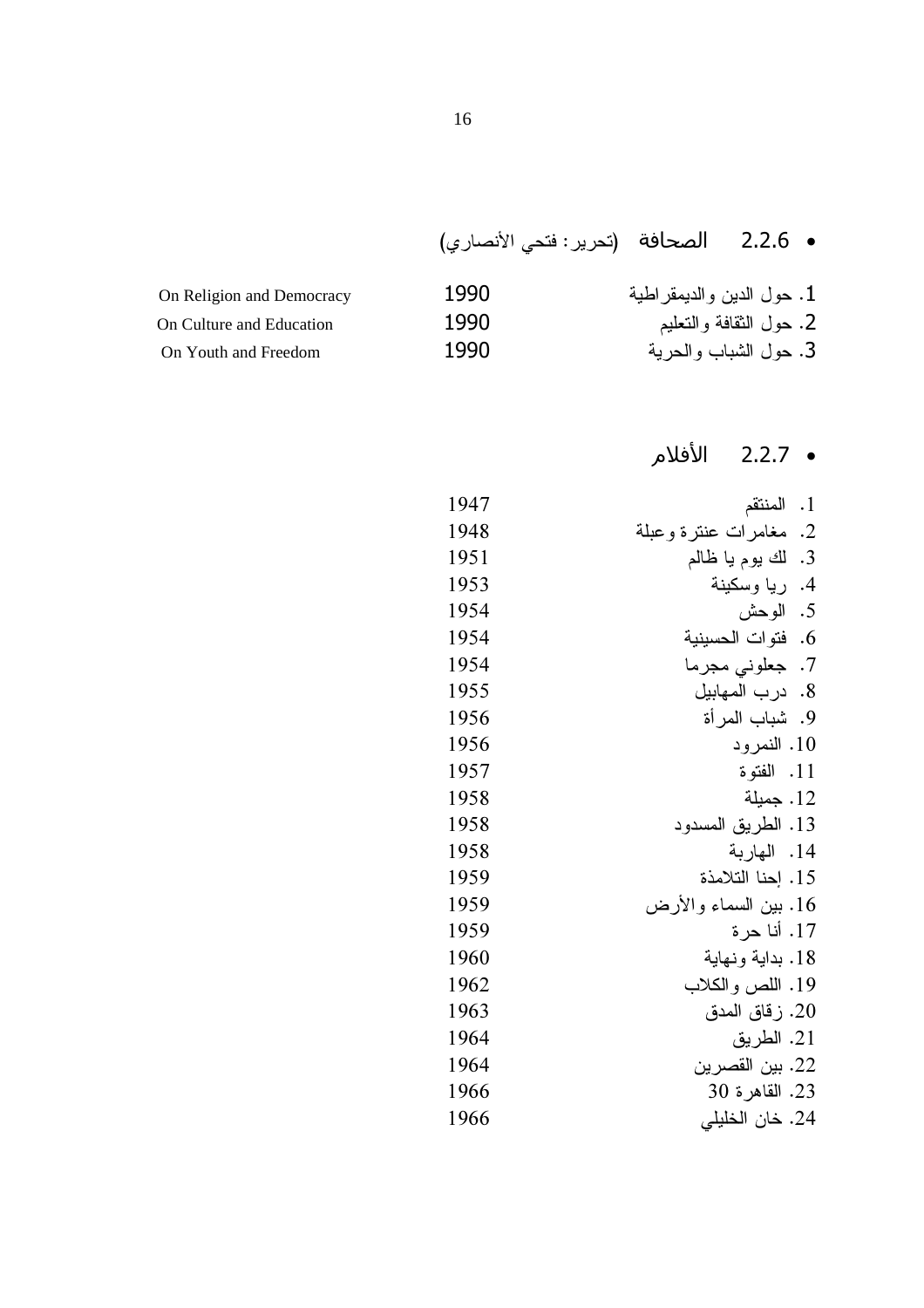| 1967 | 25. السمان و الخر يف    |
|------|-------------------------|
| 1967 | 26. قصىر الشوق          |
| 1968 | 27. ثلاث قصص            |
| 1969 | 28. میر امار            |
| 1970 | 29. السر اب             |
| 1971 | 30. الاختيار            |
| 1971 | 31. ثرثرة فوق النيل     |
| 1972 | 32. صور ممنوعة          |
| 1973 | 33. السكر ية            |
| 1973 | 34. الشحات              |
| 1975 | 35. الحب تحت المطر      |
| 1975 | 36. الكر نك             |
| 1976 | 37. المذنبو ن           |
| 1978 | 38. المجرم              |
| 1980 | 39. الشر يدة            |
| 1980 | 40. فتوات بولاق         |
| 1981 | 41. الشيطان يعظ         |
| 1981 | 42. أهل القمة           |
| 1982 | 43. وكالة البلح         |
| 1984 | 44. الخادمة             |
| 1984 | 45. أيوب                |
| 1985 | 46. المطار د            |
| 1985 | 47. دنيا الله           |
| 1985 | 48. شهد الملكة          |
| 1986 | 49. النوت والنبوت       |
| 1986 | 50. الحب فوق هضبة الهرم |
| 1986 | .51 عصر الحب            |
| 1986 | 52. الحر افيش           |
| 1986 | 53. الجو ع              |
| 1986 | 54. وصمة عار            |
| 1988 | 55. أصدقاء الشيطان      |
| 1989 | 56. قلب الليل           |
| 1990 | 57. ليلة وخونة          |
| 1991 | 58. نور العيون          |
| 1992 | 59. سمار ة الأمير       |

 $17\,$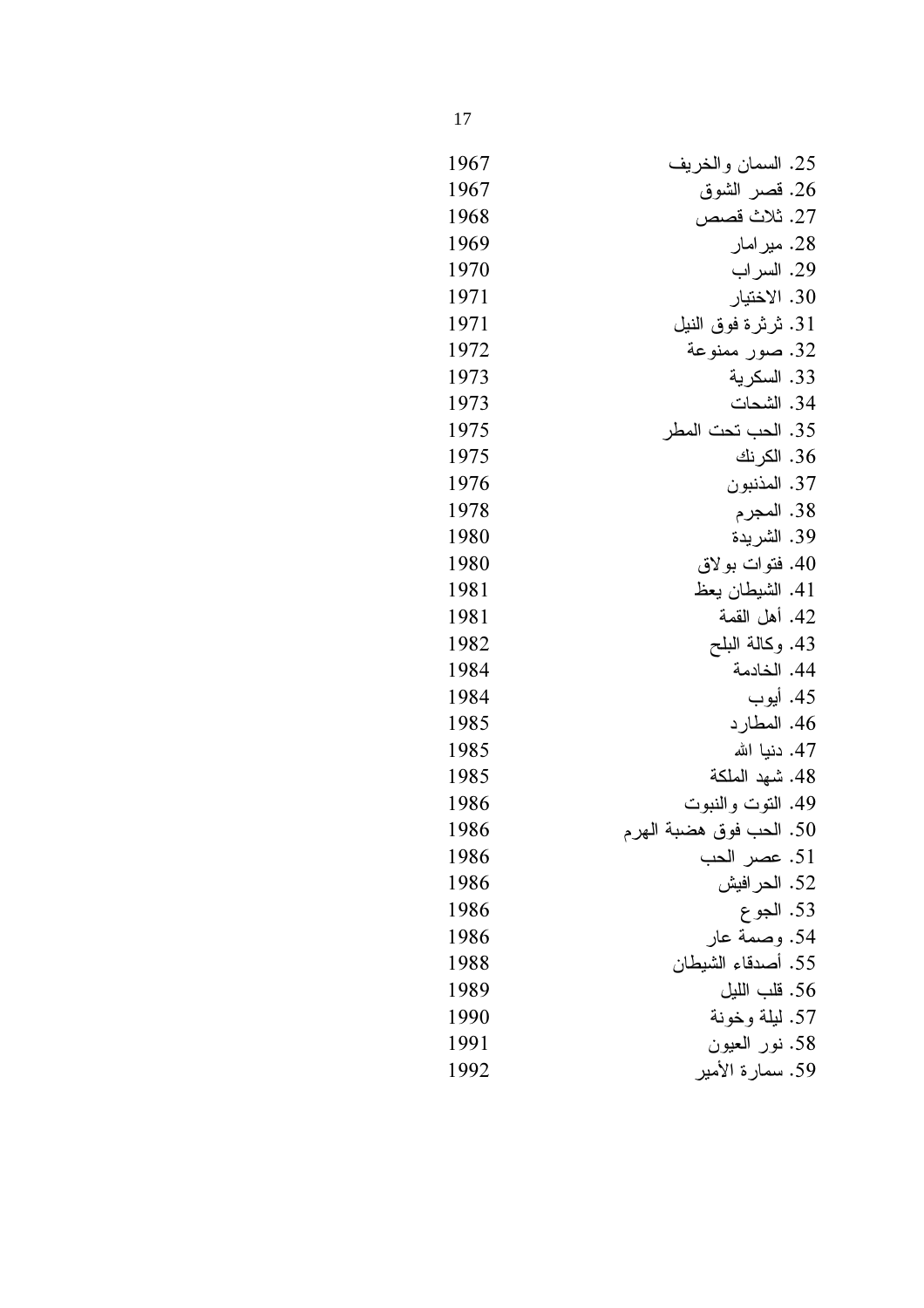## 2.3 روايات نجيب محفوظ

يمثل نجيب محفوظ مرحلة النطوير والنجديد في ناريخ الرواية العربية. وفي هذه المرحلة بلغت الرواية العربية ذروة رسوخها وتأصلها في التربة الأدبية. يرى بعض الدارسين أن نجيب محفوظ يستوعب في إنتاجه معظم مراحل نطور الفن الروائبي العرببي الأمر الذي أهله للفوز بجائزة نوبل، وبعض النظر عما يدور حول هذه الجائزة من شبهات فإن محفوظ – بصرف النظر عن توجهاته ورؤيته وانتماءاته التبي يمكن أن يتصدى لها الباحثون ليقولوا فيها القول الفصل – فإنه يعتبر نسيج وحده في هذا المضمار . المراحل في حياة نجيب المحفوظ الروائية

### 2.3.1 أولا : المرحلة التاريخية

نتضمن هذه المرحلة رواياته الثلاثة الأولى وهي "عبث الأقدار" (1939) و"رادوبيس" (1943) و"كفاح طيبة" (1944). وأحداثها جميعا مستقاة من الناريخ المصري القديم، غير أنها نوميء إلى الواقع الاجتماعي من زاوية انتقادية حيث تدين الرواية الأولى سياسة العصا الغليظة والاستبداد، وتنتقد الثانية فساد أولى الأمر، والثالثة تدور حول قضية التحرر السياسي والاجتماعي.

● "عبث الأقدار" تبحث عن نبو ءة ألقي بها الساحر إلى فر عون خوفو Cheops (2800 ق.م.) وموادها أن وليدا قد رأى النور اليوم الذي هو سيرث العرش وأن هذا الوليد لأحد الكهنة ويحاول خوفو أن يقاوم القدر ، فيقتل طفلا أخر ونتنهى الحوادث إلى تحقيق النبوءة.

وفي "رادوبيس" يصور الملك مرنوع الثاني الشاب المفتون بقوته. يريد الملك أن يفرض  $\bullet$ الضرائب على أرض المعابد ورئيس الوزراء هو نفس رئيس الكهنة يأبي ذلك عليه ويسانده الكهنة والشعب الذي نعلم الولاء لملكه ولكنه برى ذلك الملك بنحرف عن طريق أسلافه–طريق الغزو والكفاح– إلى حب غانية جزيرة إيجه رادوبيس ليهجر قصره إلى قصرها ويدير شئون الدولة بنصف اهتمام وأخيرا يلفظ الملك أنفاسه بين يديها.

• وفي "كفاح طيبة" صور محفوظ المعارك الحربية بين العدو الغاصب والمصريين، وبين الفلاحين وملوكهم.

والروايات الثلاثة في مجملها بسيطة في بنائها الفني حيث نقوم على النتابع في سرد الأحداث عبر اتجاه واحد، وهي تمثَّل بدايات الكاتب. ويعد محفوظ أسبق كتاب الرواية التاريخية الفرعونية وأكملهم فنا. ويمكن تلخيص أهم السمات الفنية لمهذه المرحلة في:

- 1. التحديد الزمني كالإشارة إلى فصل من فصول السنة أو إلى شهر أو يوم فكل حدث أو حركة تعبير عن ارتباط بنظام شامل.
- 2. بروز الصدفة كعامل أساسي في بناء الحدث ونطويره، نعبير عن حتمية قدرية، نرتبط بالظاهرة السابقة وتوحى بشمولية النظام.
- 3. يغلب طابع التجريد العقلي على الشخصيات (فهي هياكل ذات أقنعة تاريخية) حوارها حافل بالمعلومات وبالخصوبة النفسية أو العاطفية.
- 4. تأثَّر أسلوب الكاتب في هذه الروايات بالطابع التاريخي العام، فالسرد رصين فصيح، أما التحليل الفكر ي فهو الذي يحكم الحو ار .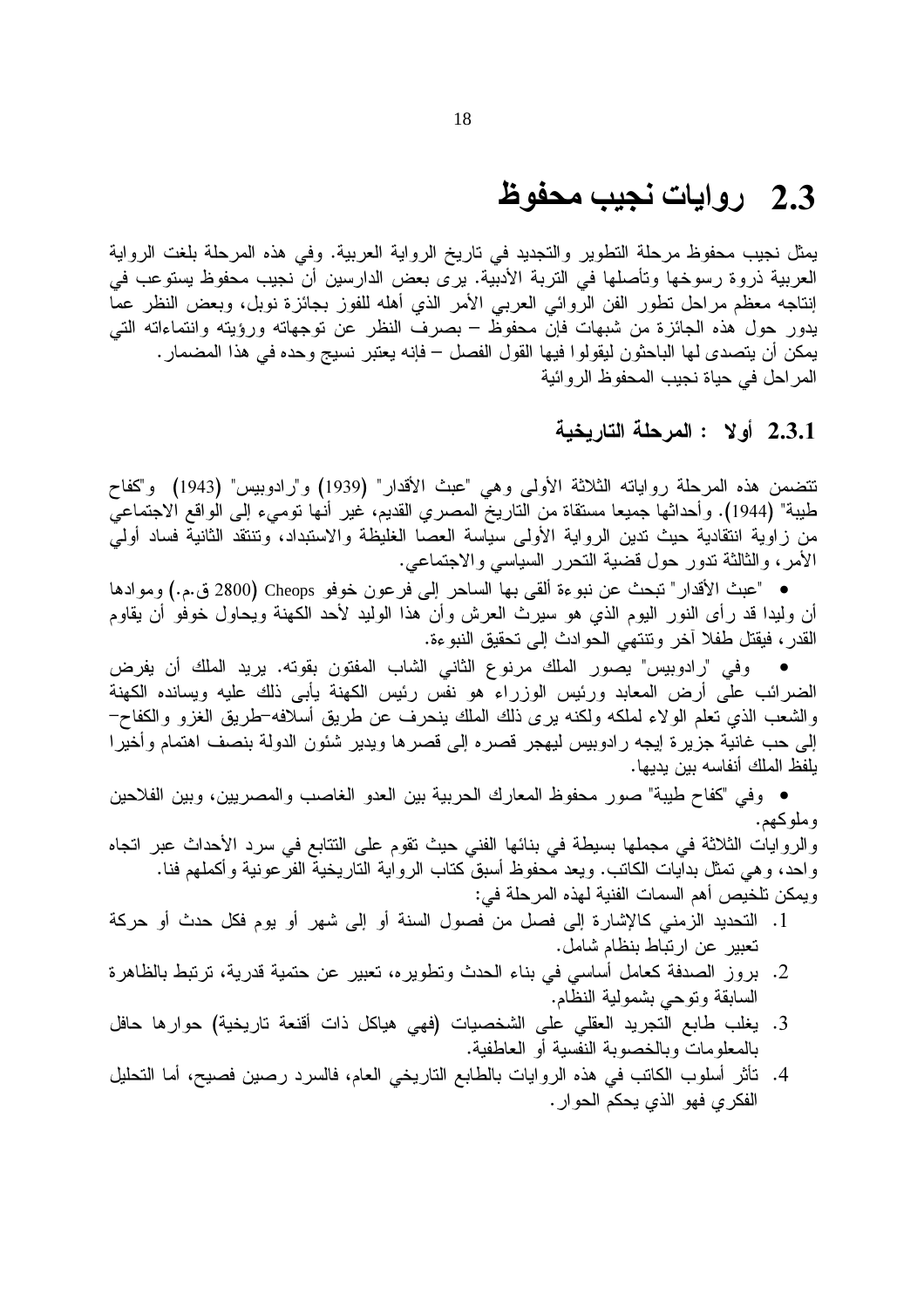#### ثانيا : المرحلة الاجتماعية / المرحلة الواقعية  $2.3.2$

تتميز هذه المرحلة ببروز الشخصيات ذات الوجود الواقعي المرتبط بالحاضر، إذ تظهر شخصية الفرد، ولكننا نحس بالعام أو الناريخي والاجتماعي على نحو من الأنحاء. وتكتظ الروايات بالقضايا الاجتماعية والصراع، ويغلب عليها طابع التسجيل والتحليل، ونبدو فيها أحيانا بعض نبضات النجربة الخاصة. فقد كانت أولى روايات هذه المرحلة هي "القاهرة الجديدة" (1945). والروايات الأخرى: "خان الخليلي" (1946)، و"زقـــاق المـــدق" (1947)، و"السراب" (1948). أما الطور الثاني الذي يمثل قمة النضج في الرواية الاجتماعية فيمثل في "بداية ونهاية" (1949) ثم ثلاثية القاهرة (1956–57) التي تتضمن ثلاثة أعمال روائية متكاملة: "بين القصرين" (1956) و"قصر الشوق" (1957) و"السكرية" (1957). وتعبر هذه الأعمال عن منعطف فني جديد في حياة نجيب محفوظ الروائية.

• "القاهر ة الجدبدة"

تعيش إحسان مع أمها وزوجها وأخواتها الصغار في حالة من الفقر والبؤس، ويعينها علىي تحمل ذلك حبها للطالب والمناضل عليّ طه، تضطر تحت ضغط الحاجة الزواج من محجوب عبد الدايم زميل عليّ في الجامعة لتغطي على علاقتها غير الشرعية بالوزير قاسم بلو فهمي الذي فتن بها بعد أن رأها. محجوب الذي نتكر لكل قيمة ومبادئه يزداد نفوذا بسبب زواجه من عشيقته الوزير الذي ينفضح أمره على يد زوجته في وجود والد محجوب المزار ع الفقير .

### • "خان الخليلي"

تنتقل أسرة عاكف إلى خان الخليلي، إنها تتكون من أبوين والأخ الأكبر أحمد عاكف، الذي تجاوز الأربعين، والابن الأصغر رشدي الّذي يستكمل دراسته، في خان الخليلي تعيش مجموعة من النماذج الإنسانية، مثل المعلم نونو الذي يعيش حياته بلا غد، ويردد جملا ندل على العبث، ووسط الغارات الجوية أثناء الحرب العالمية الثانية، يلجأ أهل الحي إلى المخابئ، تسترعي الجارة الحسناء نوال أنظار أحمد عاكف، فيحبها، ويحاول النقرب إليها، ويبلغ أمه بمشاعره نحوها، ويحس بأن الأمال مفتوحة أمامه، لكن المفاجأة أن نوال تقع في حب رشدي وتلتقي به، ويخرجان إلى المنتزهات القريبة، يصاب رشدي بأزمة في صدر ه، تتحول إلى مرض السل، يبدأ في المعاناة مما يدفع بأحمد إلى التضحية بحبه الضائع تجاه نوال، يبدأ أحمد في الاندماج داخل مجتمع خان الخليلي، وتلتقي أفكار ه مع عدمية المعلم نونو ، ويتردد معه على منزل الراقصة عليات، ويشتد المرض على رشدي الذي يموت بينما يردد نونو عباراته العبثية "ملعون أبو الدنيا" تصدم نوال في موت رشدي، وتقرر الأسرة الانتقال من خان الخليلي إلى منطقة أخرى.

### • "زفشاق المسدق"

تعيش حميدة ذات الجمال الأخاذ مع خالتها في شارع زقاق لكنها لا ترضيي بتلك العيشة وترفض الزواج من عباس الحلاق بعد خطبتها والذي يحاول إرضاءها بالحصول على مال أكثر بالعمل في معسكرات الإنجليز. ننجرف حميدة وراء المال فتعمل مغنية وراقصة في أحد الملاهي بعد أن سلمت نفسها لمن أغو اها.

### • "السراب"

كامل شاب ثري، يتابع المدرسة، يراقب رباب وهي في طريقها إلى عملها لمدة طويلة في مصر الجديدة من دون أن يتمكن من الحديث إليها، حتى استطاع أن يتقدم إلى خطبتها لكنها تكتشف في ليلة الزفاف عجزه الجنسي، ويلجأ كامل إلى الدكتور أمين الطبيب النفسي الذي يطمئنه ويخبره بأن مشكلته سببها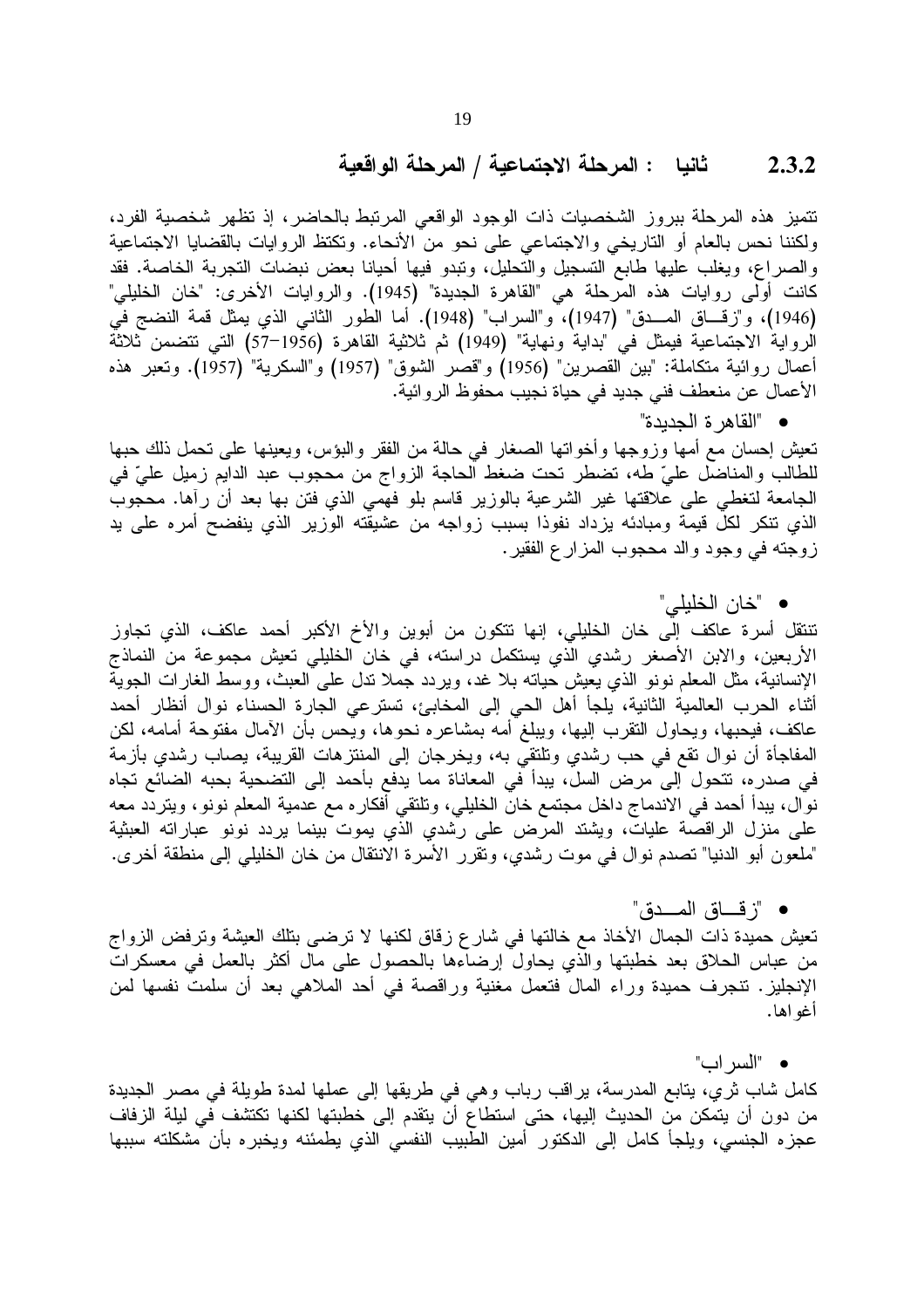بعض الحوادث أثناء الطفولة، يتعرف الدكتور أمين على رباب زوجة كامل، ويطلب منها أن تساعده حتى يتمكن زوجها من تجاوز الأزمة التي يمر بها، ثم يشفي بالكامل، من خلال امرأة بدينة، تسكن في أحد الأحياء الشعبية، تستمر الإخفاقات تلو الإخفاقات. فكامل لا يستطيع أن يمارس حياته الطبيعية مع زوجته خاصة أن أمه تسيطر على أفكار ه، لكنه يحب رباب حبا عذريا. في هذه الفترة تتشأ علاقة بين الدكتور أمين ورباب، بعد الخلافات المحتدمة بينها وبين كامل، يكون نتيجة هذه العلاقة حدوث حمل، وعندما تعود رباب إلى منزلها، يخبرها كامل بأنه قد شفي لكنها لا تستطيع أن تتجاوب معه، ويعرف الحقيقة وهي تلفظ انفاسها بسبب نزيف نتيجة إجهاضها.

**•** " بدابة و نهابة "

يموت رب العائلة، فتعاني أسرته شظف العيش بضالة المعاش، وينتهي حسن الابن الأكبر إلى الحياة في حي الرذيلة، أما حسين الأوسط<sup>ــ</sup> فيقبل العمل بشهادته المتوسطة، حتى يتيح الفرصـة لأخيه حسنين ليكمل در استه ويلتحق بالكلية الحربية. أما الابنة– نفيسة– فاقدة الجمال فيطردها سليمان البقال من حياته بعد أن زلت معه ثم تستمرئ السير في طريقة الرذيلة من دون أن يعرف أحد – وتساعد أخاها حسنين وأمها بالمبالغ القليلة التي تحصل عليها. يتخرج حسنين ضابطا. فيتنكر لأسرته وخطيبته ووسطه الاجتماعي ويتطلع إلى الارتباط بالطبقة الثرية، عن طريق محاولة الزواج منها. يعود حسن جريحا مطاردا من البوليس إلى أسرته، ويستدعى حسنين في الوقت نفسه إلى قسم البوليس ليجد أخته متهمة بالدعارة. يدفع حسنين أخته إلى الانتحار غرقا تخلصا من الفضيحة، ويتذكر حياته ويجد عالمه ينهار فيلقي بنفسه في النبل ور اءها.

• "ثلاثية القاهرة"

وقد بلغت الثلاثية أوج عظمته الروائية حيث تعتبر أن تكون أعظم عمل قام به نجيب محفوظ، وبل أعظم "
 :- - "
  2\* -( 
 .E
 - - - K# - "# ما قبل ثورة 1919، وجيل الثورة، وجيل ما بعد الثورة. فصوَّر محفوظ أفكار هذه الأجيال وحلل شخصياتها ومواقفها من المرأة ومزجها بالعدالة الاجتماعية وخلطها بالقضية الوطنية. كما صوّر محفوظ عادات وأزياء وثقافة هذه الأجيال.

وفي الثلاثية خلاصة ثقافة الكاتب واستيعابه لمناهج الكتابة عند الغرببين، ويظهر فيها أثر الوراثة والبيئة علـي نـحو مـا يوجد عند إميل زُولا Emile Zola، زعيم المدرسة الطبيعية والواقعية الانتقادية، كما هي عند بَلْزَاك Balzac. تقدم "الثلاثية" صورًا لمأساة المثقفين الذين يعيشون في تناقض عنيف، وهو سبب رئيسي للمأساة في حياتهم. فهم يتمتعون بوعي يرفعهم عن الواقع فيرفضون كثيرا من القيم المعروفة، فكثيرون منهم لا يرتبطون ارتباطًا عميقًا بالحياة الواقعية، ويكشفون بالحياة في داخل مشاعرهم وأفكارهم الخاصة، ولذلك نقع مأساة الغربة والوحدة في حياتهم. وأبرز مثال لهذه المثقف هو شخصية كمال عبد الجواد، الذي نشأ في بيئة دينية، أحب فتاة من الطبقة الأعلى، ولكنها لم تكن تهتم به، بل كانت تفكر في إنسان يلائمها من طبقتها، وكمال عاش بلا زوجة ولا حب ولا علاقة عميقة مع الناس. وفي "الثلاثية" صور دينية وسياسية واجتماعية لمصر منذ ثورة 1919م إلى 1930–1934 وبعدها في زمان صدقي إسماعيل ومحمود النقراش باشا ومصطفي النحاس، وإشارة إلى حركة إخوان المسلمين وشيوع الشيوعية في مصر . ونتميز هذه الروايات الاجتماعية الواقعية بما يلي:

1. الاهتمام بالتفاصيل وبالوصف وملاحقة الجزئيات والمواقف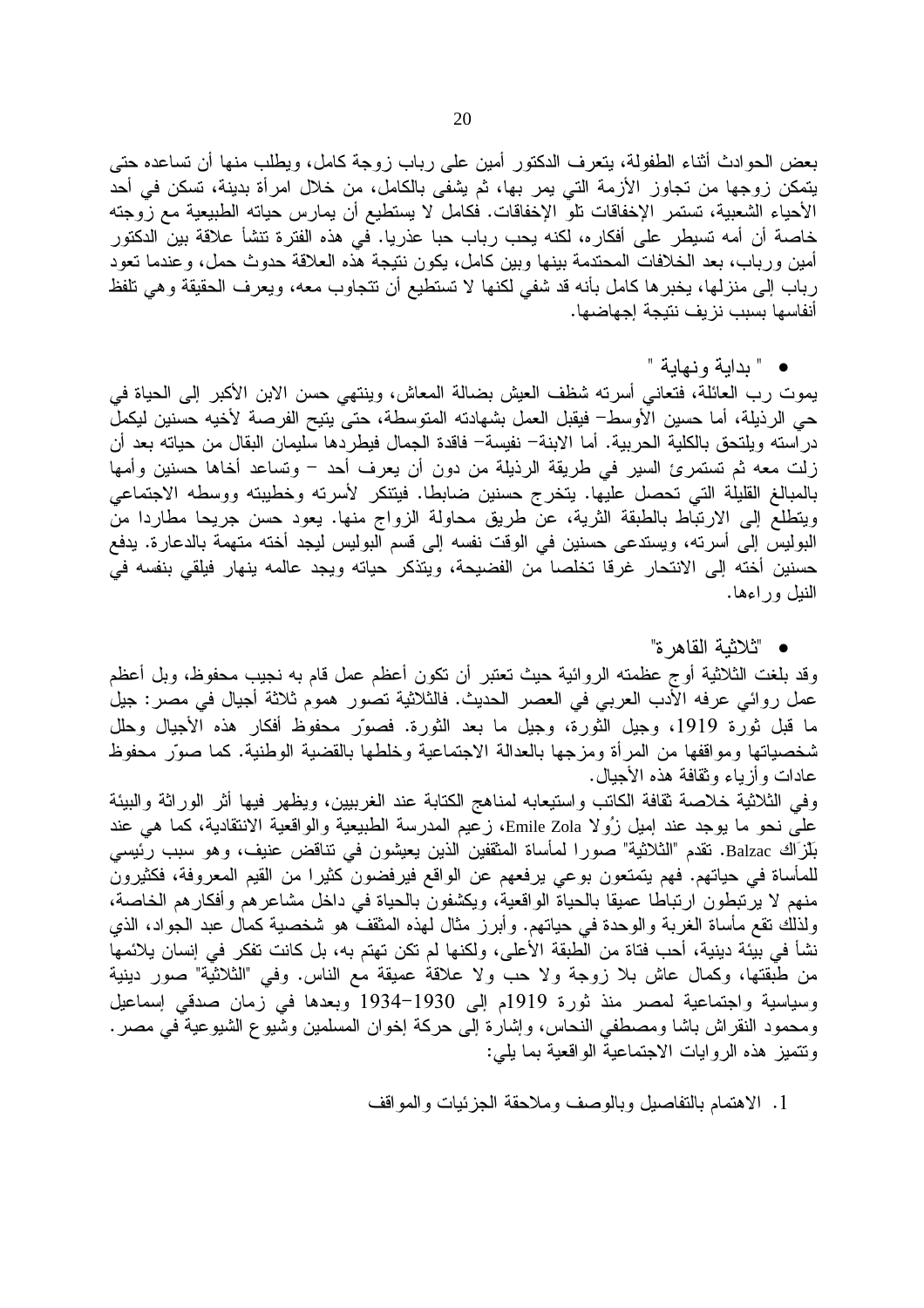- 2. الاهتمام باختيار الأسماء الموحية الدالة، فأحمد عاكف في "خان الخليلي" عاكف على حياته الخاصبة.
- 3. الحس التاريخي مازال ماثلا في هذه الأعمال حيث تحدد بعض الأحداث باليوم والشهر والسنة. وكذلك الصدفة تظل محركا رئيسا لهذه الأحداث.
	- 4. يتتبع محفوظ حياة الشخصيات الرئيسية كبؤرة جوهرية في هذه الروايات.
- 5. تصبح الحارة منطقة جغرافية رئيسية لهذه الروايات الواقعية. قال محفوظ في حوار مع جمال الغيطانـي: " ..الـحقيقة كان بينـي وبين المنطقة الـجمالية والناس هناك، والأثار ، علاقة غريبة، تثير عواطف حميمة ومشاعر غامضة، لم يكن من الممكن الراحة منها، إلا بالكتابة عنها". ويبدو أن محفوظ نفسه، لا يعرف، على وجه الدقة، سببا أو تفسيرا مقنعا لهذه الظاهرة التي تبدو في أعماله.
	- -+ - / -( : 2.3.3

نتمثل هذه المرحلة في عدد من روايات محفوظ: " أولاد حارتنا "(1959) و"اللص والكلاب" (1961) و"السمان والخريف " (1962) و" الطريق " (1964) و" الشحاذ" (1965).

بعد ثورة يوليو 1952، وجد محفوظ عاجزا عن أن يكون صدى للشعار والمقولات التي نادت بها الثورة، كذلك لم يجد مبررا أيديولوجيا فعليا للوقوف في صف المعارضة ما دامت الثورة نفسها تهدف إلى تحقيق العدالة الاجتماعية. ونتيجة لعجز المبدع المسئول أن يظل على حياده السلبي، كتب محفوظ "أو لاد حارتنا" و"اللص والكلاب" و"السمان والخريف" و"الطريق".

• " أولاد حارننا "

"أولاد حارنتا" هي رواية متهمة بأنها نؤرخ للبشرية، فبعض الدارسين يرونها كذلك والبعض الأخر برون أنها توكيد صرف للمعنى الإنساني للأديان، إشارة إلى أن جواهر الدين هو العدالة والأمن والكرامة والحرية والمحبة. يحاول الكاتب في الرواية أن يرمز شخصياته بحيث توميء كل شخصية من شخصياته الرئيسة إلى مرحلة من مراحل الرسالة السماوية، وينتهي بعرفة رمز للعلم حيث يزوجه من عواطف وهي ترمز إلى الشعر فيما يرى النقاد. ومهما يكن من أمر فإن "أولاد حارتنا " كانت موضع حوار وخلاف حول مشروعية الطرح الذي تقدم به نجيب محفوظ في الرواية. لقد عاد محفوظ مرة أخرى إلى الناريخ ولكنه تجاوز الجو المعهود للروايات التاريخية، لقد النقط رؤية التاريخ والمساحة الكبيرة التي تمنحها له ومزجها بنكهة الواقع، فاستعار جو الحارة جاعلا منها مستودعا وإطارا لمستوى العرض التاريخي. إن الجبلاوي، الأب الساكن في البيت الكبير هو الأصل الذي ترد إليه الحار ة. والبداية كانت من لحظة اختيار (أدهم) لإدارة الوقف، ولكنه طرد من البيت الكبير لتبدأ بعد ذلك رحلة الشقاء له وأبنائه. وتتابع الرواية هذه الرحلة، وكلما اقتربت الحارة من القاع يتم انتشالها بفضل أبنائها الذين حاول كل واحد منهم أن يؤصل قيمة من قيم الحياة، أول هؤلاء كان (جبل) الذي أراد أن يهب الحارة القوة العادلة، ولكن العدل صفة إنسانية داخلة لا نكون إلا إذا صلحت الذات، وهذه كانت مهمة (رفاعة)، الولد الثاني، الذي دعا إلى إصلاح النفس. ولكن القيم المنفردة لا تحقق عالما ناضجا متفاعلا، لذلك يأتي (قاسم)، ثالث الثلاثة، يحمل معه فكرة النكامل أو النظرة الشاملة الجامعة بين الذات وخارجها. لقد كان الثلاثة يبدأون وينتهون عند الجبلاوي، لأنهم كانوا يسعون إلى (غاية) هي ترسيخ القيم العليا، أما رابع أبناء هذه الحارة فهو يبدأ بداية مختلفة، إن (عرفة) الذي حمل معه فكرة (العلم) أراد أن يقدم (الوسيلة) التي إذا ملكها أهل هذه الحارة (الدنيا)، سعدوًا، لقد أراد أن يجعل كل الناس سحرة (علماء)، ورغب في القضاء على كل الطقوس والخرافات. ويقتحم المنزل الكبير للجبلاوي رغبة في معرفة الوصية، وتكون النتيجة إعلان موت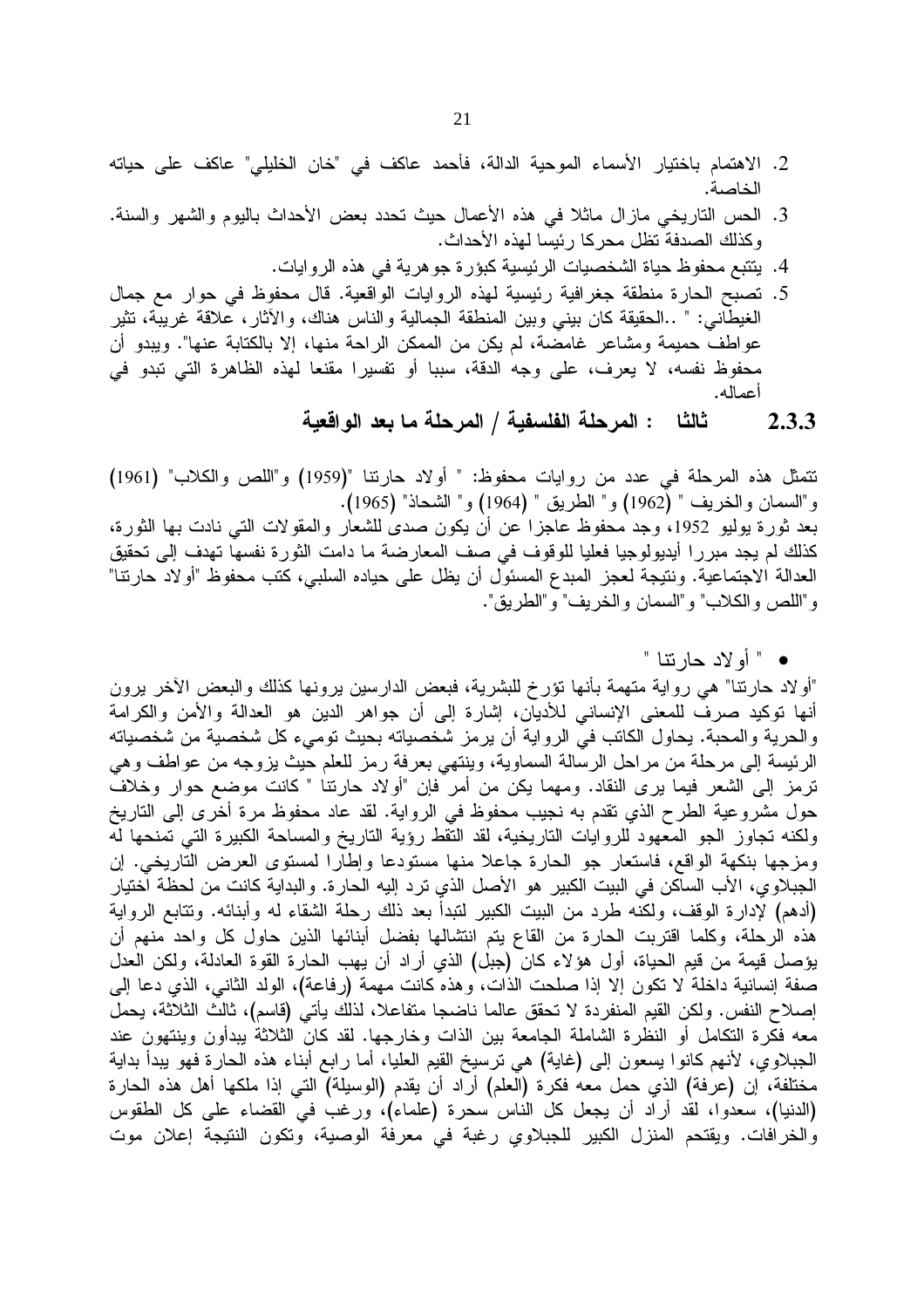الجبلاوي. لقد حاول محفوظ في هذه الرواية الكبيرة أن يجسد الرحلة الشاقة التي خاضتها البشرية، وهي لم نكن رحلة نتحدث عن الماضي، لأن الحوار حول القيم والعلم أصل من أصول الثقافة المعاصرة. وهي رواية رمزية فسرها البعض بأنها نعبر عن موقف رافض للإيمان، وهو ما رفضه محفوظ.

• "السمان و الخر يف "

وفي "السمان والخريف"، صور محفوظ الشخصيات التي نتعلق بالمشكلات الإنسانية العامة. بقيام ثورة يوليو 1952 نتتهي آمال عيسى الدباغ، ولم يستطع أن يتلائم مع المجتمع الجديد، ونمت فكرة عدم التلائم مع الحياة في نفسه، فمزقت هذه النفس وحطمتها. وهو أحد شباب الأحزاب، الذي كان يعد نفسه كأحد رجال المستقبِّل القادم خاصة بعد أن يفشل في التكيف معها، سواء على المستوى الشَّخصبي أو العام، وهو لا يرى الراحة في زوجته العاقرة ثرية. فقد فشلت زيجته، يهرب عيسى إلى الإسكندرية ويلتقى بـــريري فتاة الليل التبي تحبه حبا حقيقيا ولكنه يتخلص منها عندما يكتشف أنها حامل، تتزوج ريري من رجل مسن ليعطي ابنتها اسما يحفظها من الضياع. يعود عيسى بعد ست سنوات ويتأكد أن الابنة ابنته ويحاول إغواء ريري والزواج منها لكنها ترفضه في النهاية يتصالحان، كما يتصالح هو مع النظام السياسي الثوري، من خلال أحد أصدقائه القدامي الذين يقفون إلى جانب ثورة يوليو .

• "الطريق "

ورواية "الطريق" ندور حول الروح والجسد، وبطلها صابر الرحيمي، كانت أمه عاهرة ولم يكن يعرف من هو أبوه. يصدم صابر حين تبلغه أمه وهي في السجن بماضيها المشين، وباسم أبيه ذي الجاه والثراء، ويصبح هدفه هو العثور على هذا الأب لينقذه من الضياع، ويهبه الحماية والأمن. يترك صابر الإسكندرية، حيث يعيش إلى القاهرة. وفي رحلته الطويلة للبحث عن الأب المجهول، يجد صابر نفسه في تُجربة حياته كلها، يلتقي بكريمة زوجة ًصاحب الفندق الذي ينزل به. وهي امرأة مليئة بالشهوة، يقع صابر في شباكه. وفي الوقت نفسه يتعرف على إلهام في دار أخبار اليوم، حين يذهب لعمل إعلان يبحث فيه عن أبيه. تنمو قصة حب رقيقة بين الاثنين، لكن الوجه الحسى ينمو بينه وبين كريمة التي تأتيه إلى غرفته في الليل، ونطلب منه أن يقتل زوجها كي يخلو لهما الجو. فيكره الرجل الذي يحمل اسم أبيه، ويحس صَّابر بالضياع من جديد، ويوافق أن يقتل الزوج. لكن الشرطة تشك فيه وتطارده، تساعده كريمة على الهرب. وتحاول إلهام إنقاذه، لكن الشرطة لا تلبث أن تقبض عليه ويكون مصيره الإعدام.

• "الشحاذ "

وفي "الشحاذ"، صور محفوظ سجية عمر الحمزاوي الذي كان محاميا وشاعرا واشتراكيا، يحلم بتغيير العالم ولكنه نرك كلَّها إلى العمل الناجح، ثم يشعر أن كل شيء لا معنى له. وترك عمر بيته وبدأ أن يعيش مع امرأة تلوّ امرأة، وعاد إلى بيته من جديد يائسا. وأخيرًا يقبضه رجال البوليس مع صديقه، وعمر غائب عن العالم وغارق في أحلامه. وتتميز هذه الروايات الفلسفية بما يلي:

- 1. رواياتها ذات أطروحات فكرية
- 2. غلبة الطابع الشعري على اللغة وخصوصا في "الشحاذ"، وكذلك التركيز على نيار الوعي في "اللص والكلاب"، والنزوع إلى التسجيل والتحليلُ في "السمان والخريف"
- 3. خضوع المعمار الفني للطرح الفكري. فالظاهرة البنائية الأساسية في هذه الروايات أشبه بالملاحم و القصائد الدر امية.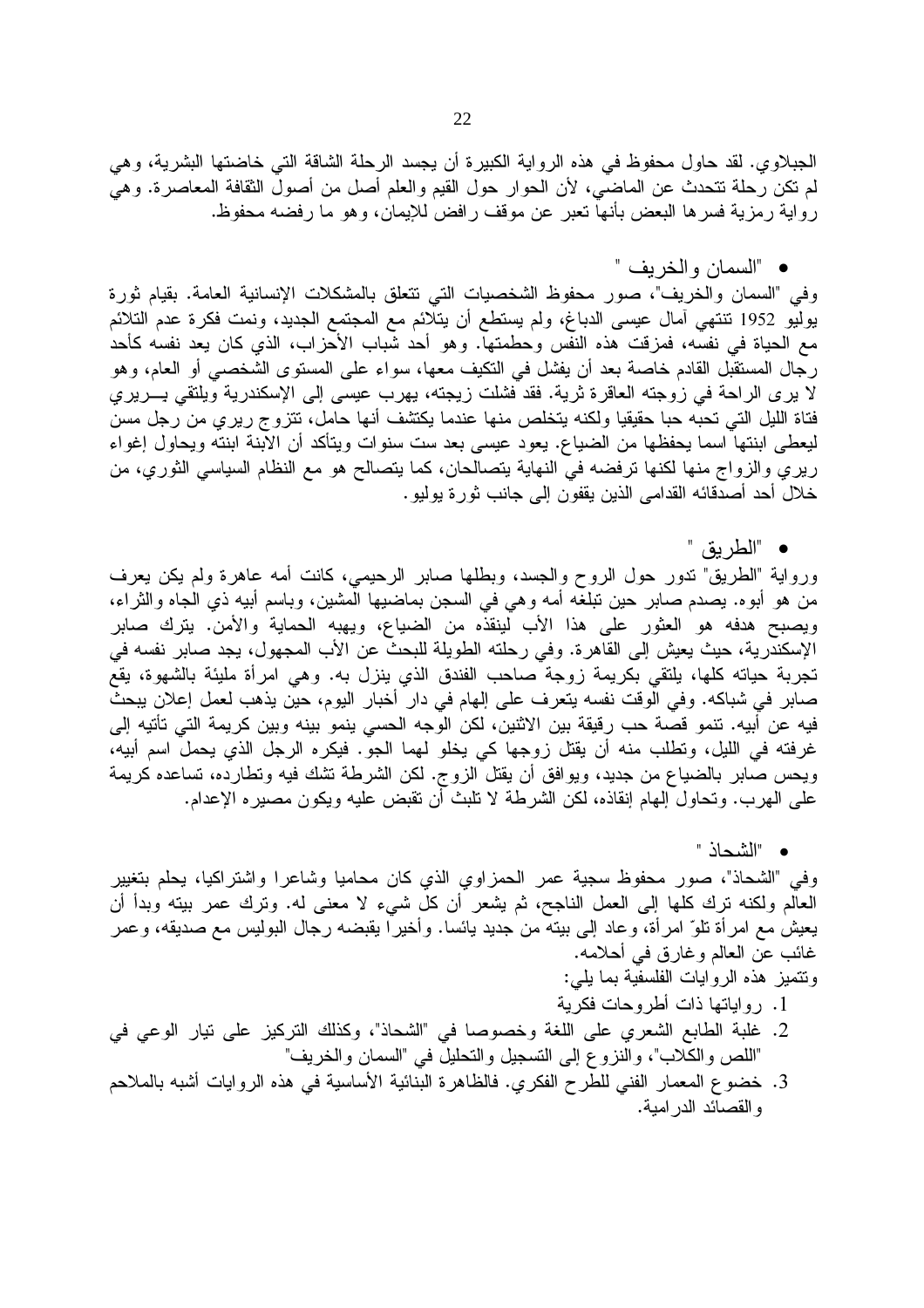- 4. نخرج هذه الروايات عن الحدود الناريخية العامة، وإن كانت مرتبطة بالتاريخ ولكن بشكل أخرٍ، فالتاريخ فيها مراحل فكرية وليس زمنية.
- 5. هذه الروايات روايات أبطال. ففي "أولاد حارتنا" أدهم ورفاعة وقاسم وعرفة والجبلاوي. وفي "اللص والكلاب" لا يوجد إلا سعيد مهران محورا للرواية، كذلك عيسى في "السمان والخريف" وصـابر الرحيمي في "الطريق" و عمر الـحمز او ي في "الشـحاذ"
- 6. إن المعمار الفني في معظم هذه الروايات متثنابه: في العناصر والشخصيات والمواقف والأسئلة الأساسية.
	- 2.3.4 لرابعا : المرحلة الاجتماعية الجديدة

عاني نجيب محفوظ من هاجس اللاجدوى فمال إلى العبث..ليكتب "الشحاذ"..نلتها بعض روايات مثل "ثرثر ة فوق النيل" مجسدا في هذه الأخير ة عبثية المثقف في خضم الحر اك الاجتماعي المحكوم بالشمولية. نتضمن هذه المرحلة الروايات التالية: " الثرثرة فسوق النيل " (1966)، و" مسيرًامار " (1967)، و" المسرايا " (1972)، و" الحب تحت المطر " (1973)، و" الكسرناك " (1974)، و" حكايات حارتنا " (1975)، و" قسلب الليل " (1975)، و" ملحمة الحرافييش " (1977)، و" عصر الحب " (1980)، و" أفراح القبة " (1981)، و" ليالي ألف ليلة وليلة " (1982)، و" الباقي من الزمن ساعة " (1982)، و" رحلة ابن فطومة " (1983)، و" التَّنظيم السري " (1984)، و" العائـــش فَي الحقـــيقة " (1985)، و" يوم قـــنل الزعيم " (1985)، و"حديث الصباح والمساء " (1987)، و" صباح الورد " (1987)، و" فسشت مر " (1988). ينتقل محفوظ بهذه الروايات من البحث الفلسفي عن الطريق إلى البحث عن القيم في الحياة الاجتماعية الجديدة.

• " الثرثرة فسوق النيل "

في عوامة الممثل رجب القاضي على النيل، حيث يسهر مع شلته، تأتي مجموعة من الزوار بهربون من و اقع حياتهم اليومية بضغوطها إلى ندخين المخدرات والتهكم على كل شيء: أنيس زكي الموظف الصغير المطحون، رجب القاضـي الممثل الحائر بين كونه نجما مصنوعا وذاته التـي يحاول أن يعبر عنـها ويفشل، ليلمي زيدان الشابة المتمردة علـي واقعـها المـادي كموظفة، حيث لا يكفي الإيراد الذي نرغبه، سنية الزوجة التي تبحث عن المزيد من الملذات بعد اكتشافها خيانة زوجها، الصحفي الانتهازي الذي يساير الجميع من أجل أن يعيش، مصطفى راشد المحامي المعروف الذي لم يستطع النوافق مع مجتمعه، خالد عزوز الذي ليس له مبادئ في حياته، يتخذ من الأدب حرفة، سناء الطالبة الجامعية التي لا تجد أي فرصة في التربية أو التعليم في ظل أسرة مستهترة، سمارة بهجة الصحفية التي توقفت عن كل شيء إلا تعاطي المخدرات وانتقاد من حولها. يجتمع هؤ لاء كل ليلة في تلك العوامة التي يحرسها بواب شاهد ما يدور في الداخل من فساد وهزيمة رؤوس، ورذيلة ولذة، حيث يفقد الجميع الوعي بعد تدخين المخدرات يقتل أحـــدهم امــــرأة بسيارته في الطريق، فيبدأ كل منهم تخيل المجتمع الذي ينشده، ويدورون في حلقة مفرغة إلى أن تتقطـــع أحبال أوناد العوامة ونرحل بهم. أما أنيس فيصدم في السويس المهدمة من قذائف الحرب.

● " الكرنك "

لعل "الكرنك" من أقصر روايات نجيب محفوظ. يعتمد الشكل الأدبي في هذه الرواية، على التجريب فـــي الصياغة التي بدأها الكاتب في رواية "ميرامار" التي يعتبر رواية "أصوات" لشخصيات تحكي الظـــروف نفسها بوجهة نظر مختلفة. في الكرنك، هناك رواية، يتكلم عن أربعة أشخاص النقاهم في مقهى الكرنك، وخصص لكل منهم فصلا، وهم قرنفلة، إسماعيل الشيخ، زينب دياب، خالد صفوان. وجعـــل الأحـــداث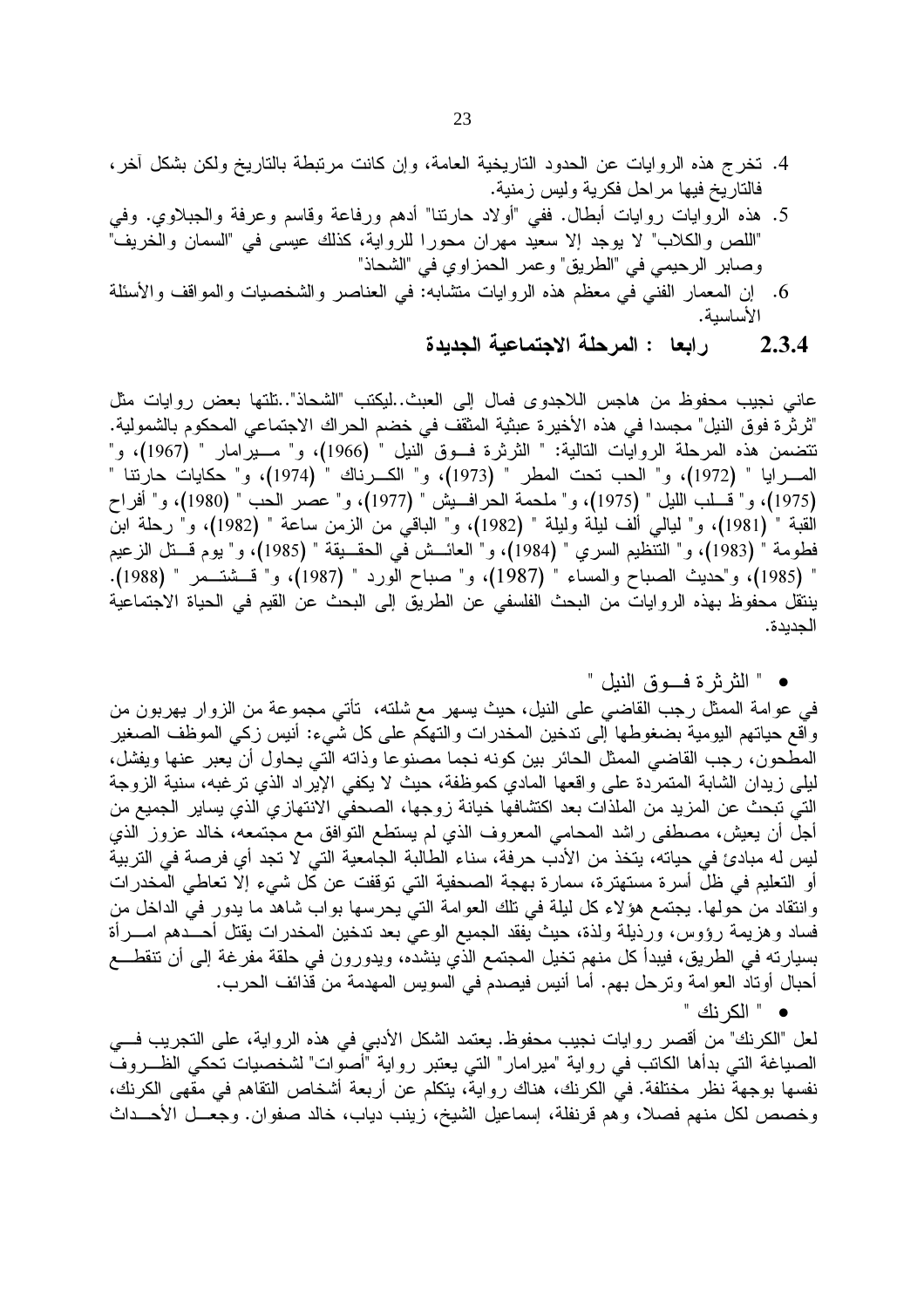تتداخل فيما بينها، فما نراه عابرا في الفصل الخاص بقرنفلة، حول تعذيب حلمي، يمكن أن نرى تفصيلا له في الفصل الخاص بخالد صفوان، وهكذا.

• " قسلب الليل "

تعتبر هذه الرواية القصيرة من أصعب أعمال محفوظ على الإطلاق، لسببين متناقضين تماما، فهي تحتوي على بذور لكل عوالم رواياته، ومع ذلك فإنها أقرب إلى أن نكون مخطوطة غير مكتملة لعمـــل روائــــى طموح. وفي هذه الرواية تتلاقى عوالم "أولاد حارتنا" والطريق الميتافيزيقية، والرمز التاريخي في "الباقي من الزمن ساعة" و"حديث الصباح والمساء" و"أسعد الله مساءك". نحكي "قلب الليل" في مستواها المباشــــر عن صعلوك عجوز يحكي للراوي قصته خلال أمسية في جلسة طويلة على المقهى، حتى تنتهي الحكاية عندما يصل الزمن إلى قلب الليل، تعبيرا عن يوم مضى في اللحظة التي يولد فيها يوم جديد. فرحلة حياة البطل تكاد تلخص تاريخ الوجدان البشرى في انتقاله من الأساطير إلى الإيمان المطلق بالعقل، وهو فسي كل مرحلة يعاني أزمة يحاول الخلاص منها، فإذا به ينتقل إلى أزمة جديدة أكثر عصفا. في مستوى آخر تكاد الحكاية تجسد التاريخ الاقتصادي للإنسان من المشاعة البدائية حتى الرأســـمالية المتوحشـــة، وفـــى مستوى ثالث يمكن أن يوجد معادلا لتاريخ مصر الحديث.

• "ملحمة الحر افبش"

يتغلب سليمان الناجي على عنريس ويصبح فتوة الحي ويوزع الأموال التي جمعها من الأغنياء بالعــدل على حرافيش الحي، فيحاول أثرياء الحي التخلص منه، تنجح سنية في النقرب إليه والزواج منه بعــد أن يطلق زوجته الأولَّى. نتمكن من إبعاده عُن الحرافيش وجذبه لعالم الأغنياء وافتتاح وكالة كبيــــرة. يعمــــل خضر مع والده سليمان في الوكالة، ويتزوج بكر رضوانة التي تحب خضر الذي يصدها حرصــــا علــــى مشاعر أخيه. يهرب من المنزل لاتهام بكر له بالخيانة. يمرض الأب سليمان وينتقل إلى منزل زوجتـــه القديمة بعد ردها إلى عصمته. يشهر إفلاسه ويعود عتريس فتوة للحي. يعود خضر ويشتري الوكالة في المزاد ليعيد أمجاد الأسرة بعد أن تغلب على عتريس. يطعن بكر رضوانة التي تعترف ببراءة أخيه قبـــل ان تموت.

وعلى الرغم من غزارة إنتاجه. وقد ناهز خمسين كتابا إبداعيا، توزعت ما بين قصص قصيرة وروايات، ونربعه علىي عرش الرواية العربية بصفته معلمها وواضع أسسها. ظل محفوظ أمينا لمنحـــاه النجريبـــي الجريء ليحقق في عام 1977 نصا روائيا ملحميا مغايرا لما سبقه، سماه "ملحمة الحرافيش". أصدر بعده العديد من الروايات المتميزة قبل أن يتوج عطاءه الإبداعي..وهو على مشارف التسعين من عمره بـــنص شاعري أخاذ.."أصداء السير ة الذاتية".

• " حديث الصباح والمساء "

" حديث الصباح والمساء " بلا شك أهم نصوص محفوظ منذ روايته الجميلة "ملحمة الحرافيش" التي ظهرت قبل أكثر من عشر سنوات. وهذه الرواية الـجديدة واحدة من أهم الروايات العربية فـي الثمانينيات، ومن أكثرها ثراء بالدلالات والإشكالات معا، لأنها واحدة من نصوصه الأخيرة القليلة التبي تنطوي بنيتها على أهم محددات رؤيتها، حسب موقع القارئ على خريطة التذوق الأدبي أو خريطة اليقين السياسي. والرواية تطمح إلى أن تكون ترمومترا لمجموعة كبيرة من التغيرات الاجتماعية والسياسية والتاريخية.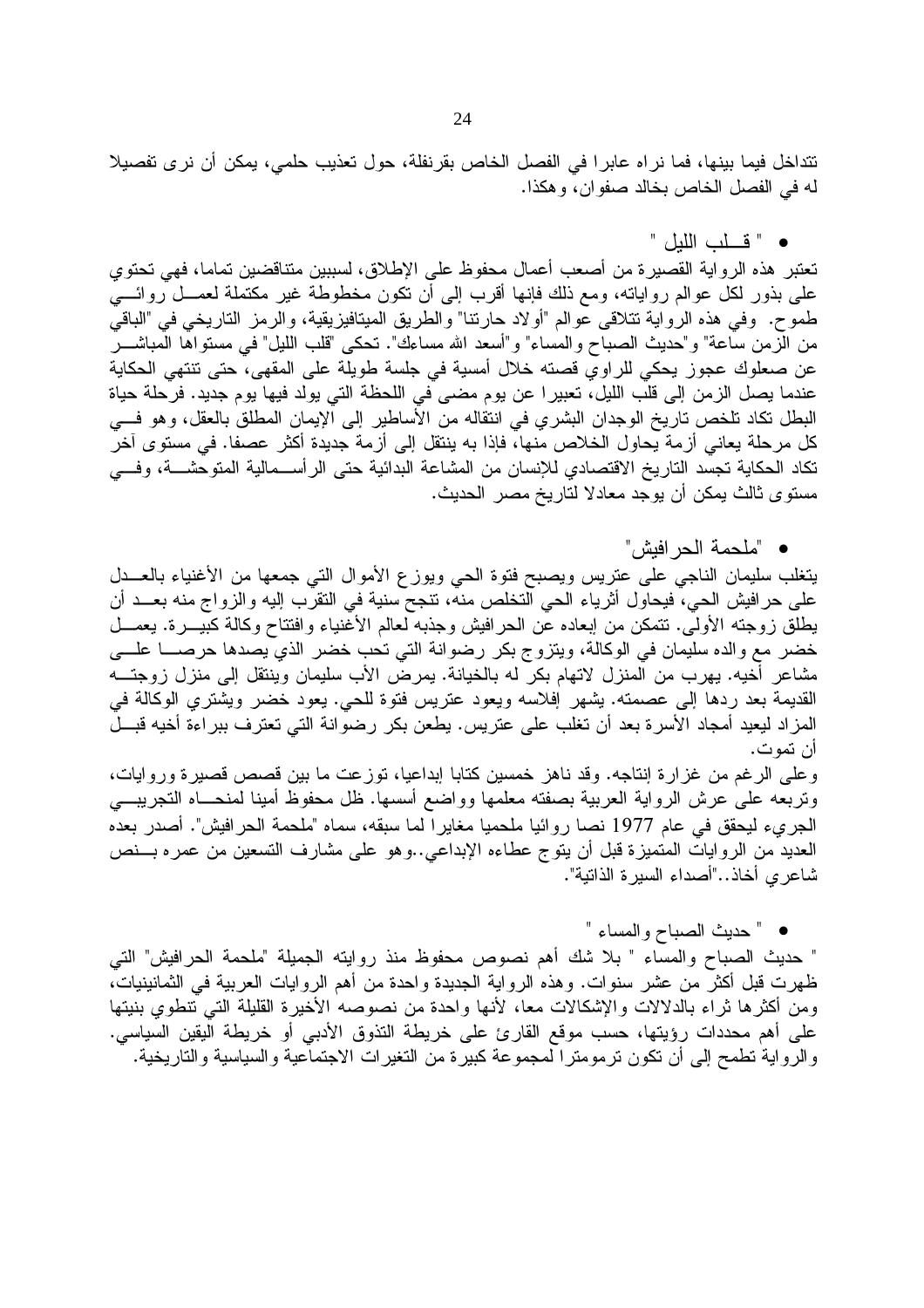#### تلخيص ''ثلاثية القاهرة'' (1956-1957) لنجيب محفوظ  $2.4$

تبدأ الثلاثية بأجزائها الثلاثة عام 1917م وتنتهي عام 1944م أي تصور الحياة الاجتماعية في مصر مـــا بين الحربين العالميتين: الأولى والثانية، ونتبع حياة أسرة عبر أجيالها الثلاثي، وهي أسرة أحمــد عبــد الجواد الذي يمثِّل شريحة النجارة في الطبقة المتوسطة، والنفاعل بين ما يلم بأسرته وما يمر بمصر مـــن أحداث جسام شديد الوضوح، فقد ابنه فهمي في أحداث عام 1919. والثلاثية تتضمن ثلاثة أعمال روائية متكاملة: "بين القصرين" (1956) و"قصر الشوق" (1957) و"السكرية" (1957).

2.4.1 " بين القصر بن "

وبدأ الكاتب بتقديم شخصياته في الفصول التسعة الأولى من "بين القصرين"، الجـــز ء الأول مـــن ثلاثيـــة القاهرة. وفي الفصل العاشر، تبدأ الأحداث بداية حقيقية إذ يلتقي بمَرْيع وينشغل بمغازلتها ما يقرب مـــن فصلين، ثم يُتلوه متجها إلى المقهى ليرى زنوبة العوادة في فصلَّين كذلك، ثم يتلوهما أحمد عبــد الجـــواد الذي يلتقي بالعالمة زبيدة. فتبدأ العلاقات بالتثنابك بين الجنسين: الذكر والأنثى، وتسعى زوجة أحمد عبد الجواد الأولى وأم ولده ياسين إلى الزواج. ويخاطب ابن أحمد عبد الجواد الثاني، فهمي، أمه، أمينة، فـــي شأن الزواج من مريم وتبدأ تباشير خطبة عائشة وخديجة، ابنتي أحمد عبد الجواد مما يكشف عن النوازي والنعاقب في التخطيط لأحداث الرواية، ولكن هذا النوازي لا يلبث أن يتعقد حيث تخرج أمينـــة، زوجـــة أحمد عبد الَّجواد إلى زيارة الحسين في غيبة زوجها الذي سافر في شأن من شؤون التَّجارة، وهي السيدة المصون التي لم تغادر بيتها قط، فتقع مصابة في حادثة سير ، الأمر الذي أدى إلىي بروز أزمة أســــرية إذ يطردها زوجها بعد شفائها من بيتها لأنها ارتكبت هذه المخالفة، وتكشف هذه الواقعة عـــن الازدواجيـــة والتناقض في موقف أحمد عبد الجواد، يعقب ذلك عودة الأمور إلى مجاريها وعقد الزيجـــات المختلفـــة، ولكن أزمة جديدة ما تلبث أن تتفجر إذ يعتدي ياسين على الخادمة أم حنفي، ثم يتزوج من زينب ابنة السيد عفت، صديق السيد أحمد عبد الجواد، وتتزوج خديجة، ويستقل بعض أفرد الأســــرة، وفــــي ذات الوقـــت تنفجر في البلاد قضية الاستقلال، ونتشابك الخيوط العامة والخاصة، ويسعى ياسين إلى زنوبة و أحمد عبد الجواد إلى مريم.

وبعد عدة فصول ننجب عائشة نعيمة بقلب ضعيف ونكاد نموت، يقابل ذلك على المستوى العام انتصــــار ثورة 1919م انتصارًا مؤقتًا ضعيفًا، وتنتهي الرواية الأولى نهاية مأساوية، فنعيمة توشَّــك أن تمـــوت، وفهمي يُقتل من قبل جنود الاحتلال.

" قصر الشوق "

ويبدأ الجزء الثاني من الثلاثية: "قصر الشوق" حيث يتزوج ياسين من مريم، وتبدأ مرحلة من الخلافات والمشاجرات: الخلاف بين كمال ومن يحبها عايدة، وخلاف بين آل شوكت أصبهار أحمد عبد الجواد، وبين عائشة وخديجة وأم زوجها، وخلاف بين زنوبة والسيد أحمد لتغيِّبها عن العوامة التي خصصها لها: عشر فصول استغرقت في هذه الخلافات، ثم تعود الأمور إلى نسق جديد، إذ تتزوج عايدة من شاب ينتمي إلى الشريحة الاجتماعية الأرستقراطية التي تنتمي إليها، ونترك كمال يعيش أزمة فكرية ونفسية، وتنقطع صلة زنوبة بأحمد عبد الجواد ونتزوج من ابنه ياسين، ويصاب أحمد عبد الجواد بمرض ارتفاع ضغط الدم. ويعقد الكانب فصولا متشابهة مع الجزء الأول من زيارات وعلاقات اجتماعية، وينتهي هذا الجزء بمأساة عائشة حيث يموت زوجها وأبناؤها. وعلى المستوى العام يموت سعد زغلول، أما زنوبة فتضع ابنا مـــن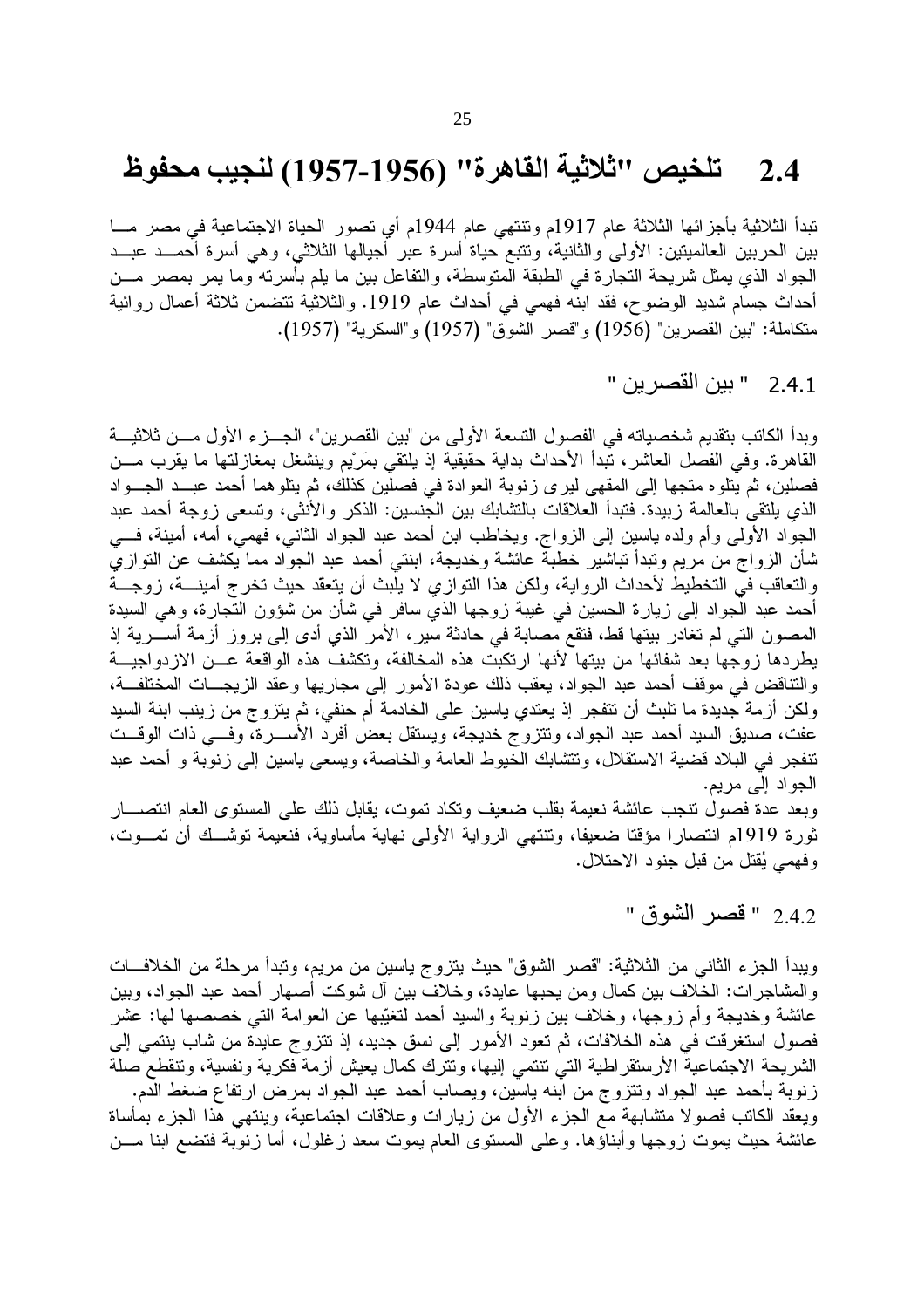ياسين، ونعبر أحداث الجزء الثاني من الثلاثية عن نعقيد الظروف الاجتماعية بعد الاستقلال الذي حصل عليه البلاد في ذلك الوقت.

> " السُّكر ية " 2.4.3

أما الجزء الثاني من الثلاثية، السكرية، فيغلب عليه الطابع الفكري. فقد بدأ كمال يغرق في تأملاته منـــذ الجزء الثاني، ولكن "السكرية" حفلت بالمناقشات الفكرية بين الأجيال المختلفة: القديمة والجديـــدة، وبـــين المراتب الفكرية والنفسية والاجتماعية المختلفة. ولذلك يوجد أكثر فصولها مشاهد حوارية حافلة بالحوار . بل إنها ومنذ الفصل الثالث تبدو سلسلة متلاحقة من الاجتماعات العائلية والعامة. فالبلد تكتظ بـــالحوارات وتغلَّى بالأفكار فهي في مخاض فكري، بينما تعاني نعيمة، حفيدة أحمد عبد الجـواد، –علـــي المســـتوى الأسري– من المخاض الذي يكون سببا في موتها. وهذا الموت يرمز إلى الفشل، يوازيه على المســـتوى العام الانتخابات المزورة… وتأتي أجيال جديدة فأحمد الشيوعي، حفيد أحمد عبد الجـــواد، يتـــزوج مــــن سوسن ابنة العامل بعد أن رفضته علوية صبري الأرستقراطية. ويتزوج عبد المنعم، حفيد آخر لأحمد عبد الجواد، من ابنة ياسين. ويموج البيت بحركة جديدة: ويموت أحمد عبد الجواد، وتتشب الحرب العالميــــة الثانية، وتموت الأم كذلك. ويعتقل عبد المنعم وأحمد في عربة واحدة حيث يودعان معتقل الطور ، ويبـــدأ كمال باكتشاف طريقه... وينتهي هذا الجزء بو لادات جديدة ومأتم جديدة، وتمضىي الحياة في تدفقها. تقدم "الثلاثية" صور ا لمأساة المثقفين الذين يعيشون في تناقض عنيف، وهو سبب رئيســـي للمأســـاة فـــي حياتهم. فهم يتمتعون بوعي يرفعهم عن الواقع فيرفضون كثيرا من القيم المعروفة، فكثيـّـرون مـــنهم لَّا يرتبطون ارتباطا عميقا بالحياة الواقعية، ويكشفون بالحياة في داخل مشاعر هم وأفكار هم الخاصة، ولـــذلك نقع مأساة الغربة والوحدة في حياتهم. وأبرز مثال لهذه المثقف هو شخصية كمال عبد الجواد، الذي نشـــأ في بيئة دينية، أحب فتاة من الطبقة الأعلى، ولكنها لم تكن تهتم به، بل كانت تفكر في إنسان يلائمها مـــن طبقتها، وكمال عاش بلا زوجة ولا حب ولا علاقة عميقة مع الناس. وفي "الثلاثية" صور دينية وسياسية واجتماعية لمصر منذ ثورة 1919م إلى 1930–1934 وبعدها في زمان صـــدقي إســماعيل ومحمـــود النقر اش باشا ومصطفى النحاس، وإشارة إلى حركة إخوان المسلمين وشيوع الشيوعية في مصر .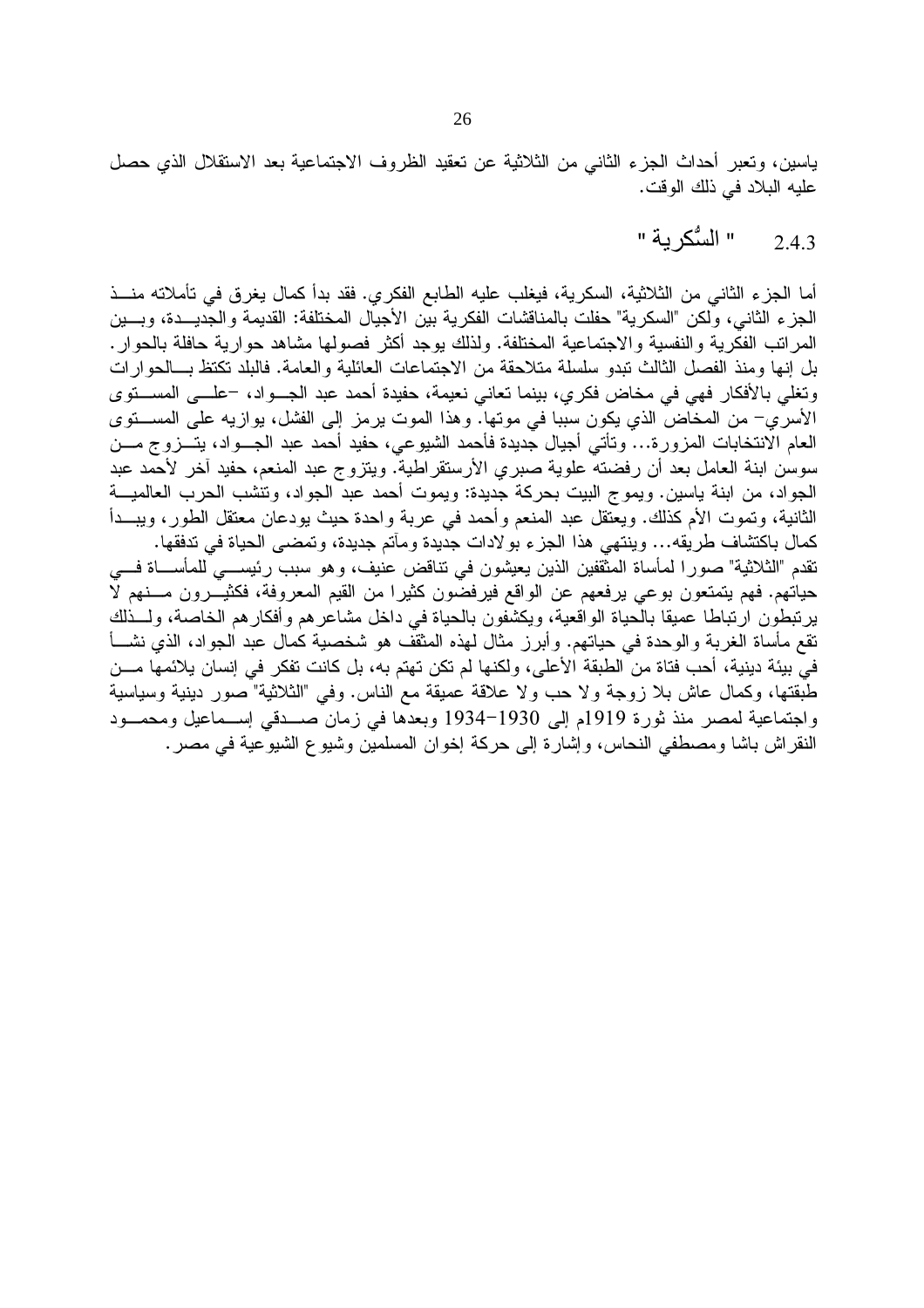### بناء الشخصية الرئيسية في روايات نجيب محفوظ 2.5

كان نجيب محفوظ هو الذي استطاع بحق أن يؤصل قالب الرواية في الأدب العربي الحديث، وأن يعطيه من عمق الرؤية الفنية والفكرية في الزمان والمكان والفعل والذهن والشعور . يمثل محفوظ ظاهرة أدبية متفردة تتميز عن غيرها من حيث طريقة استخدام الوسائل الفنية التي يتحقق بواسطتها العالم الروائي وهو ينبض ويضطرب اضطراب الحياة، وإن لم يكن مطابقا للحياة. وهذه الوسائل نتمثل في اللغة والشخصيات والحدث والزمان والمكان، وميزة نجيب محفوظ الأساسية نتمثل في إدماج كل العناصر مع بعضها، بحيث نتولد عنها رؤية فنية وفكرية، نتسم بالحيوية والعمق والشمول. هذا إلى جانب أن محفوظ الروائـي ذو نفس طويل، يبدو فيه إنتاجه الروائي من زاوية نظر بائورَامِية عبارة عن ملحمة لصراع الإنسان الذي يصوره أو يركبه، مع الزمن. ولا يمكن أن يحيط المرء علما بكل العوامل التي أبرزت الأصالة الفنية لعالم محفوظ الروائـي، ولكنه ظاهرة روائية جادة، تستحق كل اهتمام. والواقع أن أبرز ما تجلَّى فيه عالم محفوظ الروائبي، هو عملية البناء الروائبي للشخصيات الروائية بصفة عامة والشخصيات الرئيسية بصفة خاصة، وذلك لكونها تمثل العصب الحي والمؤثر في البناء الفني للرواية كلها.

وشخصيات محفوظ مستمدة فعلا من الواقع الاجتماعي والفكري والحضاري، فهو بذلك مجموعة صور مأخوذة لنوع معين من الحياة الإنسانية في هذا الحيز المكاني والزمني والوظيفي، ولكن كونها كذلك لا يعني بالضرورة أنها انعكاس أو امتداد لهذا الواقع المستمدة منه. وإن هناك محورين بارزين يحددان بناء الشخصية الر ئيسية عند محفوظ تحديدا فنيا لغويا و هما:

#### البناء الواقعي التصويري للشخصية الرئيسية في روايات نجيب محفوظ 2.5.1

إن الشخصية الرئيسية والحدث المقدم إنما هما وسيلة لتصوير وتجسيم دلالة فنية وفكرية عامة، يقدمها محفوظ عن طريق السياق الرمزي المجسم والمشخص، أكثر مما يقدمها في شكل صريح ومباشر . يتمثل البناء الواقعي التصويري في أن البناء اللغوي للشخصية يخضع – في الغالب – إلى نظام التسلسل السببي القائم على بروز وحدة الفعل العضوي في المقاطع السردية الوصفية كما أن لغة الحوار من جهة ولغة العالم الداخلي للشخصية من جهة ثانية محكومة إلى حد بعيد بنظام الصورة المرئية، القائمة على التجسيم والتشخيص والتحليل في بعض الأحيان، فإن بناء الشخصية الرئيسية هنا يتم عن طريق مجموعة من الوسائط الحسية المرئية أو غير المرئية، وفي كل الأحوال أيضا تخضع الشخصيات إلى نوع من المداولة بين الوضع المتحرك للشخصية (الصور السردية) وبين وضعها الساكن (الصور الوصفية) بصفة اساسية. إن أبرز خصائص البناء التصويري للشخصية الرئيسية عند محفوظ استخدام الفنان لأسلوب المداولة بين خارج الشخصية وبين داخلها وبين وضعها المكانى الساكن وبين بعدها الوظيفي المتحرك وبين علاقتها بالماضي في ضوء الحاضر وعلاقتها بالحاضر في ضوء الماضي وعلاقتها بالمستقبل. يتميز نجيب محفوظ باستخدامه للغة التصويرية، التي مجالها المحسوسات، استُخداما دلاليا رمزيا. وذلك بواسطة تحويله للحدث الوقائعي المباشر إلى دلالة معنوية شاملة عن طريق رصد فعل ورد فعل وذهن وحس وشعور الشخصيات الرئيسية.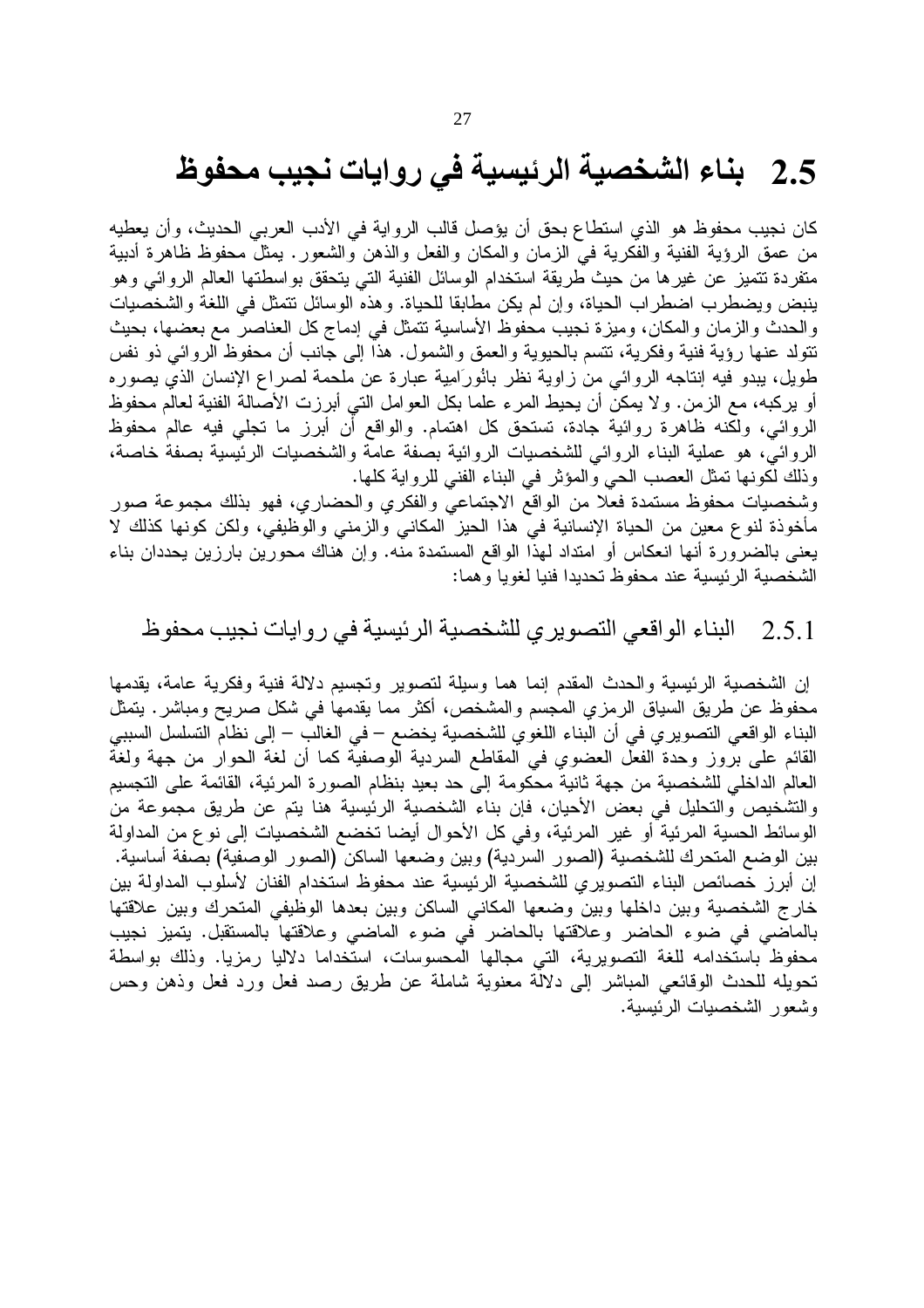البناء التركيبي للشخصية الرئيسية في ر وايات نجيب محفوظ 2.5.2

إن الشخصيات والأحداث والمجال المكاني والزمني كلها نبدو رموزا مركبة نصب كلها في محور عام، نتماثل في تمزق وضياع هذه الشخصيات الرئيسية نتيجة وجود نتاقض صارخ، بين ما هو كائن فعلا في كيان هذه الشخصيات وبين ما يجب أن يكون عليه هذا الكيان المادي والمعنوي في أن معا. ويتمثل البناء التركيبي في أن لغة محفوظ مكثَّفة في حد ذاتها ومكثِّفة من حيث وظيفتها في بناء الشخصيات الرئيسية هنا باعتبار عمقها الذهنبي والشعوري واللاشعوري، وقد نرتب عن ذلك أن جاءت كل الوحدات الروائية (الحدث–الزمن–المكان) والشخصيات الثانوية مركبة ومتداخلة فيما بينها من ناحية، ومركزة داخل مجرى الذهن والشعور من ناحية ثانية. وقد كان الأسلوب الفني المهيمن هنا هو استخدام "المُونُولُوج الداخلي" بأشكاله المختلفة، للتعبير عن مجرى وعي ولا وعي الشخصيات الرئيسة هنا. إن البناء الروائي لكل الشخصيات محفوظٌ الروائية قائم على سياق المعنى الرمزي وقد ركب وركز وكثف داخل مجرى ذهَّن وشعور ولاشعور هذه الشخصيات الرئيسية. إن كل الشخصيات الرئيسية لمحفوظ ليست في نهاية الأمر إلا مركبا معنويا، وذلك لأن لكل الشخصيات دلالات أكبر من الملابس التي ترتديها.

نتميز الروايات ما بعد الواقعية لنجيب محفوظ فيما يلي:

- 1. اختفاء نظام اللوحة المرئية المجسمة غالبًا في المقاطع الوصفية الساكنة والمقاطع السردية القائمة على النتابع السببي وعلى المقاطع الحوارية التي نبدو امتدادا للوصف والسرد في أن معا.
- 2. اختفاء وحدة الفعل العضوي من جهة كما هو الحال في الصور السردية واختفاء البعد المرئي المسطح للشخصية من جهة ثانية.
	- 3. اختفاء شخصية الراوى باعتبارها الوسيط الأساسى.
	- 4. اختفاء هيمنة الضمير النقليدي في الرواية الواقعية، يعني ضمير الغائب "هو".
	- 5. اختفاء الإحساس بالببيئة المكانية ذات الإطار المحدد الملامح والصفات والأبعاد.
- 6. اختفاء الإحساس بالزمن المادي الدوري الذي غالبا ما يقاس بالسنوات من جهة واختفاء الإحساس بتميز الأبعاد الزمانية الثلاثة: الماضبي والحاضر والمستقبل.
	- 7. اختفاء الحدود الفاصلة بين الشخصيات الروائية عموما والشخصية الرئيسية.

وهذه الخاصائص قد أعيد تركيبها وإخراجها على نحو أخر :

- 1. بروز نظام المشهد الحيوي داخل أبعاد الشخصية وليس خارجها.
- 2. مقابل الإحساس باختفاء وحدة الفعل العضوي والإحساس باختفاء البعد أو الأبعاد المرئية المسطحة للشخصية.
- 3. مقابل الإحساس باختفاء الضمير التقليدي النمطي "هو" نبرز الشخصية هنا مركبة في ساق عدة ضمائر .
	- 4. مقابل الإحساس باختفاء البيئة المكانية المحددة.
- 5. مقابل الإحساس بتقلص الزمن المقدم من جهة والإحساس من جهة أخرى بعدم تميز الأبعاد الز مانية الثلاثة عن بعضها.

الخصائص الفنية التي تتصف بها شخصيات نجيب محفوظ الرئيسية في مرحلة ما بعد الواقعية: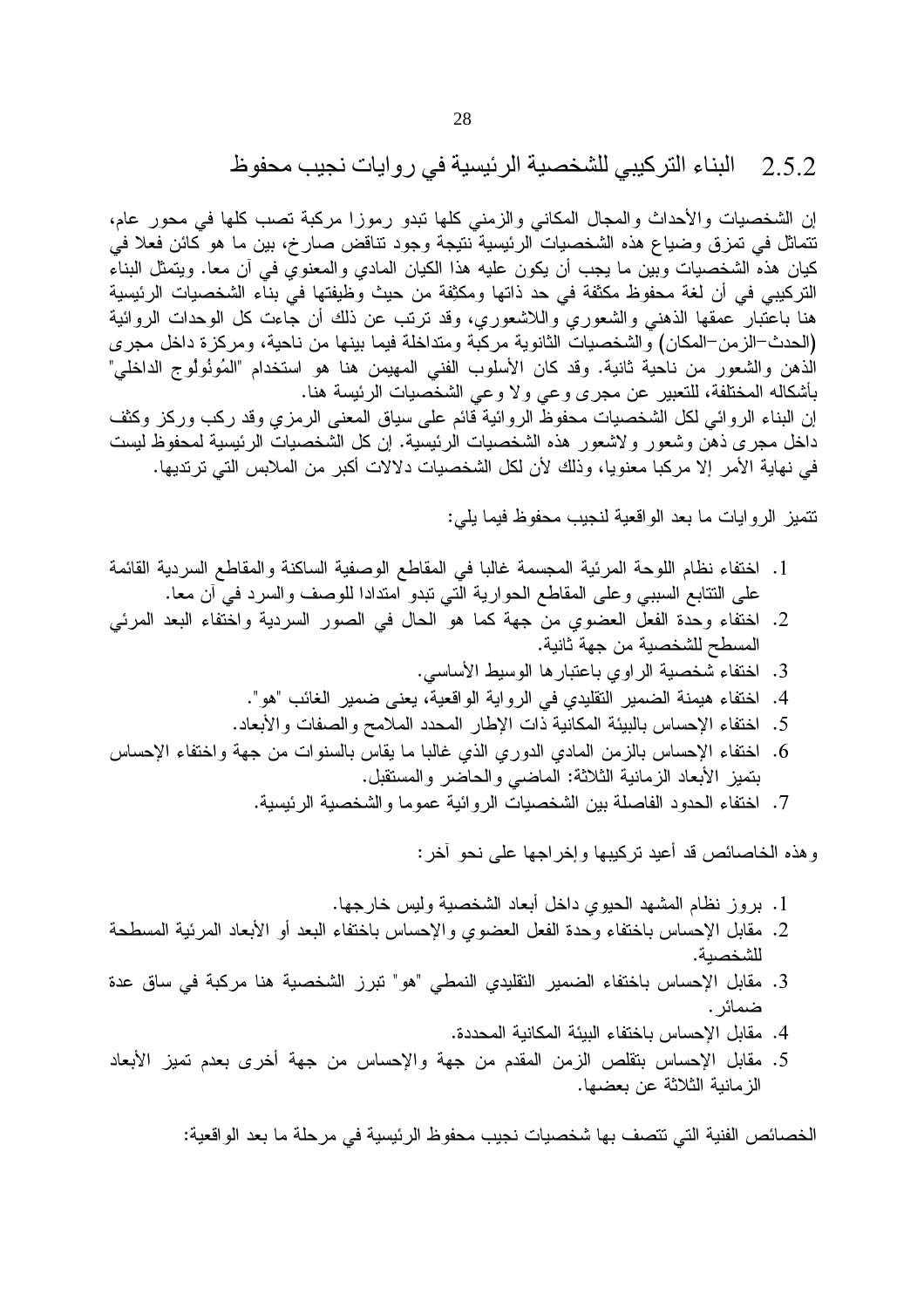- 1. إن لكل شخصية رئيسية وظيفة خاصة. • شخصية سعيد مهران في "اللص والكلاب": وظيفة القصاص للعدالة الإنسانية الضائعة. • شخصية صابر الرحيمي في "الطريق": وظيفة البحث عن معنى العدل الغائب في الماضي والحاضر . • شخصية عمر الحمزاوي في "الشحاذ": وظيفة البحث عن المعنى النوافق الروحي والمادي للحياة.
- 2. نتماثل هذه الشخصيات في كونها جميعا شخصيات مهيمنة ومؤثرة في البناء الروائي كله من البداية حتى النهاية وإنها جميعا تخضع لنظام سببي ومادته الأساسية معطيات الذهن والشعور واللاشعور .
- 3. نتماثل جميعا في اقترانها بـــ"اللامكان" و"اللازمان". فهي شخصيات ينتظم بنائها الزمني والمكاني مفهوم "المونتاج" من جهة و"الارنداد" من جهة ثانية.
- 4. وإنها جميعا– مع وجود تفاوت في الدرجة– شخصيات شاملة وعامة، بقدر ما هي خاصة ومحدودة، فهي تخاطب في الإنسان أقصبي الجوانب والأبعاد المادية للحياة إلى جانب الأبعاد والمعاني الروحية لمها.
- 5. وإنها جميعا شخصيات نتماثل في كونها "مفعولا به من الداخل" ولأجل ذلك أمكن القول بأن الرؤية المهيمنة الني اقترنت بها هي "الرؤية المنبثقة من الداخل".
- 6. إن اعتبار لغة نجيب محفوظ هنا "مكثفة'في حد ذاتها ومكثفة من حيث وظيفتها في بناء الشخصيات الرئيسية، هذا النظام اللغوي أدى إلى وجود تماثل متعدد الأشكال في الموقف أو مجموعة المواقف المبثوثة في الرواية.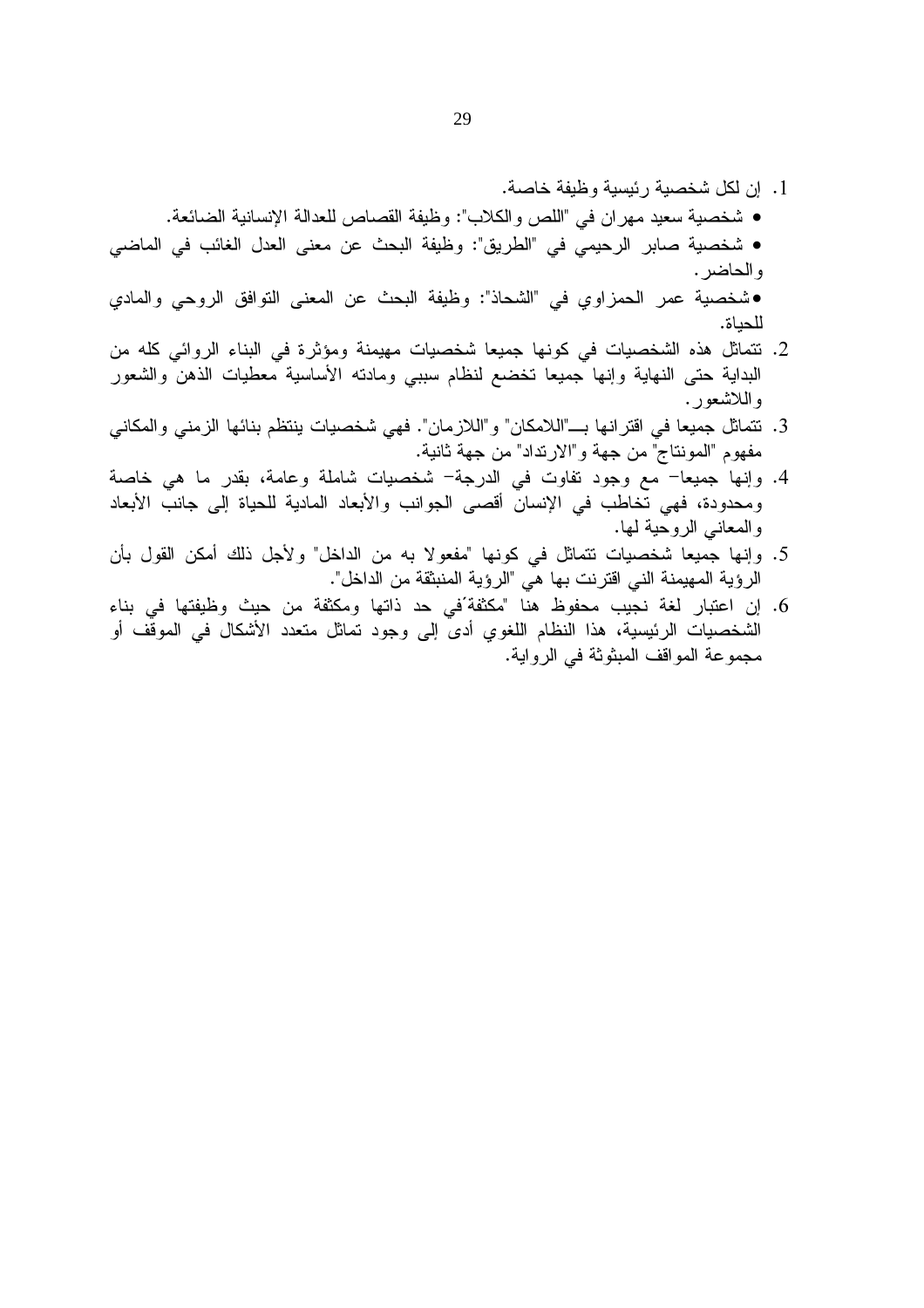## 2.6٪ نجيب محفوظ والسينما المصرية

كان نجيب محفوظ أول أديب عربي يكتب للسينما. وهو أقرب الأدباء العرب في علاقته الحميمة بالسينما، ليس من حيث عدد رواياته التي تحولت إلى أفلام، فقط، وإنما من خلال قيامه بكتابة السيناريو مباشــــرة للسينما لعشرات الأفلام أيضا.. ويعتبر محفوظ أكثر الأدباء المصريين أعمالا في الســينما، ويليــــه فـــي الأهمية من هذه الناحية إحسان عبد القدوس (1990). غيَّر نجيب محفوظ وجه السينما المصـــــرية ولعــــب دورًا ناريخيا في انتشالها من اللَّهو والعبث، وارتفع بها إلى مصاف السينما الجادة والمحترمة في العالم، ودفع صناعها إلى الاحتذاء به، ووسع هامش الـجدية واقترب بـها من مشكلات الإنسان البسيط، ونـجح فـي تغيير وجه العابس البائس إلى وجه مشرق يحترم عقل المشاهد ويساعده في الكشف عن عناصر الخلل في الواقع ويدفعه إلى السعى لتغيير ذلك الواقع بتغيير النظام ذاته.

كانت السينما الروائية في مصر منذ ولادتها المتعسرة في منتصف العشرينات، حتى منتصف الأربعينات لاهية عن التعامل مع الواقع بظروفه الاجتماعية والاقتصادية والسياسية منشـــغلة بمشـــكلات الأغنيـــاء، باستثناء بعض الأعمال القليلة التي حاولت أن تقدم رؤيتها للواقع متدثرة بالتاريخ، مثل "لاشين" و"العزيمة" و"السوق السوداء". ربما كان "لاشين" (1938) أول فيلم مصري واقعي تقريبًا، على رغم أن أحداثه تدور في أجواء تاريخية، ويمكن اعتبار ه أول إر هاصة حقيقية للسينما الواقعية في مصر ، وتجلت الواقعية بكــل شروطها في " لاشين ". ويعرى "العزيمة" (1939) لكمال سليم، الأوضاع الاجتماعية والاقتصادية المتردية في مصر قبيل الحرب العالمية الثانية، وما يعانيه الشعب من فساد وبطالة وتفاوت طبقي. "السوق السوداء" (1946) لكامل التلمساني أول نموذج منكامل للواقعية والبداية الحقيقية للسينما المصرية الواقعية.

كانت السينما المصرية في معظم إنتاجها المبكر اعتمدت على أصول مسرحية لنصوص هي في الحقيقــة مقتبسة أيضا عن المسرح الغربي، كما اتجهت السينما المصرية إلى الاقتبـــاس بشـــراهة مـــن الأفــــلام والروايات العالمية. وندر فيها الاعتماد على النصوص الأدبية المصرية. وفي الخمسينات قدمت الســـينما المصرية الكثير من روائع الإنتاج الروائي لإحسان عبد القدوس ويوصف السباعي وطه حسين وغيرهم. وتنقسم أفلام محفوظ إلى ثلاثة مجموعات، الأولى هي الأفلام التي كتب لمها مباشرة السيناريو أو القصنة أو كليهما معا أو شارك في كتابة السيناريو لمها مع الأخرين، والثانية هي الأفلام التي أخذت عن رواياتــــه، والثالثة هي الأفلام التي أخذت عن قصته الأدبية.

كان الناقد السينمائي هاشم النحاس هو الذي نبه نجيب محفوظ إلى اهمية دور ه في مجال السينما. فقد بــــدا محفوظ أن يعمل للسينما عام 1945. وكان أول أفلامه "مغامرات عنترة وعبلة"، وبعده كتب سيناريو لفيلم "المنتقم" ، وإن ظهر فيلم "المنتقم" عام 1947 قبل فيلم "مغامرات عنترة وعبلة" الذي تأخر ظهوره لأسباب إنتاجية حتى عام 1948. والفيلمان من إخراج صلاح ابي يوسف. و"مغامرات عنترة وعبلة" (1948) هـــو فيلمهما الأول الذي يحمل بعدا تاريخيا ورسما وطنيا أيضا، حيث تزامن ظهوره في عام 1948 مع الحرب العربية الإسرائيلية الأولى. فالفيلم يتحدث عن غزو الرومان لأراضـي "بنـي غسان" ونـجاح عنتــــرة فــــي النهاية في استنفار القبائل. والفيلم "المنتقم" من الأفلام الجديدة، و هو نصر جديد لأفلام ما بعد الحرب. ثـــم ظهر "ريّا وسكينة" (1953) و"شباب المرأة" (1956). وفي "الوحش" (1954) يكتب محفوظ لأول مرة قصة الفيلم، مع الاشتر اك في السيناريو مع أبي يوسف. تتر اجع الرؤية الواقعية قليلا في "فتوات الحسينية" الذي عرض في العام الذي عرض فيه "الوحش". يعد "جعلوني مجرما" أول أفلام عـــاكف ســــالم (1954) مــــع محفوظ. وفي السيناريو لــــ"درب المهابيل" (1955) تبدو العلاقات داخل الحارة قوية. قد جاء الفيلم تتويجا لرحلة محفوظ السينمائية وبلغ فيه قمة النضج الفني والفكري. وحلل "الفتـــوة" (1957) البنسـاء الـــداخلي للمجتمع الرأسمالي بساطة وعمقا. ثم كتب محفوظ السيناريو لبعض روايات إحسان عبد القـــدوس مثـــل "الطريق المسدود" و "أنا حرة" (1959). فالفيلمان تعالجان مشاكل المرأة في المجتمع العربي.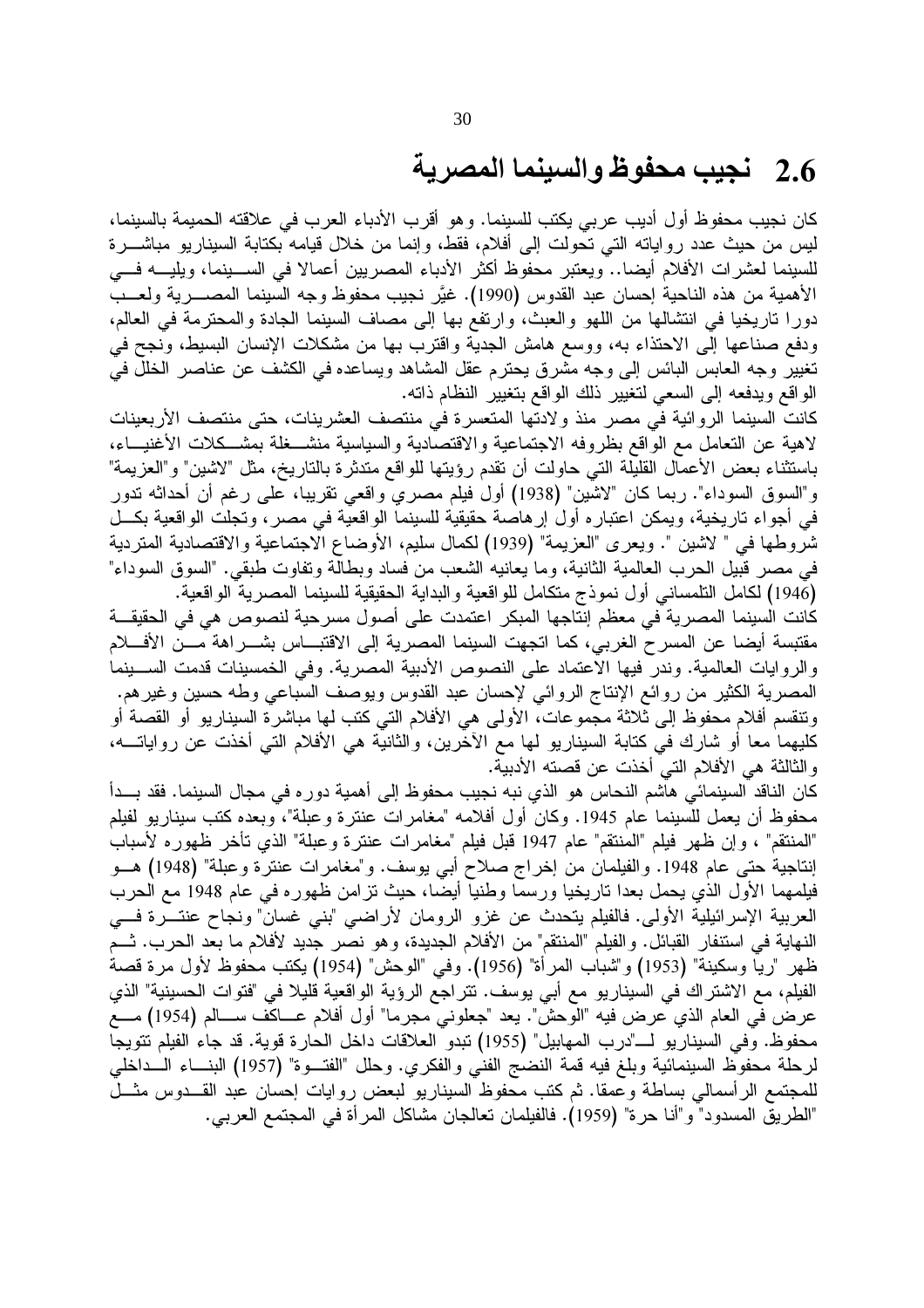وعلى رغم أن محفوظ كان قد توقف، تقريبا، عن الكتابة المباشرة للسينما، بعد توليه مسؤولية الرقابة على المصنفات الفنية عام 1959، و هي الفترة ذاتها التي بدأ أول إعداد لأحد أعمال محفوظ الأدبيــــة للســــينما− "بداية ونهاية" (1960)، إخراج صلاح أبو يوسف، إلا أنه عاود كتابة القصة السينمائية، وهي فرغ برع فيه محفوظ وقدم من خلاله أعمالا مهمة مثل "بين السماء والأرض" لأبي ســـيف (1959) و"ثمـــن الحريــــة" (1965) لنور الدمرداش، و"دلال المصرية" (1970) لحســن الإمـــام، و"ذات الـــوجهين" (1973) لحســـام مصطفى، وغيرها. وكان عمله الأهم في هذا الفرع هو قصة فيلم "الاختيار" التي جاءت كبداية لمرحلـــة جديدة تحرر فيها يوسف الشاهين عبر قصة محفوظ من البناء الدرامي التقليدي، وانتقد بجـــدة وطرافـــة بعض القيم والنصرفات لمثقفي العالم الثالث. لم يمل محفوظ طوال حياته، سواء في السينما أو الروايــــة، من البحث والنجريب. كان دائما الرائد الذي يخطو الخطوة الأولى، وسوف يظل دوره في الســـينما دورا مهما وأساسيا. لقد حفرت الأفلام التي كتبها محفوظ للسينما مجرى لا يلبث أن نتسع جنباته لتيار هـــادر ، يشكل اتجاها قويا وفاعلا في مسيرة السينما في مصر ، وترصع أفلامه البديعة والرفيعة جبين تلك السينما لأكثر من ستة عقود. وهناك فروقات بين روايات محفوظ والأفلام التي تتأرجح حسب رؤية كل مخـــرج وسيناريست لتلك الرواية، فجاء بعضها معبرًا عن مغزي وروح الرواية، والبعض الأخر بعيدًا عنها يحمل التو ابل التجار ية.

العقود الثلاثة من ظهور "بداية ونهاية" (1960) إلى عرض "سمارة الأمير" (1992) لنيلة عبيـــد شــــاهدت ظهور حوالي الأربعين فيلما وتمثَّل جانبا لا يستهان به من تاريخ السينما المصرية وتراثها. ولكن أفـــلام محفوظ بعد جائزة نوبل لم نتجاوز الأربعة من بين الأربعين فيلما. وأصبح محفوظ أكثر الأدباء العربيين الذين اقتبست السينما المصرية عن أعمالهم. كان المخرج صلاح أبو يوسف أكثر الوفاء لعـــالم محفـــوظ الأدبي، على الرغم أن مخرجين مثل حسن الإمام وحسام الدين مصطفى صنعوا من أعمال محفوظ أفلاما أكثر عددا. أدرك أبو يوسف أن في جوهر الدر اما من أدب محفوظ تكمن الميلودر اما الساذجة الحارقــــة، خاصة إذا دارت عن الطبقة المتوسطة في فترات التحول صعودا أو هبوطا. لقد كان محفوظ يدخل إلــــى أعماق الشخصيات ليدرك القار ئ الدوافع التي تجعل من البطل نموذجا للبطل التراجيدي.

لا تكمن أهمية محفوظ في الروايات السبعين التي كتبها طوال عمره المديد، أو الأكثر من أربعين فيلمـــا التي أخذت عنها فقط، لكن لهذا الروائي الكبير جوانب متعددة في رحلة إبداعه، ومن أهمها "استحداثة" لفن كتابة القصة السينمائية، بمعنى تحويل الفكرة إلى قصة سينمائية يكتب لها في مرحلة لاحقــــة الســــيناريو والحوار . لعبت السينما دورا مهما في تحقيق شهرة أعمال محفوظ في مصر والوطن العربي. وقد تحول حتى الأن العديد من رواياته إلى السينما، والبعض منها أعيد نقديمه في أكثر من فيلم ومعظم هذه الأعمال ناجحة وحصل العديد منها على جوائز محلية ودولية، كما توجهت السينما الأجنبية إلى أعمالــــه فأعـــدت السينما المكسيكية فيلمين عن روايتيه: "زقاق المدق" و"بداية ونهاية". ومن الملاحظ أن قائمة أفضل مائــــة فيلم في تاريخ السينما المصرية التي أعدت منذ عشر سنوات (عام 1996) في الاحتفال بمئوية السينما على أساس استفتاء لمائة من النقاد والسينمائيين الكبار – تضمنت سبعة عشر عملا لنجيب محفوظ. وهذه الأفلام هي: "لك يوم يا ظالم، ريا وسكينة (1953)، الوحش (1954)، جعلونـي مجرمـــا (1954)، درب المـهابيـــل (1955)، شباب امرأة (1956)، الفتوة (1957)، جميلة، إحنا التلامذة، بين السماء والأرض (1959)، بداية ونهاية (1960)، اللص والكلاب (1962)، الناصر صلاح الدين، الطريق (1964)، القـاهرة 30 (1966)، خان الخليلي (1966)، السمان والخريف (1967). كانت السينما هي الطريقة الأمنة والذكية النسي هـــرب إليها محفوظ بعيدا عن المعارك السياسية والنقدية الطاحنة التي كانت تموج بها مصىر قبل وبعد ثورة يوليو 1952، حتى يصل إلى الجمهور ، خاصة وهو يعرف أن عدد القراء لا يتجاوز عــدة آلاف وهـــو يريـــد الوصول إلى الملايين. ساهمت السينما في انتشار أدب محفوظ وزادت من شهرته وجماهيريته.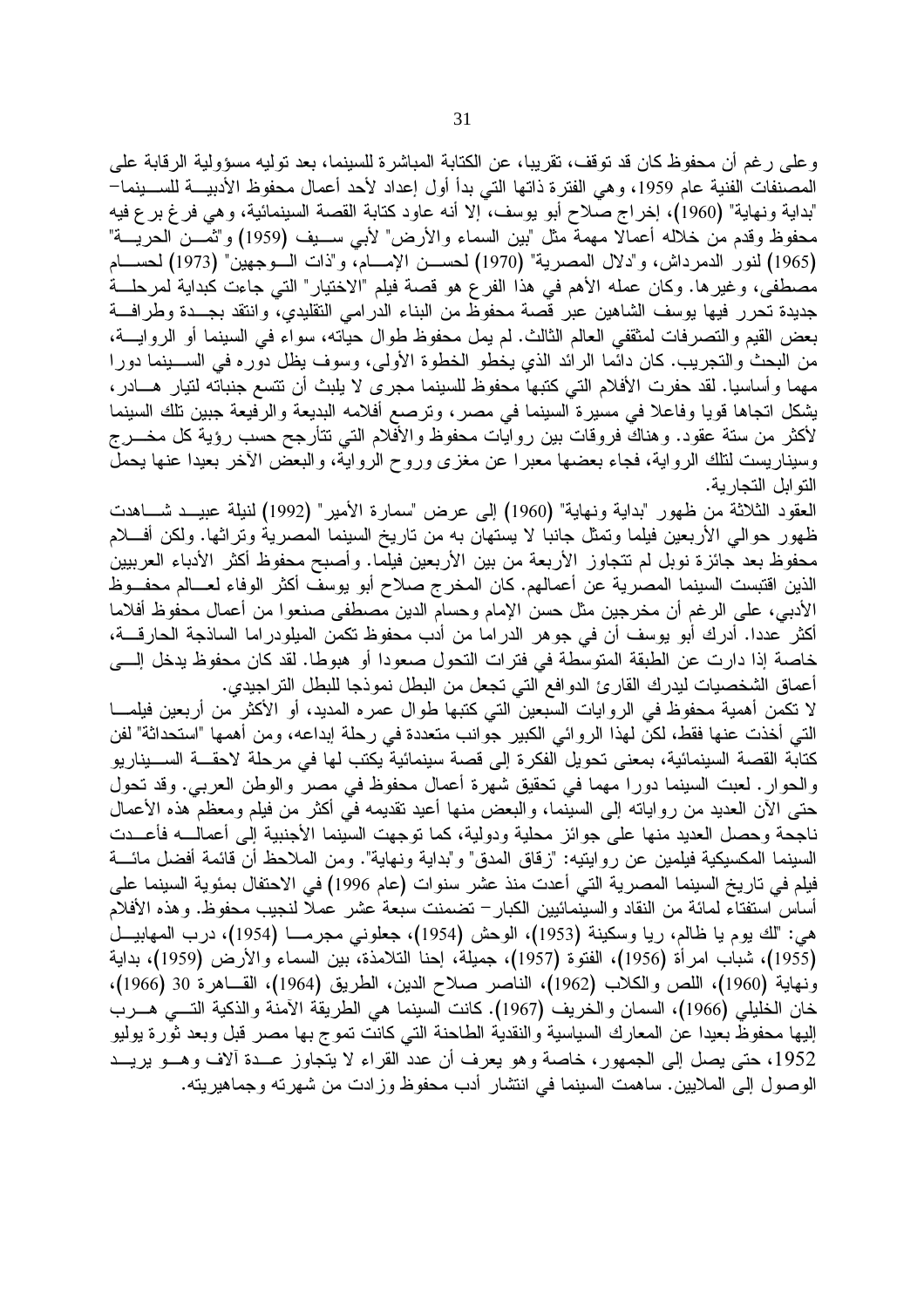### 2.7 NAGUIB MAHFUZ: THE VOICE OF EGYPT

 *"The Origins of Modern Arabic fiction" , Matti Musa, Lynne Rienner, London, 1997.*

Among the major figures in the development of modern Arabic fiction, none has received higher international acclaim than Naguib Mahfuz (1911-2006), who in 1988 became the first Arab writer to win the Nobel Prize for literature. He was already known in the west through translations of his work. His output includes over thirty novels and a number of short story anthologies and plays. He began his career as an essayist. He gained some fame with the publication of 3 historical novels, of these "Radobis" brought him the Qut al-Qulub prize, and "Kifah Tiba" the Ministry of Education prize. But what won him undisputed literary renown was a series of realistic contemporary novels in which he portrayed various aspects of life in Cairo. The "Thulathiyya", published in 1956-57, was the crowning achievement of his career and brought him wide recognition in literary circles outside Egypt.

Mahfuz's first philosophical article, "Ihtidar Mu'taqadat wa Tawallud Mu'taqadat", appeared in Salama Musa's periodical "al-Majalla al-Jadida" in October, 1930. In it he points out that life is subject to constant change and evolution, which man must accept as the inevitable result of civilization. His early articles on philosophy reveal him as an intelligent young Muslim trying to reconcile various western concepts with his traditional beliefs. He wrote on religion, science, psychology, music and literature. In 1938, his first short story anthology, "**Hams al-Junun**" appeared.

With encouragement and help from Salama Musa, Mahfuz published 3 historical novels before deciding that he was more interested in social realism. He called the first novel "Hikmat Khufu" but Salama Musa renamed it "Abath al-Aqdar" and printed it as a separate issue of his magazine in September, 1939. In writing the historical novels, Mahfuz was continuing the tradition of Salim al-Bustani and Jurji zaydan, later carried to greater heights by Ibrahim Ramzi, Muhammad Said al-Uryan and others.

"**Abath al-Aqdar**" (1939) revolves around the struggle between a strong-willed Pharaoh and indomitable fate. Khufu, disturbed by a prophecy that his throne will pass not to one of his sons but to Dedaf, the new born son of the high priest of the temple of Re, seeks to destroy the future king. The novel ends with Pharaoh on his death bed, acknowledging that though he declared war on fate, it has at last humbled him. Apparently based on a legend in James Blake's book "Ancient Egypt" which Mahfuz translated into Arabic as "Misr al-Qadima", the novel marked the end of his obscurity as a novelist.

"**Radobis**" (1943), Mahfuz's second historical novel, focuses on a love which is totally subject to fate. Pharaoh Mernere fell in love with Radobis, a beautiful courtesan. The Pharaoh died in a revolt in the arms of his beloved Radobis, who then takes her own life to avoid falling into the hands of queen Nitocris. The novel seems appropriate to label 'romance' rather than a historical novel, since it takes considerable liberties with the history of ancient Egypt.

"**Kifah Tiba**" (1944), the last of his historical series, portrays the struggle of Thebes against Hyksos ( a north western Semitic people who entered Egypt between 1720 and 1710 BC) whose expulsion in 1550 BC, by Ahmose I set Egypt on the way back to independence. It also picturizes the love story of Ahmose and Amenerdis, daughter of the Hyksos king. Historical events constitute the central theme of the novel than the love story. Egyptians' struggle to overthrow the British, who had occupied the country since 1882, was the main concern of Mahfuz to write this novel.

After completing "Kifah Tiba", Mahfuz abandoned historical themes to focus on contemporary life in his native Cairo. Between 1945 and 1951, he published 5 novels dealing with social themes drawn from Cairo life.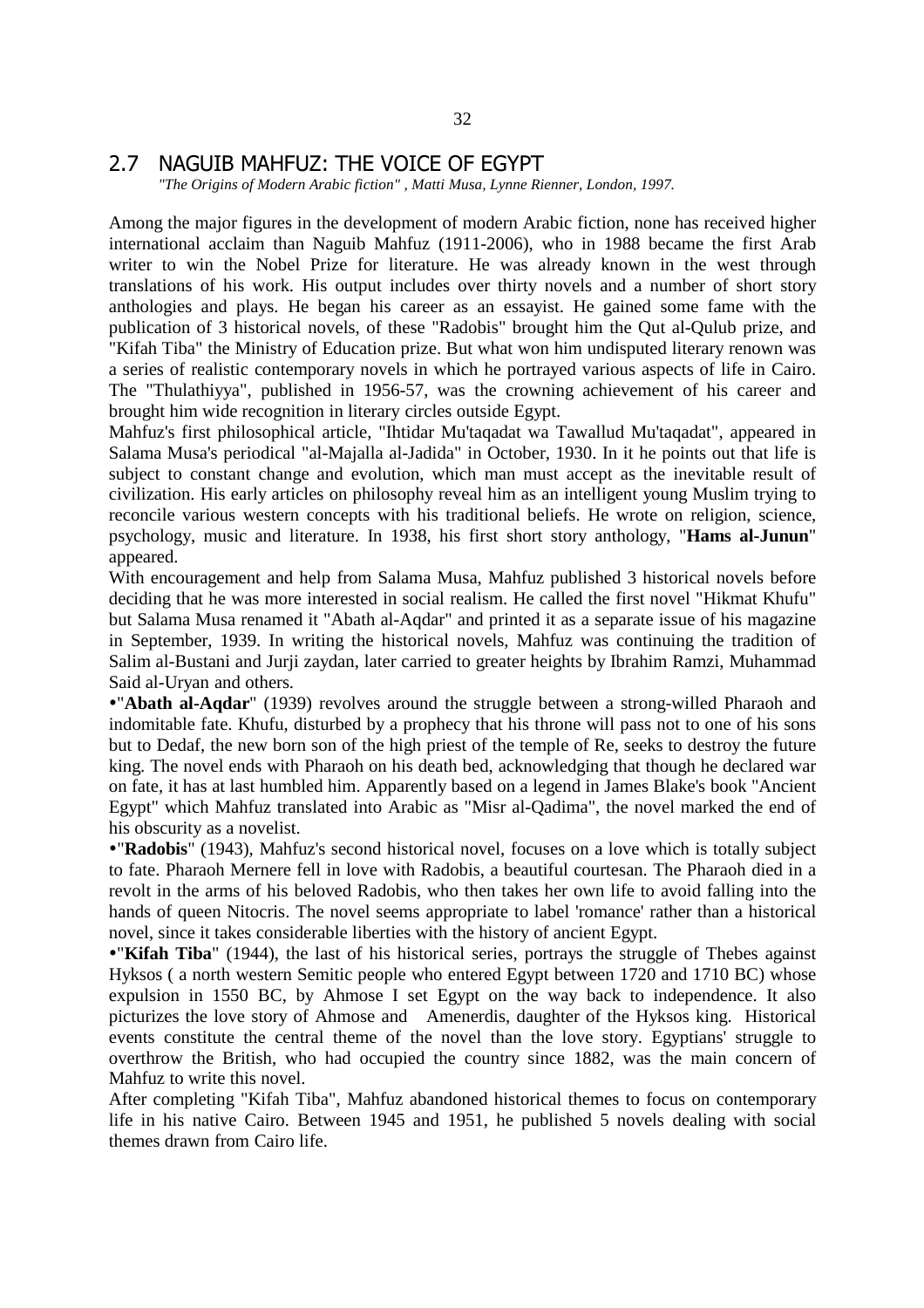"**al-Qahira al-Jadida**" (1945), examines the lives of 4 university seniors from December 1933 to September 1934, Mahjub abd al-Dayim, a cynical opportunist, Mamun Ridwan, a true muslim, Ali Taha, believer of socialism and science and Ahmad Badir, a journalism student. Mahjub's aim is to attain pleasure and power through any means, and he blames his inability to do so on his poverty. He attends a charity event and eventually secures an appointment as secretary to the cabinet minister Qasim Bey Fahmi, provided he will marry Fahmi's mistress and allow the lovers to continue their relationship. Mahjub and the bride-to-be Ihsan satisfy their ambition to join the corrupt upper class, but at a price- he by becoming a pimp, she a whore. But a surprising sequence of events shutters their dreams. Mahfuz here contrasts the upper and lower middle classes in the 1930s, confronting us with the absolute dichotomy between them.

 "**Khan al-Khalili**" (1946) is named for an old quarter of Cairo, filled with small shops and people of diverse origin, lies nest to the famous al-Azhar mosque. The novel appears to focus on the love of two brothers, Ahmad Akif and Rushdi Akif, for the same young woman, Nawal, but is really about the quarter where they live. Ahmad has an inferiority complex and psychological and sexual problems which have been compounded by his upbringing. Ahmad's world of dreams collapses when his brother announces his intention to marry the girl whom Ahmad loves. But with in a few weeks, Rushdi dies and the shocked family leaved Khan al-Khalili and its memories. It is ironic that Rushdi, who wins Nawal's love, loses his life. Mahfuz says that his characters appreciate life and strive to enjoy it, but often find themselves beaten down by circumstances they cannot control.

 In "**Zuqaq al-Midaq**" (1947), Mahfuz portrays the moral decay of Egyptian society due to impact of II world war. The alley becomes the protagonist, defiant and changeless, while its inhabitants hate it, leave it, and return. The novel has no formal plot. Hamida, a twenty year old girl, rebellious and resentful of her poverty, desires material things and marriage, but sees no prospective husband. Abbas al-Hulu, a young barber loved her. In his absence, Hamida is enticed into prostitution. When he returns to find her a fallen woman, Abbas goes to the night club where she works and attacks Hamida in the midst of a gang of British soldiers. But Abbas is beaten and kicked to death by the British soldiers she is entertaining. The novel is filled with pessimism and misfortune, on finishing it, the reader sees Mahfuz as a pessimist, obsessed with portraying the dark side of life.

"**al-Sarab**" (1948) examines the Oedipus complex of its protagonist, Kamil Ruba Laz, modeled after a real person. Mahfuz experiments here with a first person narrative, letting the protagonist describe his own actions without comment. Kamil who has an erotic attachment to his mother finds her as the source of his problems. The dichotomy between beauty and ugliness, personified by his mother and a house maid, drove him to Schizophrenia. He felt aroused by only ugly women. But he married a beautiful woman, Rabab. However, he was unable to achieve physical union with Rabab, in whom he saw the image of his mother, an untouchable sacred symbol. Soon he became involved with an older woman, Inayat, who unleashed his sex drive. Meanwhile Rabab pregnant by another man, died during an abortion, and soon after his mother died. However Kamil finally overcame his psychological problems. A careful reading of the novel shows that it is a serious exploration of male-female relationships, family ties, and the social gap between the Turkish aristocracy and common Egyptians.

 "**Bidaya wa Nihaya**" (1949) presents the hopes and fears of a lower-middle class family struggling against the hardships caused by the death of its sole bread winner, Kamil Ali. Left with three sons and a daughter, his widow tries with patience, but fails. The elder son Hasan became a gagster when his sister Nafisa turned to prostitution. Husayn was gentle and idealistic. But Hasnayn was ambitious and totally selfish. He uses others to achieve his own ends. He used his relationship with Bahiyya, a fifteen year old neighbour and the daughter of a prominent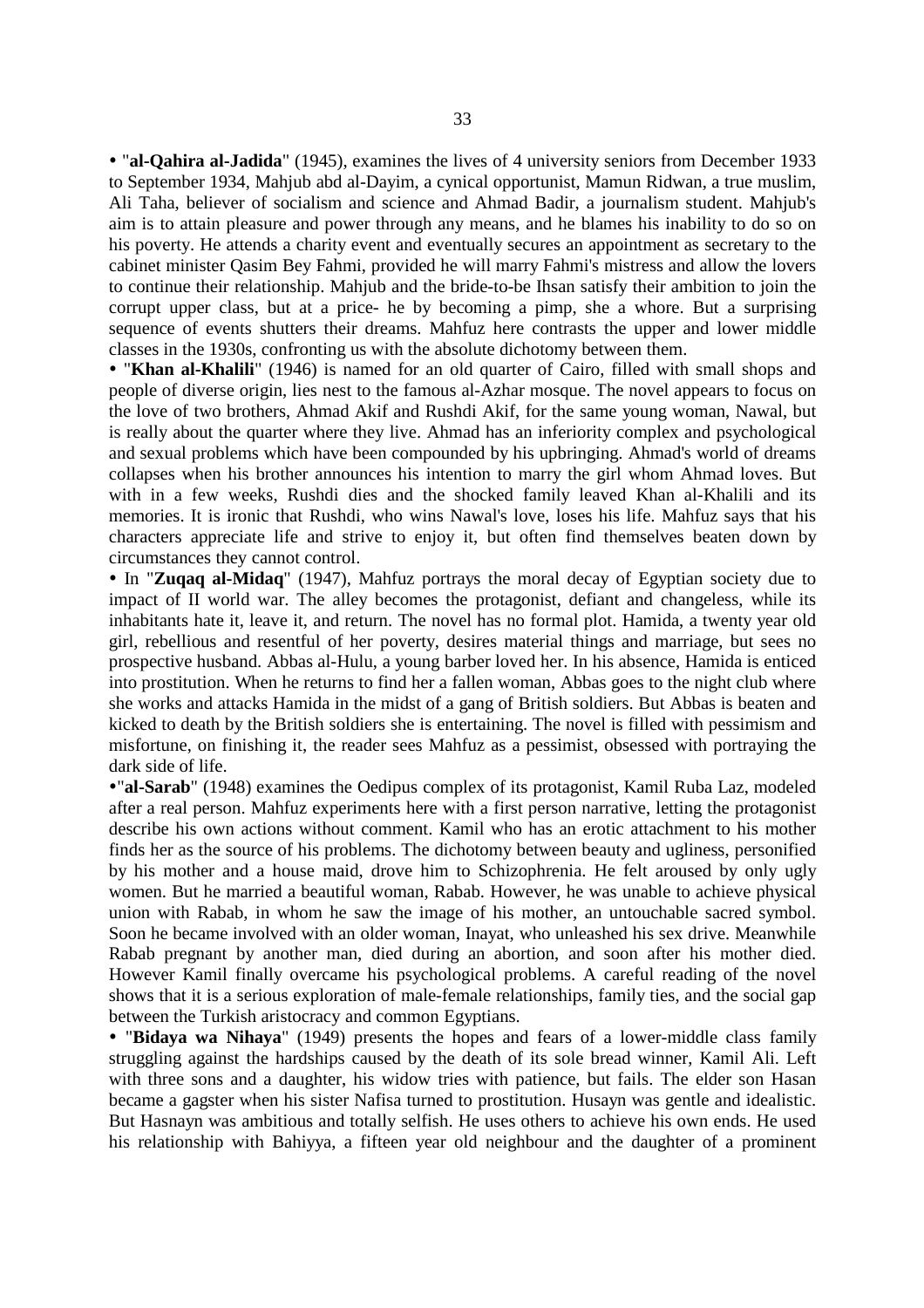government official for his interests and he became an officer. When Nafisa is arrested in a brothel, he incites her to commit suicide. Watching her body pulled from the Nile, he ultimately accepts his guilt and ends his own life the same way. The Egyptian woman writer Fatima Musa justifies Mahfuz's pessimism on the grounds that he is a realist who would not distort his vision by portraying a bright future for characters like Hasnayn and Nafisa.

• "al-Thulathiyya" (1956-57) is undoubtedly Mahfuz's most important work and one of his personal favorites. It was a 'generations novel'. The novel was acclaimed through Egypt, earning Mahfuz the state prize for literature in 1957. the saga of 3 generations of Cairo family, it offers a comprehensive view of major social and political events from 1917 to 1944, as seen by the Egyptian lower middle class, which was caught in the clash between traditional Islamic ideals and western doctrines.

 The first volume "**Bayn al-Qasrain**", 1956, (Palace Walk), focuses on the family of Sayyid Ahmad Abd al-Jawad from 1917 to the outbreak of the 1919 nationalist revolution led by Za'd Zaghlul. The Sayyid, a merchant in his mid-forties, has a 21 year old son, Yasin, by a prior marriage, he and his wife Amina have two more sons, Fahmi and Kamal, and two daughters, Khadija and A'isha. The family is conservative and cohesive, ruled by the Sayyid's patriarchal authority. Amina appears utterly subservient. Sayyid has a multi-faceted personality. He cherishes wine, women and song, enjoying sexual relationships with several women. He is also faithful muslim. Umm Maryam, Zubayda and Jalila are his sex partners. His son Yasin justifies his sins, he distrusts all women, yet pursues them. Even after his marriage with Zaynab, Yasin returns to seeking pleasure. When Zaynab discovers Yasin having sex with her black maid, she leaves the house. Much attention is given to the Sayyid's third son, ten-year-old Kamal, who appears to some extent modeled after Mahfuz himself. He has a fertile imagination, aroused by the presence of the British troupes in Cairo. In sharp contrast to Yasin stands Fahmi, a bright, idealistic and virtual stranger in his family. The Sayyid's daughters are uneducated and engaged in jealous conflict. Mahfuz uses the novel to portray the Egyptian' national struggle against British domination. Though all the family members support the cause, Fahmi is the only one actively involved. The young Kamal sympathizes with the revolution. Mahfuz, preparing for Kamal's role in the second part of the trilogy, portrays him as a romantic idealist, deeply sensitive to the human condition. While taking part in a peaceful demonstration after Sa'd Zaghlul's release, Fahmi is shot dead by British soldiers.

 The second volume of the trilogy, "**Qasr al-Shawq**", 1957, translated in to English with the title "Palace of Desire", covers the period from 1924 to Sa'd Zaghlul's death in august, 1927. In it Mahfuz depicts the deterioration of the national movement in to petty squabbling between the politicians and the palace, and shows the clash of traditional values and concepts with those imported from the west, especially as it affects Kamal. Sayyid Ahmad, deeply affected by Fahmi's death selected the way of pleasure once again. He was eager to resume his relationship with Zannuba, but amazed when he finds out that his son Yasin is the new partner of Zannuba. Yasin, like his father, is preoccupied with sex. His conduct is influenced by his father's hypocrisy and his lack of a mother's compassion. The Sayyid objects to Yasin's marriage with Maryam, daughter of Umm Maryam,. alleging Maryam has a tarnished past, though the real reason is his own earlier affair with her mother. However, Yasin married Maryam. But he divorced her to have relationship with Zannuba. Kamal is now 17 years old with a bright future, interested more in intellectual pursuits. He appears to be an immature adolescent, who seems to be a rationalist, and something of a dreamer. Mahfuz contrasts the idealistic Kamal with the pragmatic Fuad al-Hamzawi. He is also a romantic, as is clear from his obsessive love of Aida, the sister of his classmate Husayn Shaddad. But when she chooses to marry Hasan Salim, who is her social equal, Kamal is left with a broken heart. Realizing he cannot live in a non-sensuous world of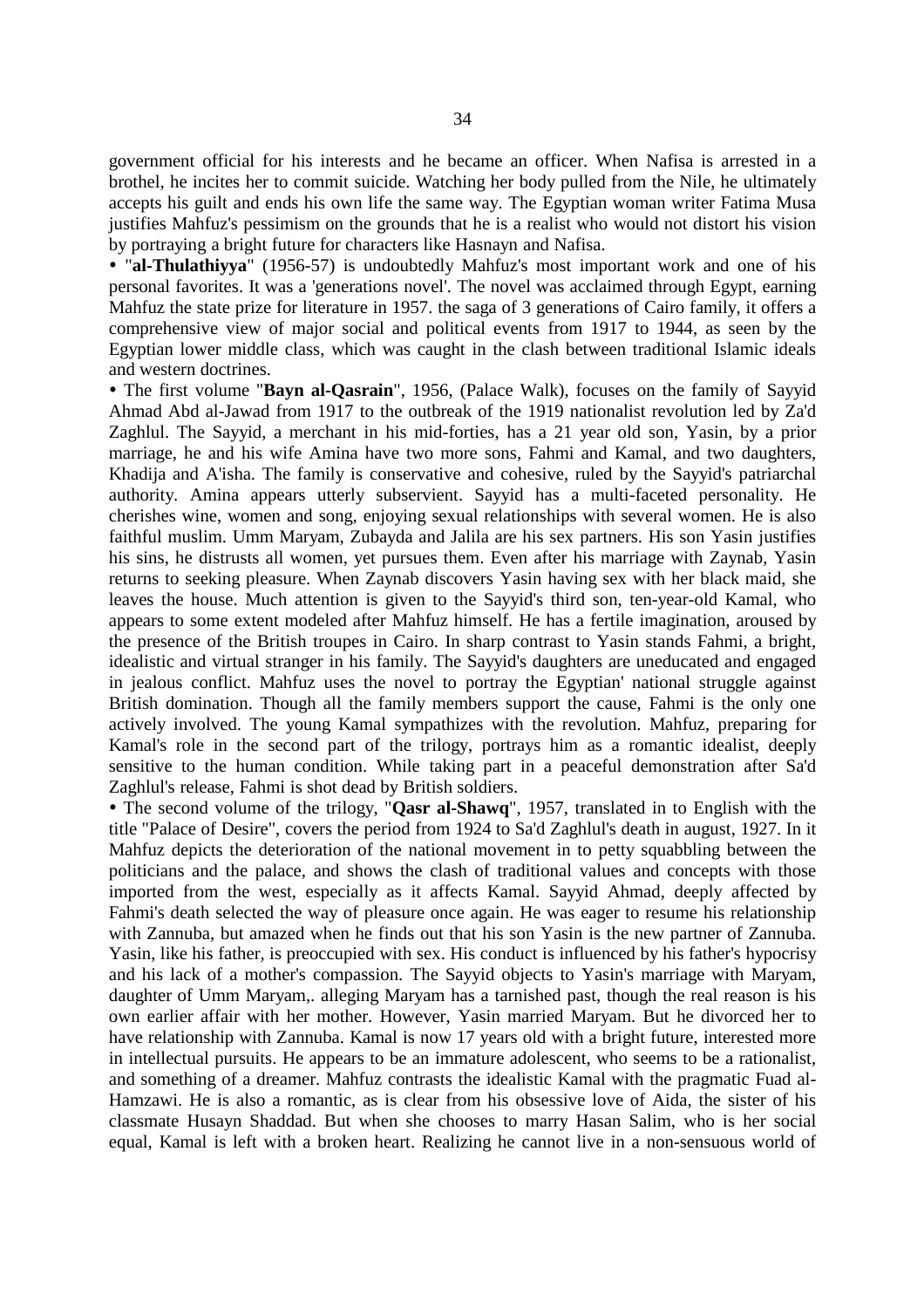romantic idealism, Kamal turns to drinking and wenching and says that science is the only true religion. He represents the mental paralysis of the petty bourgeoisie. When he and Yasin meet by chance in a brothel, Kamal declares they were born to be like their father seeking sensual pleasure. The second volume of the trilogy says little about politics, except to reveal the divergent attitudes of the lower and upper middle classes. The novel ends with Sa'd Zaghlul's death.

 "**al-Sukariyya**", 1957, ("Sugar Street"), the third and final volume of the trilogy, covers the period from January 1935 to the summer of 1944. In it Mahfuz looks closely a political upheavals, the conflict between western and traditional Islamic ideologies, and the cultural and social changes brought by modern civilization and World War II. The family and friends of Ahmad Abd al-Jawad have experienced many changes. The Sayyid still yearns for bygone pleasures, though by the end of the novel he is dead. Yasin has risen to administrative post in government with the help of his son Ridwan and a shady politician. The mother Amina remains faithful to the Sayyid to the end. A'isha has deteriorated for her daughter Naima dies in child birth. Her sister Khadija credits the success of her sons, Abd al-Mun'im and Ahmad to her sound upbringing. Zannuba becomes a respectable wife of Yasin. Kamal and his 3 nephews, Ridwan, Abd al-Munim and Ahmad, dominate "al-Sukariyya". Kamal teaches English at a school and writes articles on philosophy. Ridwan and Abd al-Munim are working in the ministry of education, when Ahmad writes for the journal "al-Insan al-Jadid". Kamal appears as a complex personality. He is a compassionate and effective teacher. He suffers because of his inability to harmonize new ideas with his old traditional values. He is lost between east and west. Apart from writing, he finds relief in a brothel operated by Jalila, one of his father's mistresses. But Abd al-Munim and Ahmad have showed the will and determination to pursue their goals in life. When rejected by his lover, Ahmad loved and married another woman better suited to him. Ridwan helped Kamal to save his job through his homosexual relations with a cabinet minister, in a decadent society where intellectual strength count for nothing. "al-Sukariyya" focuses to unite all Egyptians under the banner of nationalism. British authorities used both the king and the politicians to control Egypt. Towards the end of the novel, Mahfuz describes the restoration of Mustafa al-Nahhas, Zaghlul's successor, to power in 1942. Mahfuz devotes much of the novel to the third generation, using Ridwan and his cousins to illustrate the changes in Egyptian society between the two world wars. After Zaghlul's death, the nationalists faced competition from extremists groups like communists. Their rivalry is revealed in the thoughts and actions of Abd al-Munim and Ahmad. Abd al-Munim was a member of the ultra-conservative Muslim Brotherhood when Ahmad believed in Marxism. Both were arrested under anti-governmental charges. As the novel ends, Kamal and Yasin await Amina's passing. Life has passed them by, now it is the turn of a new generation to push Egypt toward a better future.

Mahfuz had completed his trilogy in 1952. After the silence of 7 long years, disillusioned by the outcome of the Free Officers' Revolution in July 1952, Mahfuz wrote his allegorical "**Awlad Haratina**", (1959), published in English as "Children of Gebelawi", to comment specifically on the Egyptian situation, with in the more general context of the human condition. Divided in to five chapters, each named for its central figure. The first chapter retells the disguised story of Adam and Eve, the next three parallel the lives of Moses, Jesus and Muhammed, and the last, most important chapter introduces Arafa, who symbolizes modern science. The characters dwell in the 'hara' (alley) of history, which is dominated by the nearby house of the powerful, enigmatic Gebelawi. They experience history as an endless cycle of hope and despair. Mahfuz is interested here not in religious questions, but in social and political issues and the role of science plays in settling them. There is some ambivalence throughout the work concerning the nature of Gebelawi, the idea of God which exists in the minds of men. Arafa sees himself as having a sort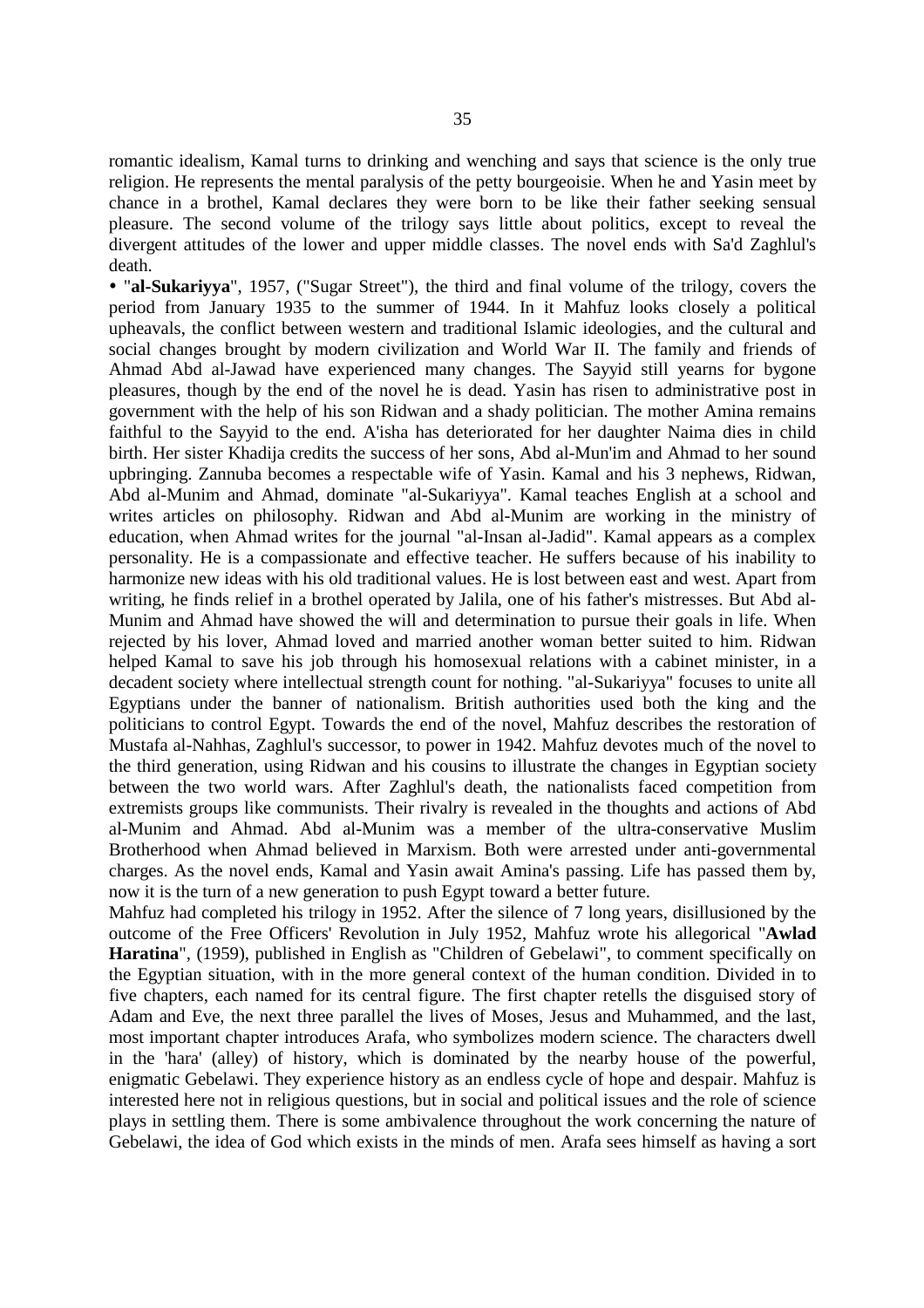of messianic mission. He does not deny God's existence. Arafa sets out to see, hear and identify Gebelawi when he unintentionally kills a frail old servant, the alley buzzes with the news that Gebelawi is dead, from shock and grief at the loss of his servant. The trustee of Gebelawi's estate pressures Arafa for his magic bottles i.e. modern weapons and uses them to disposes his enemies and subdue the people. Eventually the trustee killed Arafa. Mahfuz seems to think that religion if free from fanatism and superstition, could lead men's rulers to use science for the good of all. The novel aroused big conflicts. It did not appear in book form in Egypt until October 1994, even though it was published in Beirut in 1967. In 1989, Shaykh Umar Abd al-Rahman, member of an Islamic fundamentalist group issued a fatwa condemning Mahfuz as a blasphemer, who should be repent or be killed. On October 14, 1994, Mahmud Naji Mustafa, a muslim militant, stabbed Mahfuz twice in the neck while he was in a car waiting to be taken to Qasr al-Nile. Fortunately, Mahfuz survived the attack and Naji was sentenced to death along with an accomplice.

Mahfuz published 6 novels and 2 collections of short stories between 1961 and 1969, in an astonishing burst of literary productivity. This was all the more remarkable because of his increasing distress at the direction Egypt was taking under President Jamal Abd al-Nasir. Most worthy among them are "**al-Liss wa al-Kilab**" (1961), the story of an ex-convict hunted down after he accidentally kills innocent people in his quest for revenge, and "**al-Samman wa al-Kharif**" (1962), which realistically examines the 'reforms' effected after the 1952 revolution.

In the last stage of his career, beginning with the publication of "Miramar" in 1967, Mahfuz appears to have synthesized the social realism of the contemporary novels and the trilogy with the allegory of "Awlad haratina". After 1969, he published several more novels and anthologies of short fiction, constantly experimenting with new forms and techniques as he moved further from conventional realism. "Miramar", one of his warmest novels, brings together people of diverse backgrounds in an Alexandrian boarding house run by a Greek woman.

Since 1972, when he retired from his position in the ministry of culture, Mahfuz continued to turn out popular novels and short fiction, in addition to working on film adaptations of several of his novels and producing a weekly column for the Cairo news paper "al-Ahram". A further return to his early days is evidenced in his "**Hikayat haratina**" (1988) and several works dealing with bureaucracy. Even when he was publicly criticized for his political and religious positions, he attracted many readers through out the Arab world. He may be considered the modern Egyptian novelist *par excellence*. Though some times called the 'Dickens' or 'Balzac' of Egypt, he is really the 'Mahfuz of Egypt'. He deserves to be claimed by all Arabs, because his works reflect Arab and Islamic traditions, common sense, and sympathy for the confused and the oppressed.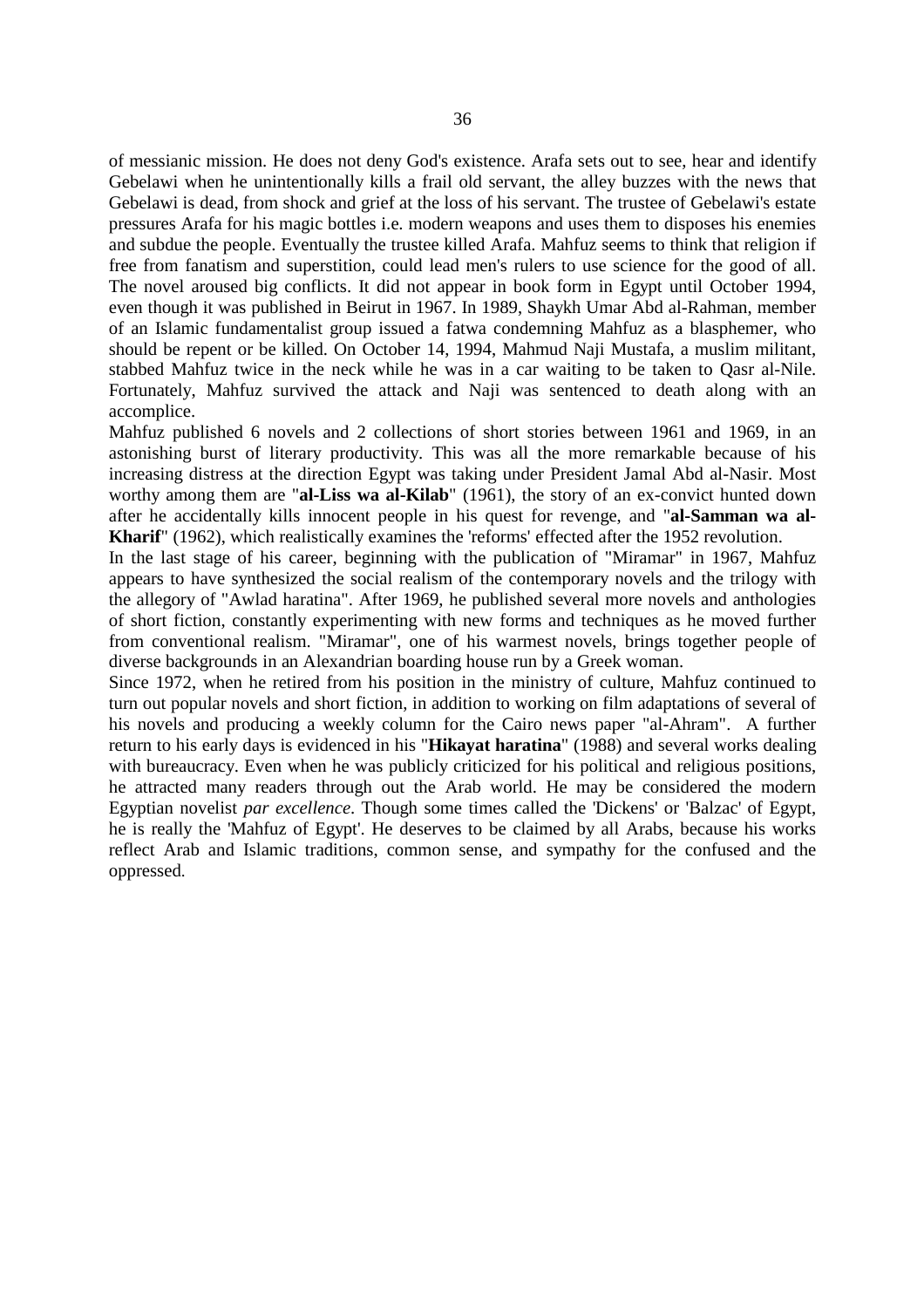## \* الوحدة الثالثة: رواية " اللص والكلاب "

### " اللّص والكلاب " (1961) رواية لـنــجـيـب مـحـفـوظ  $3.1$

" اللص و الكلاب " هي ر و اية و اقعية كتبها نجيب مـــحـــفــوظ ( 1911 – 2006 ). بدأ مـــحــفـــــوظ أن يكتب روايات ما فوقَّ الواقعية في الستــينات. " اللص والكلاب " هي الرواية الأولى من هذه السلســـلة، نشرها سنة 1961. صور مــحــفــوظ فيها قصة مأساة ســعــيد مـــهــران. كان ســعــيد مـــهــران لصا شبه مثقف. يقوم صديقه علـــيش سدرة بالتبليغ عن ســـعـــيد مـــهـــران في حادثة ســـرقة ليـــدخل السجن ويتزوج نبوية زوجة ســعـــيد مـــهـــران. بعد أربعة أعوام، يخرج ســـعـــيد مـــهــــــران مـــن السجن، وهو يقرر الانتقام من عليش ونبوية. ولكن مأساته الحقيقية تبدأ هناك. فهو يجد أن ابنته الصغيرة سناء نتكره إنكار الولد الذي لم ير أباه أبدا، ويجد أن أصدق أصدقاءه بين المتعلمين، وهو الأستاذ رؤوف علـــوان، قد خانه في كل ما يبشره به من مبادئ لنصرة الفقراء ، وباع نعليمه الاشتراكية والشــــيوعية. كان رؤوف علوان لسَّـــعــــيد مــــهـــــران مثلا أعلى لأنه هو الذي فلسفَّ لسعـــيد اللصوصية وجعل مــــن سرقة الأغنياء مذهبا، حتى غدا بفضله زعيم عصابة خطيرة وتبلورت في ضمير سعــيد فكرة " روبــين هـــود " (Robin Hood ) أو اللص الشريف الذي كان يسرق الأغنياء ويعطي الفقراء.

وعدّ سعـــيد زوجته وصديقه وأستاذه كلابا الذين أحاطوا باللص ساعة خروجه من السجن، فلم يبق أمــــام اللص إلا سبيل وإحد، وهو مطاردة الكلاب وتدميرها وإحد بعد وإحد. يذهب سعــيد إلى قهوة صـــديقه: طرزان، بصحراء العباسية، ويحصل منه مسدسا لقتـــل الكلاب. وفي عملية المطاردة تبين أن القدر نفسه نقف في سخرية مريرة إلى جانب الكلاب. وفي ليلة يتسلل سعــيد ليغتال عليش سدرة ويطلق الرصاص على رجل مجهول بري الذي استجار الشقة من عليش. وفي ليلة أخرى يحاول سعـــيد أن يقتـــل أســـتاذه الخائن رؤوف علوان أمام قصر ه الذي يقع بشار ع النيل. ولكن الرصاص يقع على بواب علوان المسكين البر ي.

وهناك يبدأ طراد من نوع جديد ، طراد المجتمع لهذا السفاح الجديد. يفر سعـــيد من مكان إلـــي مكـــان كالقـــنــــيصــة وقد خابت كل أماله في نطهير الدنيا من الكلاب. والبوليس وراءه والصـحافة نشير إليه. ولا مفر لسعـــيد إلا عند الشيخ على الجندي، ولاكن الشيخ لا يعرفه. فيلجأ سعـــيد إلى شقة عاشقته، اســـمها نور فتاة الليل التي تحبه من أعماق قلبها وتحفظه في غرفتها. ولكن المطاردة لا تهدأ إلا بالقبض علـــي سعـــيد. ذات يوم تغيب نور من الدنيا ولا يجدها سعـــيد في أي مكان ويجد شقة نور مغلقة على وجهـــه. وسعـــيد يفر أيضـا من البوليس ويلجأ إلى قرافة والبوليس يـحاصره من كل جانب. يـحاول سعيد أن يطلق الرصاص على البوليس، ولكن قواه تخذله في اللحظة الأخيرة ، فيستسلم سعـــيد للقدر والكلاب.

" اللص والكلاب " رواية كلاسيكية القالب، رومانسية المضمون، واقعية الجوانب. وشخصيات الروايـــة، باستثناء الصوفي الجندي، مرسومة من الخارج، وفيهم البطل نفسه. والشخصيات لا يتكلمون بلغتهم وإنما يتكلمون بلغة نــــجـــيـــب مـــحـــفـــوظ، كذلك يفكرون بعقل مـــحـــفـــــــوظ الفنــــان، لا مـــحـــفـــــوظ الرجل. وشخصية المومس نور من أجمل الشخصيات التي صادفتها في أية قصــــة مـــن روائــــع الأدب العالمي. في " اللص والكلاب "، أُثبت مـــحـــفـــوظ الفنان بما لا يدع مجالا للشك أنه سيد من يبني البناء في الأدب القصصـي . إن كل خصـائص القصـة الكلاسيكية والواقعية وصلت فيه إلـي حد الكمال. والروائـي يعرف أين يقف وأين ينكلم وأين يصمت، وهو يهتم بالصحة والسلامة والاقتصاد والنوازن اهتماما لــــيس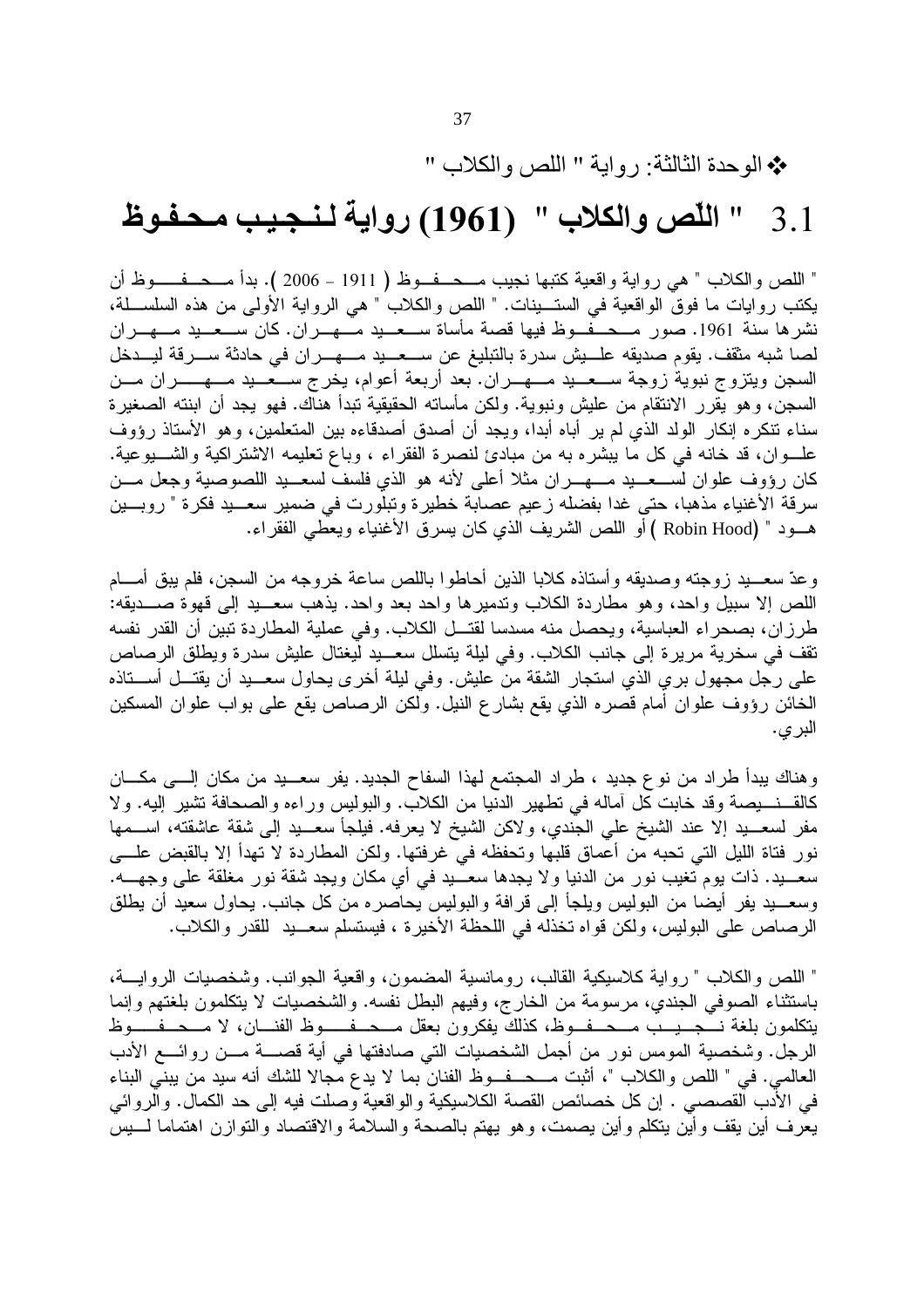بعده اهتمام. وهو يركز على الجوهريات والرواية رمز الدنيا كلها، لا رمز القــاهرة وحــدها. يســـنطيع القارئ أن يرى صورة الحياة بنواحي القاهرة. كتب الأديب الكبير يـــحـــيى حـــقى (1993) في جريـــدة "المجلة" ( في عدد مايو 1962 ) أن رواية " اللص والكلاب " يتميز بتغيير آر اء محـــفوظ من آر ائه القديمة إلى طور جدِّيد، طور ما فوق الواقعية. قد ترجم الرواية إلى لغات كثيرة، ترجمت إلى الإنجليزيــــة ســـنة 1984 باسم " The Thief and the Dogs " . وأصبحت الرواية فيلما تجاريا وعرضها في مصر سنة 1963. وقام صلاحٌ أبو يوسف بإخراجه ، وكتب صبري عزت سيناريو وحوار للســـينما. وبطَّولاتهـــا المهمـــة: شكري سرحان، وشادية، وكمال الشناوي، وسلوى محمود، وزين العشماوي. وفي 1990، ظهرت ســــينما أخرى لأشرف فهمي: "ليلة وخونة " مقتبسة من "اللص والكلاب ". وتستمر شهرٌة الرواية فـــي أعمـــاق القارئسين والشاهدين، وتعتبر عملا فريدا تمثل إحدى الذروات الفنية والإبداعيــة التـــى شـــهدتها الأدب المصر ى.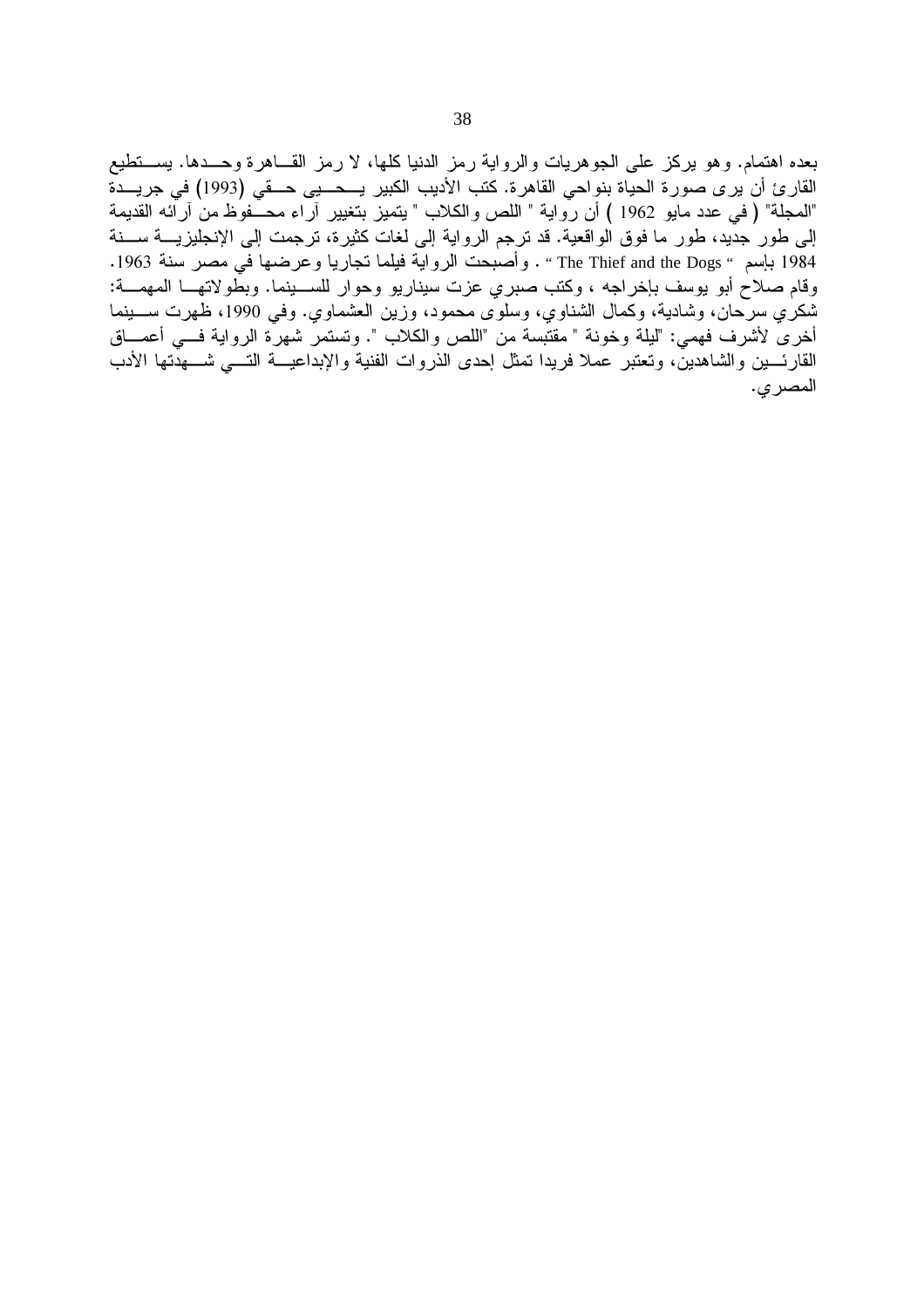# 3.2 تلخيص رواية " اللص والكلاب "

تبدأ الرواية بخروج بطلها سعيد مهران من السجن الذي يجد أن زوجته قد خانته، وتزوجت مـــن أحـــد أصدقائه واسمه عليش سدرة، وأن طفلته الوحيدة سناء لم نعد نعرفه بعد أن مرت أعوام أربعة على سجنه، وبعد أن يفشل في استعادة ابنته يخرج من دار ه في عطفة الصير في ويتجه نحو أحد المتصوفة الذي كان يتردد عليه مع والده وهو الشيخ علىَّ الجنيدي، ولَكنه أعرض عن سماع شكواه وأمرَه بالصلاة وقـــراءة القر آن.

يذهب سعيد مهران بعد ذلك إلى صديقه رؤوف علوان الصحفي، ولكنه يفشل في الاجتماع به فـــي مقـــر الصحيفة التي يعمل بها، فيقابله في منزله ويطلب منه أن يوجد له عملا مناسبا فهو تلميذ له، ولكنه يزوَّر عنه ويعطيه عشرة جنيهات فينصرف.

يصور الكاتب من خلال تيار الوعي ردود الفعل النفسية على مسلك صديقه معه، ويحتدم الصـــــراع فــــي داخله– نتيجة هذه الأحداث الفاجعة التي تعرض لها بعد خروجه من السجن – فيعزم على سرقة صــــديقه رؤوف علوان ولكنه يفاجأ بصديقه يلقى القبض عليه ثم يسترد منه ما أعطاه من نقود ويطرده شر طردة. يعود سعيد مهران إلى عالمه القديم في مقهى طرزان بصحراء العباسية حيث يلتقـــى بـــالمعلم طـــرزان صاحبها وبأصدقائه القدامي وبنور إحدى بنات الليل، ويتفق معها للإيقاع بصاحبها الثري – ابن صــــاحب مصنع حلوي– لسرقة سيارته. وقد استطاع سعيد أن يحصل على مسدس وسيارة، أوته نور فسى بيتهــا الكائن في أحد المقابر ، وقرر أن يقتل نبويَّة وعليش ورؤوف ويهرب إلى خارج البلاد. واستطاع أن يتسلل إلى بيته القديم ولكنه أخطأ فقتل شخصا أخر ، ولجأ إلى بيت الشيخ على الجنيدي مرة ثانية. وعندما دعاه الشيخ لصلاة الفجر لم يستطع تلبية النداء من شدة إعياء واستغرق في النوم فرأى حلما نتهال ً فيه ســــناء على رؤوف علوان بالنوم، ورأى نفسه في سيارة عاجزة عن الانطلاق فأطلق النار في الجهات الأربــــع، ولم يفق من نومه إلا في وقت صلاة العصر حيث اشترى إحدى جرائد الصباح واكتشف أنه قتل شـــعبان حسين بدلا من عليش سُدرة، فترك بيت الشيخ واتجه إلى شقة نور . وجين سألته عن زوجته زعم لها أنه طلقها وهو في السجن. وظل يتأمل من وراء النافذة التي نطل على المقابر ويسترجع ذكريات الماضــــي، فيرى كيف نزوج نبوية التبي كانت نعمل خادمة عند سيدة نركية عجوز، وكيف رزق منها بسناء وما لبث أن استسلم لإغماءة طويلة وحلم أن عليش سدرة فاجأة في مخبئه وأطلق عليه الرصاص، وحينما أفاق من نومه وجد الظلام وقد ساد الغرفة وإذا بنور، ندخل ومعها الطعام وصحيفة الزهرة التبي يعمل فيها رؤوف علوان، وقرأ فيها نفاصيل عن الجريمة وناريخ المجرم. طلب سعيد مهران – بعد ذلك – من نور أن تأتيه بقماش ليخيط منه بدلة ضابط وقد أزمع أمرًا. ويرتد إلى الماضي فيتذكر تاريخ معرفته برؤوف علــوان، وكيف خلصه مرة من ورطة وقع فيها نتيجة لسرقته طلبا حيث كان يعمل خادما في عمارة للطلبة.

وبعد أن يذهب إلى مقهى طرزان ويستمع إلى وصايا صاحبها عن ضرورة الحذر ، ويعود إلى شقة نـــور التي كانت قد سمعت بمقتله فرأته أمامها، وأخذ يمنيها بالهرب معها. ولدى ذهابه إلى مقهى أخبر ه صاحبها بأن المعلم بياظة صديق عليش قادم إليه ذلك المساء، فترصَّد له وسلبه نقوده. وطلب منه أن يدلَّـــه علــــي منزل عليش الجديد، ولكنه أنكر معرفته بهذا المنزل وألح عليه كي يسترد نقوده فأخذ عشرة جنيهات ورد الباقي، ثم حاول قتل رؤوف علوان في قصره، ولكنه فشَّل في ذلكَ وأصيب في ساقه وأصــــيب البــــواب المسكين أيضا. وقد رصدت مكافأة ضخمة لمن يدل على مخبئ سعيد مهران. وعلمت نور بذلك وأصابها اليأس ولكن سعيدا شجعها وذهب إلى مقهى طرزان فحذره صاحبها من المخبرين الذين يملؤون المكـــان. وجاءت صاحبة البيت نريد الأجرة من نور، وكان سعيد مهران موجودا بها فقرر أن يغادر المكان فتسلل ليلًا إلى مكان الشيخ الجنيدي، وقد نسى بدلة الضابط في الشقة واستسلم للنوم عنده. وحينما استيقظ وقت الظهير ة رسم لنفسه خطة الهرب، وعندما اتجه إلى شقة نورٍ ، وجد الشقة مضاءة فاعتقد أنها قد عـــادت،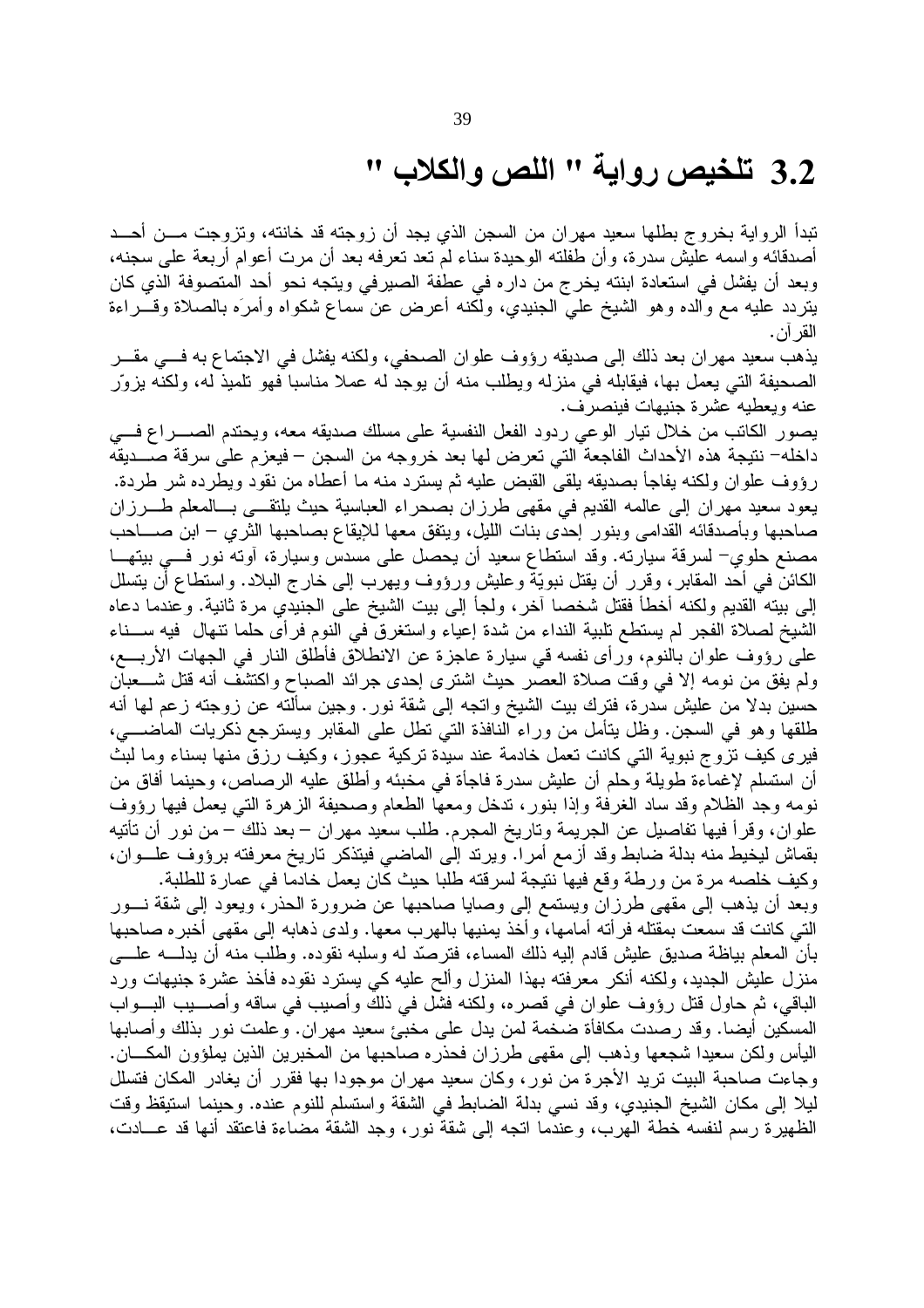وحين طرق الباب خرج له رجل قصير القامة فسدد له لكمة وهربَ، حتى وصل منزل الشيخ الجنيــدي قبيل الفجر . وحينما أفاقٌ أدركه المغيب وسمع أصوات نقول إن الحي كله محاصر ، فنهض مصمما على القتال والموت. ومضيي سعيد نحو القبور وسار وسطها وهو يخشى الكلاب كما يقول، ولكن نباح الكلاب اشتد فاستند إلى شاهد أحد القبور . فإذا بنور يغمر المنطقة كلها فارتمي أسفل القبر ، وانهال الرصاص عليه من كل حدب وصوب وهو يصر خ " يا كلاب"، ويطلق النار في كل الجهات، ثم ما لبث أن استسلم للقدر .

3.2.1 ميزات رواية " اللص والكلاب "

أهم ما نتميز به هذه الرواية:

أو لا : طرحها لأزمة جيل بكامله ضل الطريق ووقع في البلبلة والحيــــرة بــــين الشــــعارات والواقــــع المعاش. : ركز الكاتب على سعيد مهران ووظف كافة الشخصيات لتسليط الضوء عليه، وهذا يعكس منهج ثانيا نجيب محفوظ في بناء الشخصية، و لا تعكس هذه الشخصية أزمة فرد بل هي تجسيد لأزمة اجتماعية. : لقد كان اختياره للشخصيات الأخرى مدروسا بعناية، فهي نماذج وأنماط لها انتماءاتها الفكريـــة ثالثا والسياسية والدينية، فالشيخ الجنيدي يخترق بحدسه كثيرا من الظواهر وينُّفذ إلى جوهرها، ومـــا المــــرأة الخائنة والأخرى الساقطة والمعلم الخارج عن القانون إلا نماذج موظف بعناية. رابعا : إن ما يلفت الانتباه الإيحاءات الرمزية للأحداث والشخصيات : من هو اللَّــص ؟ ومـــن هــم الكلاب؟، وأي صراع هذا الذي يدور؟، وما دوافعه ؟ ثم هذه اللغة الشفافة الشاعرة التي نبدو وكأنها حزم مضفورة من المعاني، ثم التقنية الجديدة (تيار الوعي، الحلم، المناجاة، الهندسة الداخلية، المكان ودلالاتـــه وعالم الرواية كثيف الدلالة حافل بالإيماءات. خامسا : استثمر الكاتب تقنيات متعددة في روايته منها: الوصف والتحليل النفسى والتعبير الشعري والحوار والنداعي الذهني والوجداني مثال ذلك: " الأرض أطفال ورمال ودواب. وهو من النعب والانفعال يلهث وجرت عيناه وراء الصغيرات من البنات بلا ملل، وما أكثر الكسالـي المستقلين فـي ظل الـجبل بـعيدا عن عتبة الباب المفتوح قليلا " الحوار (نموذج): سعيد مهران ` : " لا تآخذني. لا مكان لي في الدنيا إلا بيتك ". ترك الشيخ رأسه يهوى صدره. وهو يقول بصوت هامس: " أنت تقصد الجدران لا القلب " المناجاة الداخلبة: ومن خلال النافذة بدت سماء المغيب كدرة يدور بها سرب من الحمام من أن لأن وجفولك يا سناء مـــؤلم حقا كمنظر القبر . ولا أدري إن كنا سنلتقى مرة أخرى.. أين ومتى؟. وهذا هو أسلوب أقرب إلى المناجاة الوجدانية الشعرية. وينوع نجيب محفوظ في صياغته اللغوية حتـــي ليقترب من الكثافة الشعرية الغنائية المكتظة بالرمز نارة ومن العامية نارة أخرى ومن اللغــــة الســــردية الفصبحة المحابدة تار ة ثالثة.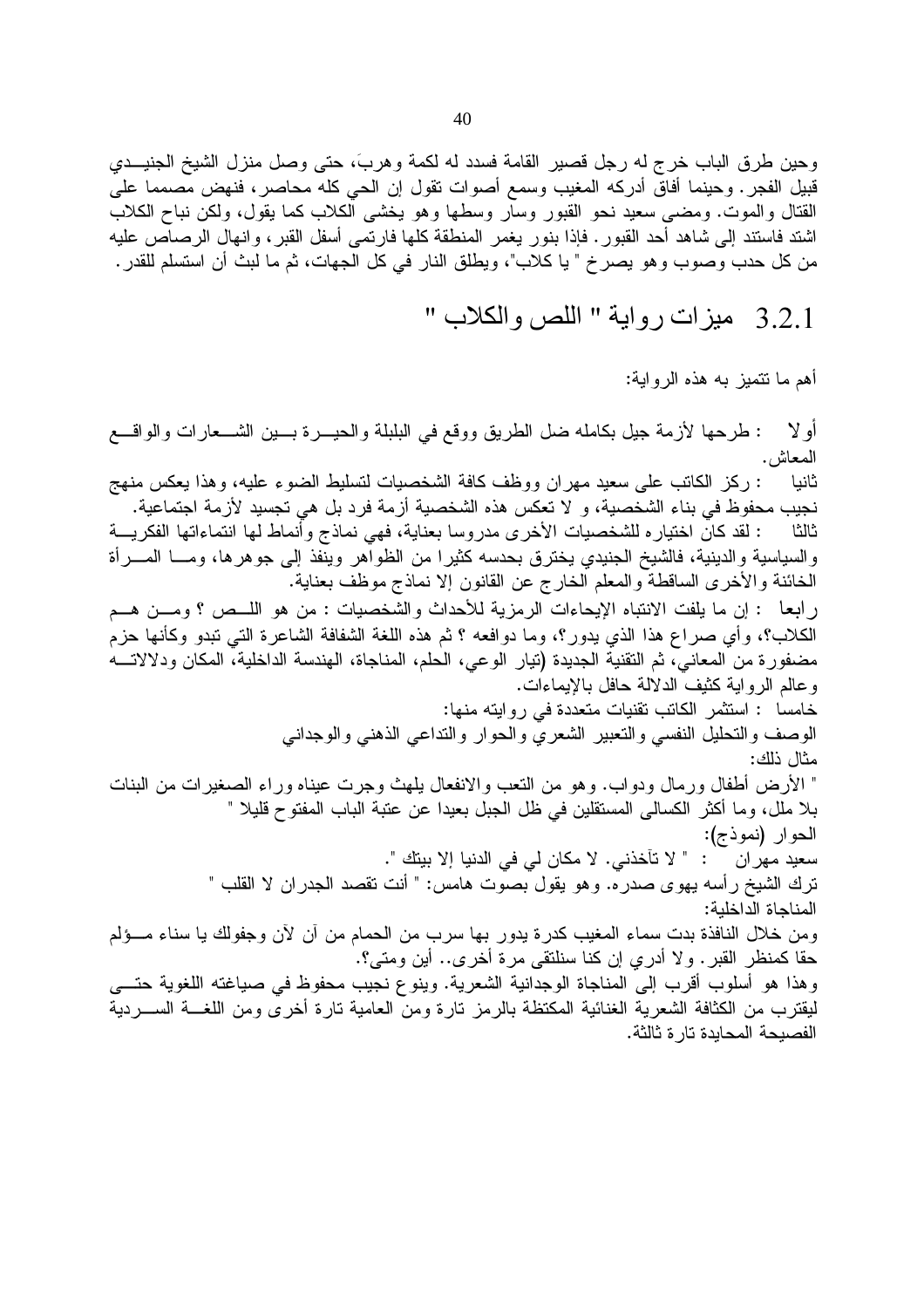# 3.3 شخصيات الرواية : " اللّص والكلاب "

3.3.1 سعيد مهران

سعــيد مـــهــران هو بطل رواية " اللص والكلاب " ( 1961 ) لنـــجــيــب مـــحـــفـــــوظ. ســـعـــــيد مـــهــــران هو "جان فالجان " في القرن العشرين. وجان فالجان هو بطل روايــــة " البؤســــاء " لفكتـــور هـــوجو ، وهو نموذج اللص الذي يطارده المجتمع حتى بعد أن يستوفي قصاصه. كذلك حال ســـعــــــيد مـــهــــران، أو " ســــعــــيد فالجان "، لص مثـــقف الذي يدخل السجن في اللصوصية ثم يخرج من السجن لأن يبدأ مأساته الحقبقة.

كان ســـعـــيد مــــهــــران ابن عمّ مهران. وكان يذهب مع أبيه إلى بيت الشيخ على الجنيدي لأن يشــــتركا في حلقات الذكر والغناء. ولما يسكن في بيت الطلبة بالجيزة ، يتعارف ســـعـــيد بفتاة مســـكينة جميلـــة اسمها نبوية سليمان و يتزوجها. كان رؤوف علوان المحامي اشتراكيا وشيوعيا. فلسف رؤوف لســـعـــيد فلسفة اللصوصية ومبادئ لنصرة الفقراء وجعل من سرقة الأغنياء وعمق في هذا اللص شبه المثـــقـــف نوازع النهب والسلب وقطع الطريق، حتى غدا بفضله زعيم عصابة خطيرة، وأصبح ســـعـــيد مـــهــــران لصا شريفًا مثَّـــل "روبــــيــــن هـــود ". كان ســــعــــيد يسرق الأغنياء ويعطي الفقراء.

ولكن أخلص صديقه: عـــلــــيش ســــدرة، مع مناصرة زوجته نبـــوية، يسلم ســـعــــيد إلىي البوليس. ويعلم ســـعـــيد، وهو في السجن، أن زوجته طلقـــته وتزوجت صديقه عليش. بعد أربعة أعوام يخرج ســـعـــيد من السجن لأن ينتقم من عليش ونبوية. وهو يذهب إلى بيت عليش، ويحاول أن يحصــــل علــــي ابنتــــه الصغيرة: سناء. كان سناء محور أحلامه، وهي نتكره إنكارها لرجل جاء من الطريـــق. ولمــــا يجــــيء ســـعـــيد إلى بيت الشيخ على الـجندي، لا يعرفه الشيخ. ولما يجيء إلى بيت أستاذه رؤوف، فهـــو يــــري قصرا كبيرا ويجد أن أستاذه قد هجر مبادئه الاشتراكية ويفهم ســـعـــيد أن رؤوف يكره حضوره. فيعتبر ســـعــــيد رؤوفا وعليشا ونبــــوية كلابـا، فلم بيـــــق أمـام اللص إلا مطاردة الكلاب وقــــتــــلـها.

ولكن ســـعـــيد يجد أن القدر والحظ يقف إلى جانب أعدائه. يطلق ســـعـــيد الرصاصة على رجل مجهول بري: شعبان حسين، لا يعلمه ســـعـــيد ولا يعلمه شعبان، لأنه يتوهمه عليشا. ثم يطلق الرصاصة علــــي رؤوف علوان ولكن بوابه البري يقتل على أثر الإطلاق. فيجد ســـعـــيد أن البوليس والصحافة نطـــارده من مكان إلى مكان ، فهو بيحث مكانا لأن يختبيَّ.

نور هي النور الوحيد في حياة ســـعـــيد، و هي عاشقته القديمة وتحبه كثير ا. ولكنه كان لا يستطيع أن يفهم حب نور لأنه مشغول بحب نبوية الخائنة. يعيش ســـعـــيد فـي شقة نور وهو يأسف علـي زواجه مـع نبوية وعجزه ليعرف حب نور له. وسناء هي غايته الأعلى وينهدم ســعـــيد لما رأى أن ابنته ، وهي قطعـــة قلبه ، تنكره شديدًا ، ولم يجد ســـعــــيد رجاء في الحياة لأن يعيش سالما، وهو ينام ويستيقظ بحقد علــــي أعدائه ويكمل سقوط أماله لما يعجز أن يطهر الأرض من الكلاب . أخيرًا وهو يستسلم للقدر . والكــــلاب تطارد سعيد إلى أن حاصرته في الخلاء والظلام، وهو إن كان قد انتهى ماديا بالهزيمة والاستسلام، فإنه كمعنى وكرمز للإنسانية وهي نبحث عن الخلاص الروحي والمعنوي، حي في ذهن القارئ ووجدانه. هذا اللص الشريف شخصية ملتهـبة الخيال تستطيع أن نعيش بشهوة واحدة في الحياة هي شهوة الانتقام بعين القوة العنيدة التي سيطرت على شخصيات الأدب الرومانسي العظيم كشخصية " أدمون دانت "فسي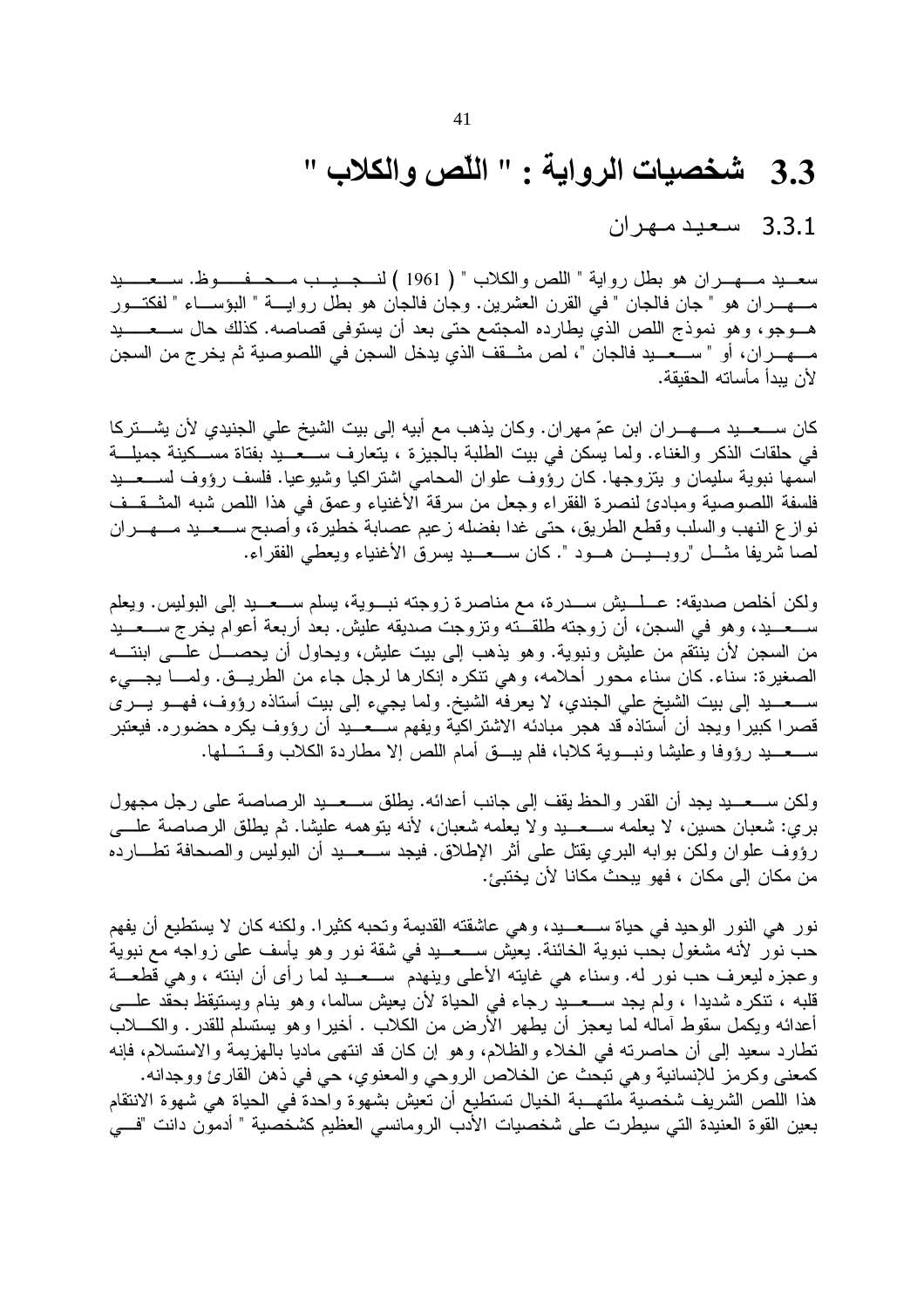"الكونت دي مونت كريســــتو" لإسكـــنـــــدر دوماس الأب ، علـي تسمم عقل البطل ووجدانـــــه أو تســــيطر عليه فكرة واحدة: النشاؤم يسيطر على شخصية ســـعـــيد كما في قصص دوستويفــسكي وبـــلـــــــزاك. نور هي شخصية وحيدة التبي مستعدة لأن نتسلم سعيد كما هو . البطل المحفوظبي مرتبط دائما بـــالظروف الاجتماعية التي حولته. ســـعـــيد هو شخصية قوية مثل الأبطال الآخرين لنجيب محفوظ مثل كمال عبـــد الجواد وسيد الرحيمي وعلى طه ومحجوب عبد الدائم. ويمكن القول بأن شخصية سعيد مهران مطوقة زمنيا ومكانيا ووظيفيا. لقد مارس سعيد وظيفة السرقة في الماضيي البعيد باعتبارها إحدى الوسائل العملية السلبية المناهضة لثراء واستغلال القلة القليلة على حساب القاعدة العريضة، وهو لم يمارس هذه الوظيفة بدافع الحاجة المادية فحسب أو بدافع النـــزوع لاحتـــراف اللصوصية، ولكنه مارسه إقتداء بوجود مثال فكري لا يلبث أن ينهار ويرتد منظروه ودعاته الأصــــليون بينما يكون المقلد – شخصية سعيد – ضحية لغياب العدل من ناحية وضحية للمنهج الذي لقنه عن المثال المنهار من ناحية ثانية. وبناء على ذلك فإن أكبر المفارقات التي انتظمت بناء شخصية سعيد مهران هي كونه سجينا معنويا حكم عليه بالنفي والمطاردة، لأنه في نظر العالم الذي وضع في خلاف حـــاد معـــه، مجرد لص يحترف اللصوصية، في الوقت الذي يبدو فيه فعلا هو الإنسان المسروق، في زوجته وابنتـــه وكتبه وأمواله وطموحه وحبه وشبابه، فكل هذه الأشياء استلبت منه باعتبارها مجموعة مـــن العلاقـــات المركبة لغياب معنى العدالة الإنسانية.

### 3.3.2 نور

نـــور هي بطلة الرواية " اللص والكلاب " ( 1961 ) لنـــجـــيــب مـــحـــفـــوظ. نور هي شخصية قوية مثل حمــــيدة في رواية " زقاق المدق " (1947) ونـــفـــيـــسة في رواية " بداية ونهاية " (1949). وهــــى فتاة الليل، ولكن بطل الرواية، سعـــيد مــــهـــــران، أشد حاجة إليها. كان نور أحبته بجنون مـــن طــــرف واحد. ولكن ســـعـــيد لم يحبها لأنه كان في حب نبوية ونزوجها. لقد أوضح مـــحـــفـــــوظ المفارقـــات والمتناقضات من خلال الزوجة نبوية والأخرى المحبة نسور ، وتجسيد الخيانة من المرأة الملتزمة نبوية وإبراز التضحية وبذل الجهد من الأخرى المنحرفة نسور لكي يضع حقيقة موجودة في الواقع أمام فكسر القارئ. وهذا خلاف القوانين الوضعية التي نشير بأصابع الاتهام إلى الإنسان من خلال صورته المرئيـــة فقط. نــــور هي تشير إلى نقطة يمكن للمر أة أن تضحي نفسها في سبيل حبها على الرغم من أنها ساقطة ولكنها تحمل في داخلها نقاء خالصا وتضحية مطلقة للإنسان الذي أحبته في حين تهجـــره الزوجـــة الأم وتقترن بغيره من دون أخرى.

نـــور، وإسمـها الأصلي شلـــبـــية، تسكن وحيدة بشقة التي تقع بشارع نجم الدين وراء قرافة باب النصر . وشخصية المومـــس نـــور من أجمل الشخصيات التي صادفتها في أية قصة من روائع الأدب العـــالمي. وهي شيء أشبه بالنور الخير وسط غاية ظلماء، لا مكان فيها إلا اللصوص والكلاب. نسور هي النسور الوحيد في حياة ســـعـــيد مهـــران. ليس لها علاقة بأحد في هذا العالم وكانت تحب ســـعـــيد ولكنــــه لا يحبها. وهي تفعل كل شيء كما تأمر ســـعـــيد، وهي تخاف أنها لن تحصل على حب ســـعـــــيد. وفـــي نهاية القصة، تغيب نسور من ســـعـــيد والقارئين، فيكمل مأساة ســـعـــيد بغيابها. وسقوط نـــور هو ليس سقوطها فقط، بل سقوط سعـــيد أيضـا. ولذلك نعتبر شخصية نـــور محورا للرواية.

3.3.3 رؤوف علوان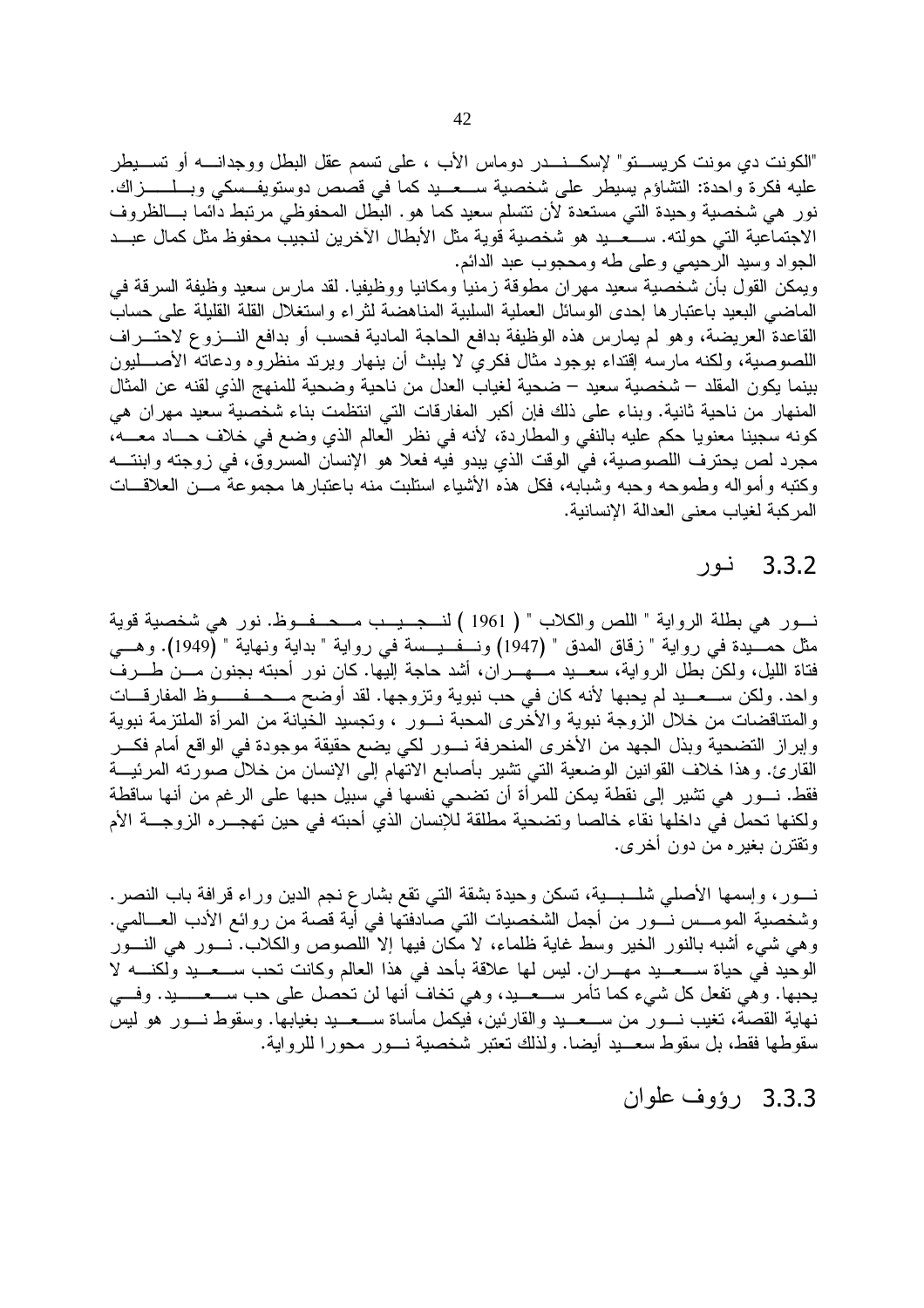رؤوف علوان هو أستاذ ســعـــيد مـــهـــران في رواية " اللص والكلاب " لنجـــــيب محــــــفوظ. كـــان رؤوف علوان اشتراكيا وشيوعيا ، وكان كاتبا في جريدة " الناذر ". كان رؤوف يشجع سعـــيد وأصدقائه أن يكونوا اللصوص ويفلسف لســعيد مبادئ لنصرة الفقراء. وكان رؤوف مثلا أعلى لســعــيد. رســم رؤوف لنفس ســـعــــيد مثلا أعلى في الحياة ، صورة رجل الذي كان يسرق الأغنياء ويعطـــي الفقـــراء. ولكن لما يخرج سعـــيد من السجن، يرى رؤوف في جريدة " الزهرة " ويملك علـــي الفــيللًا 18 عنـــد كورنيش النيل. ولما يرى رؤوف سعيدًا، فهو يكرهه ويحاول أن يبعده. فلما قتل سعـــيد شعبان حســـين، يكتب رؤوف عن سعيد في جريدته وينصر أن يكمل مأساة سعـــيد. كذلك يمثل شخصية رؤوف الخيانــــة سقوط شخصية كبيرة. ويبيع رؤؤف كل ما نادي به من مبادئ الاشتراكية مقبل الجاه والحياة الناعمـــة. فعده سعيد من الكلاب والأول من عدوانه.

3.3.4 الشيخ على الجنيدي

الشيخ على الجنيدي هو شخصية مهمة في رواية " اللص والكلاب " لنجـــيب محـــفوظ. وهو شيخ صوفي الذي يعيش في عالمه ويفكر في سبيله. كان أبو سعـــيد مهــــران، عم مهــــران واحد من مريدي الشــــيخ. كان سعـــيد يذهب مع أبيه إلى بيت الشيخ لأن يشتركا في حلقات الذكر والغناء. وكان يحبه سعـــيد كمــــا كان أبوه. كان سعـــيد يعجب بوجه الشيخ، وجه نحيل فائض الحيوية بين الإشراق تحف به لحية بيضــــاء كالهالة. كان الشيخ يلبس طاقية بيضاء منغرزة في سوالف كثة فضية. يعلم سعــيد أن عيني الشـــيخ قــد رِ أَتِ الدنيا ثمانين عاماً ورأت الأخرة. ولم يستطع سعـــيد أن يواجه عيني الشيخ التي لم تفقد جاذبيــــــتها ونفاذها وسحرها. بعد خروجه من السجن، يذهب سعــيد ثلاث مرات إلى بيت الشيخ، وهو يحتاج إلـــي مُخْبِئٍ، وَلَكِنَ الشَّيخُ لا يعرَّفُه. يقولُ سُعْـَــيدِ للشَّيخُ عن مأسانَه العميقة. ولكن الشيخ لا يهتم بما قال سعيد. لما يقول له سعـــيد أنه لا مكان له في الدنيا إلا بيت الشيخ، يجيب الشيخ عاتبا أن سعـــيد يقصد الجدر ان ولا القلب. شخصية الشيخ تشير إلى نأثير الصوفية وشيوخها في مصر . وبطل الرواية مرتبط بالشيخ دائما كما كان في أيامه الطفولة ويساهم الشيخ في نطور القصة إلى مسيرها.

3.3.5 سناء

تبدو شخصية سناء رمزا للضياء والنور ، كما يبدو ذلك من خلال اسمها في حد ذاتها، كما تبــدو مجـــالا مشعا لإعطاء الإحساس بالدفع الذهنبي والشعوري والبراءة والصفاء والخصب والنمساء والاســـنقرار . إن الصورة اللغوية لشخصية سناء تركز اتخاذ الشعور الإنساني ممثلا في العلاقة الروحية المقدســـة التــــي يحملها كل كائن إنساني بين جنبيه، وهي علاقة "الأبوة والبنوة". ومثول شخصية سناء باعتبارهــا رمــزا لمعنى العدالة الإنسانية التي سلبت من سعيد مهر ان، يقوم على تحويل البعد الداخلي لشخصية سعيد مهر ان من الإحساس بجفول العالم واختناقه، إلى الإحساس بمعنى الرحابة والارتياح الذهني والنفسي والشعوري. لا يزال ثمة شعاع مضبيء وأمل واعد يلوح، وسط العالم الدخانبي لشخصية سعيد مهران، وهذا الشـــعاع الوامض هو ابنته سناء التي استلبت منه في الماضي وأنكرته في الحاضر ، مما ولد فيه ذلـــك الإصــــــرار على إقامة مبدأ القصاص للعدالة الإنسانية الضائعة منه.